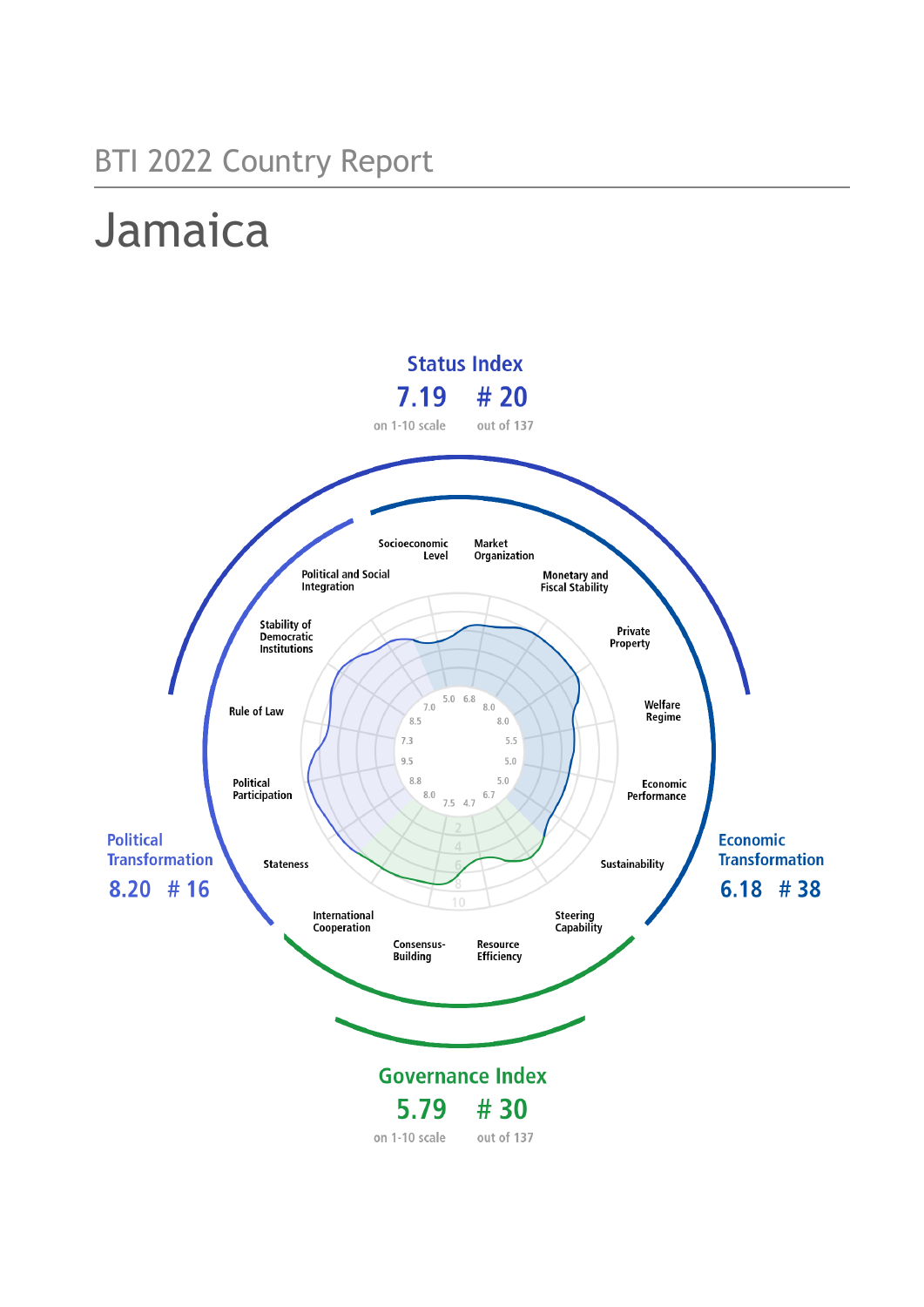This report is part of the **Bertelsmann Stiftung's Transformation Index (BTI) 2022**. It covers the period from February 1, 2019 to January 31, 2021. The BTI assesses the transformation toward democracy and a market economy as well as the quality of governance in 137 countries. More on the BTI at [https://www.bti-project.org.](https://www.bti-project.org/)

Please cite as follows: Bertelsmann Stiftung, BTI 2022 Country Report — Jamaica. Gütersloh: Bertelsmann Stiftung, 2022.

This work is licensed under a **Creative Commons Attribution 4.0 International License**.

#### **Contact**

Bertelsmann Stiftung Carl-Bertelsmann-Strasse 256 33111 Gütersloh Germany

**Sabine Donner** Phone +49 5241 81 81501 sabine.donner@bertelsmann-stiftung.de

**Hauke Hartmann** Phone +49 5241 81 81389 hauke.hartmann@bertelsmann-stiftung.de

**Claudia Härterich** Phone +49 5241 81 81263 claudia.haerterich@bertelsmann-stiftung.de

#### **Sabine Steinkamp** Phone +49 5241 81 81507 sabine.steinkamp@bertelsmann-stiftung.de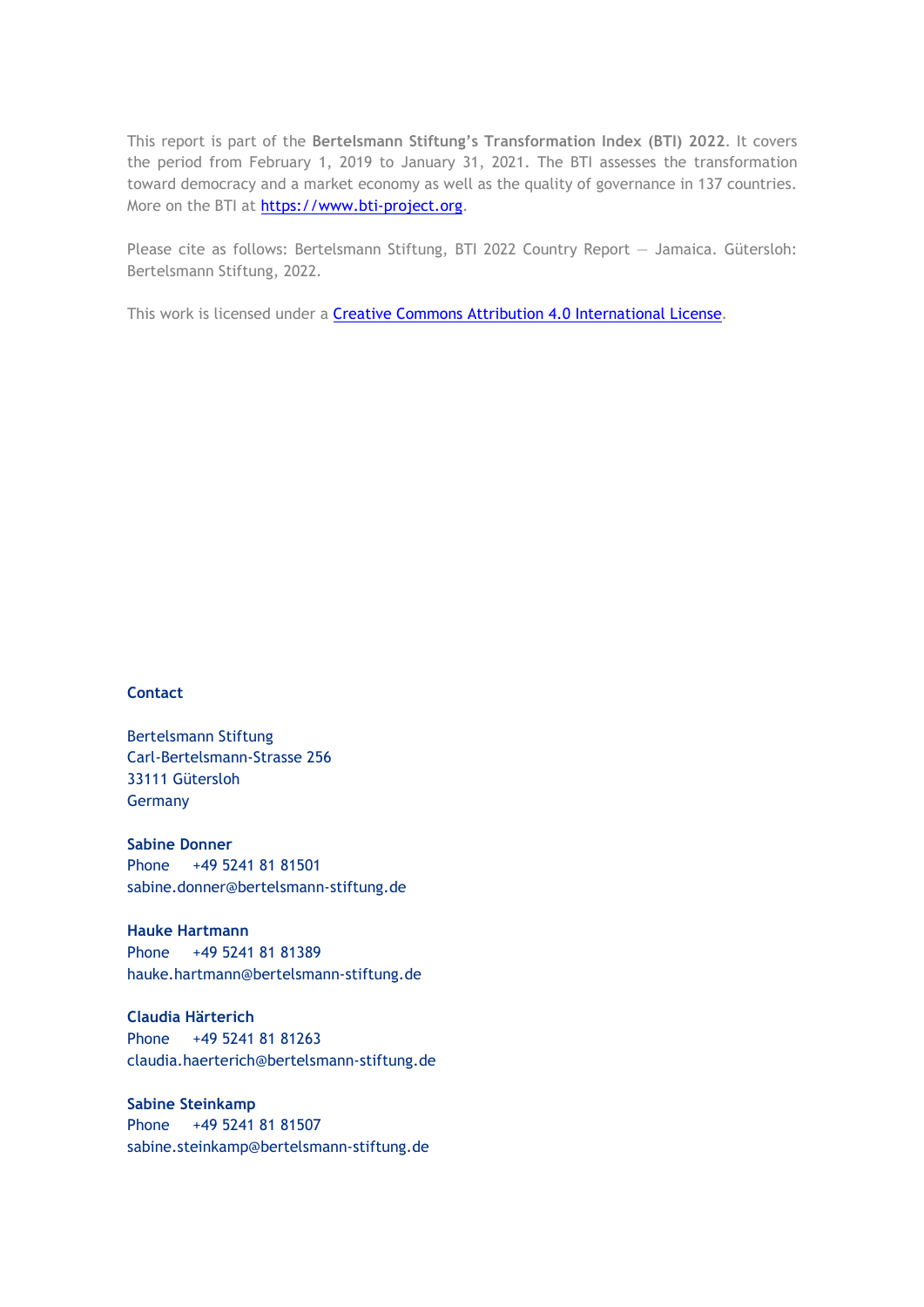#### **Key Indicators**

| Population               | M      | 3.0  | HDI                            | 0.734 | GDP p.c., PPP $\ S$          | 9222 |
|--------------------------|--------|------|--------------------------------|-------|------------------------------|------|
| Pop. growth <sup>1</sup> | % p.a. | 0.4  | HDI rank of 189                | 101   | Gini Index                   | 45.5 |
| Life expectancy          | vears  | 74.5 | UN Education Index             | 0.689 | Poverty <sup>3</sup><br>$\%$ | 8.9  |
| Urban population %       |        | 56.3 | Gender inequality <sup>2</sup> | 0.396 | Aid per capita $\mathsf S$   | 43.1 |
|                          |        |      |                                |       |                              |      |

Sources (as of December 2021): The World Bank, World Development Indicators 2021 | UNDP, Human Development Report 2020. Footnotes: (1) Average annual growth rate. (2) Gender Inequality Index (GII). (3) Percentage of population living on less than \$3.20 a day at 2011 international prices.

## Executive Summary

The Jamaica Labour Party (JLP), which won a majority in 2016 with Andrew Holness as prime minister, repeated its victory in the September 2020 general election. Constitutional democracy and a democratic tradition based on a bicameral parliamentary model remained stable, and the two dominant political parties are deeply rooted in the political culture. Voter turnout has continued to decline, indicating a deepening "participation and trust deficit" in Jamaica's democracy and government processes. Popular trust in politicians is low, not least because of corrupt practices and relationships between political and business interests that undermine the efficient use of state resources. Corruption, high unemployment and violent crime, especially homicides and rapes of women and girls, are widely perceived as Jamaica's most pressing problems.

Economic transformation aimed at deepening a market economy continued, though significant shortcomings are still visible. Macroeconomic reforms required by the IMF in the recent past were successfully completed and laid the foundation for fiscal discipline and the consolidation and reduction of the debt-to-GDP ratio, which have resulted in low growth rates. Successive governments formed by the two main political parties have demonstrated their capacity to meet debt obligations. However, severe fiscal constraints hamper efforts to develop essential sociopolitical safeguards such as an adequate social safety net for the growing number of families experiencing poverty and unemployment as the country's market economy evolves.

Governance remains hampered by a poor efficiency and weaknesses in demonstrating a more inclusive, democratic form of governance, which is detrimental both to the country's economic development and continued public support for democracy. The narrowly representative nature of the bipartisan parliamentary system makes it more difficult to strengthen and sustain participatory government initiatives that give meaningful space and voice to the legitimate concerns of marginalized social groups. The tradition of civil society participation in public life is firmly entrenched but unable to exert consistent and effective pressure on political leaders. There is widespread public concern about the dominance of powerful private sector interests and their ability to influence public policy decisions under the current system of government.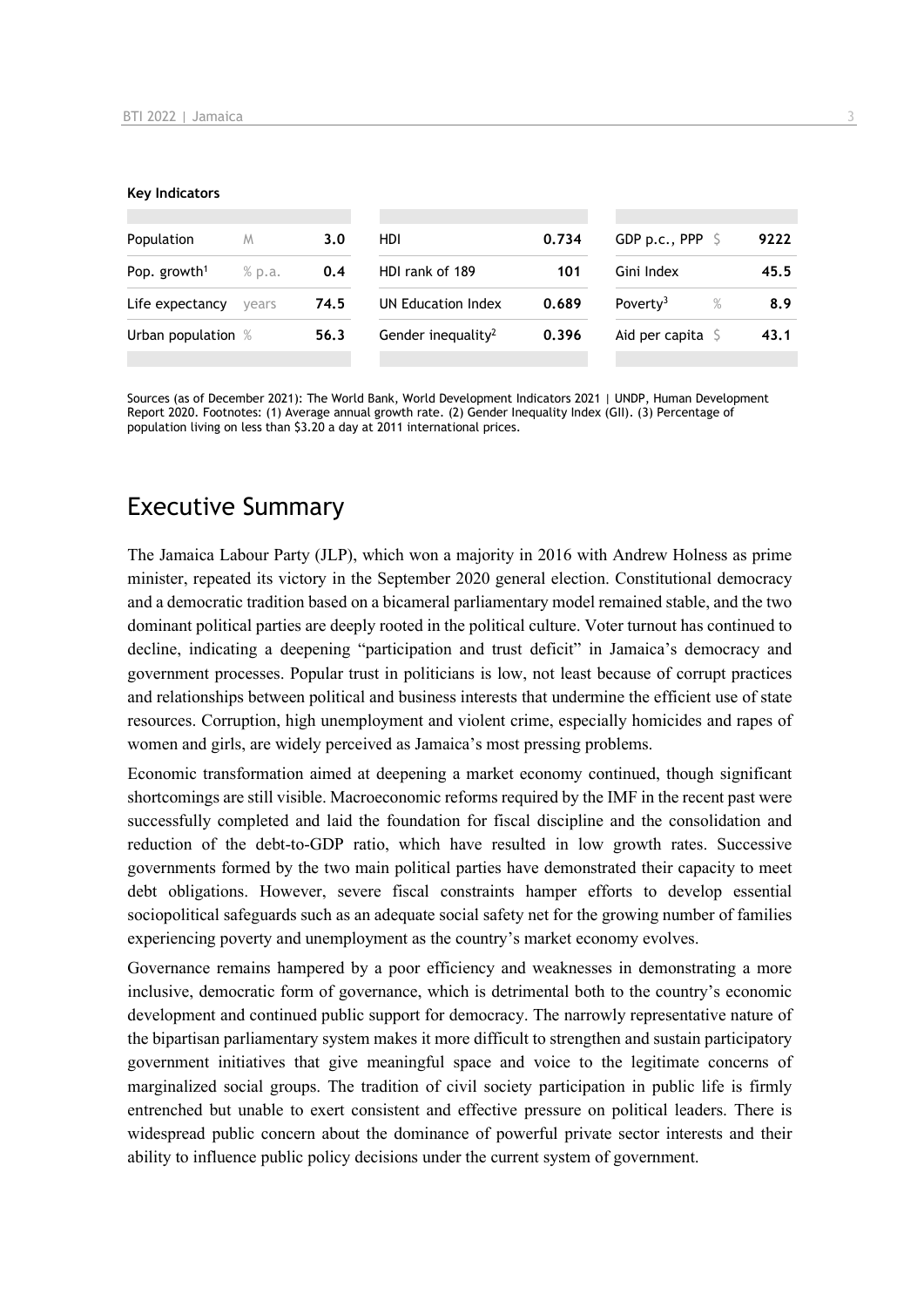The pandemic has delivered a severe, disruptive shock to the social and economic fabric of Jamaica, exposing and exacerbating the deep structural inequalities that the majority of citizens face. However, in terms of infection and death rates, Jamaica did not experience a mild first wave until mid-August 2020, which subsided by November of the same year. As of January 31, 2021, a relatively moderate total of about 16,000 infections (525/100,000) and 352 deaths (11.8/100,000) were reported (later, a much more severe wave with a far higher death rate did occur). The shock to economic performance has been more severe due to measures taken to control the pandemic and the global economic environment, with a 12% drop in GDP. The government set initial measures as early as January 2020 and expanded them after the first cases appeared in mid-March 2020. The priority of addressing the multiple negative impacts of the pandemic on key sectors of the economy and on the most vulnerable groups was maintained, but without adequate additional resources that would lead to long-term recovery.

## History and Characteristics of Transformation

The historical legacies of slavery and plantations led to an economy and society in which race, gender and class have been strong determinants of access to economic and political power. These determinants remain relevant during the review period. Jamaica's political transformation to democracy has not been a linear development from early representative institutions to today's democracy, which follows from the achievement of political independence in 1962. Jamaica has also maintained an uninterrupted representative democracy, with 19 changes of government through general elections. Jamaica's two leading political parties, the People's National Party (PNP) and the Jamaica Labour Party (JLP), have jointly maintained control of the government beginning with the JLP in leadership at independence in 1962. The PNP last won the general election in December 2011, and the local government election in March 2012.

The JLP won the general and local government elections in February 2016 and November 2016, respectively. As a "successful electoral" democracy that features smooth transitions from a governing political party to the opposition, Jamaica also has democratic deficits, given its narrowly representative nature, and the structural roots of conflicts in persistent, intergenerational poverty, inequality and social exclusion. Society is generally unwilling to challenge political tribalism and accommodate other political parties in this competitive political process. Researchers classify Jamaican democracy as patronage-based, a system in which citizens, especially those in lowerincome groups, are integrated into politics through clientelistic relationships with their political parties. The business elites are easily integrated into this political process through their financial support for both political parties, which helps to maintain the status quo, discouraging any significant reform of the bipartisan electoral system. Reforms of the electoral system in the 1990s and the formation of the independent Electoral Advisory Commission of Jamaica in 2006 removed opportunities for electoral fraud and, therefore, for violence during the elections.

The structural adjustment policies of the IMF and other multilateral lending agencies dominated the macroeconomics of the country during the tenure of both PNP and JLP governments, except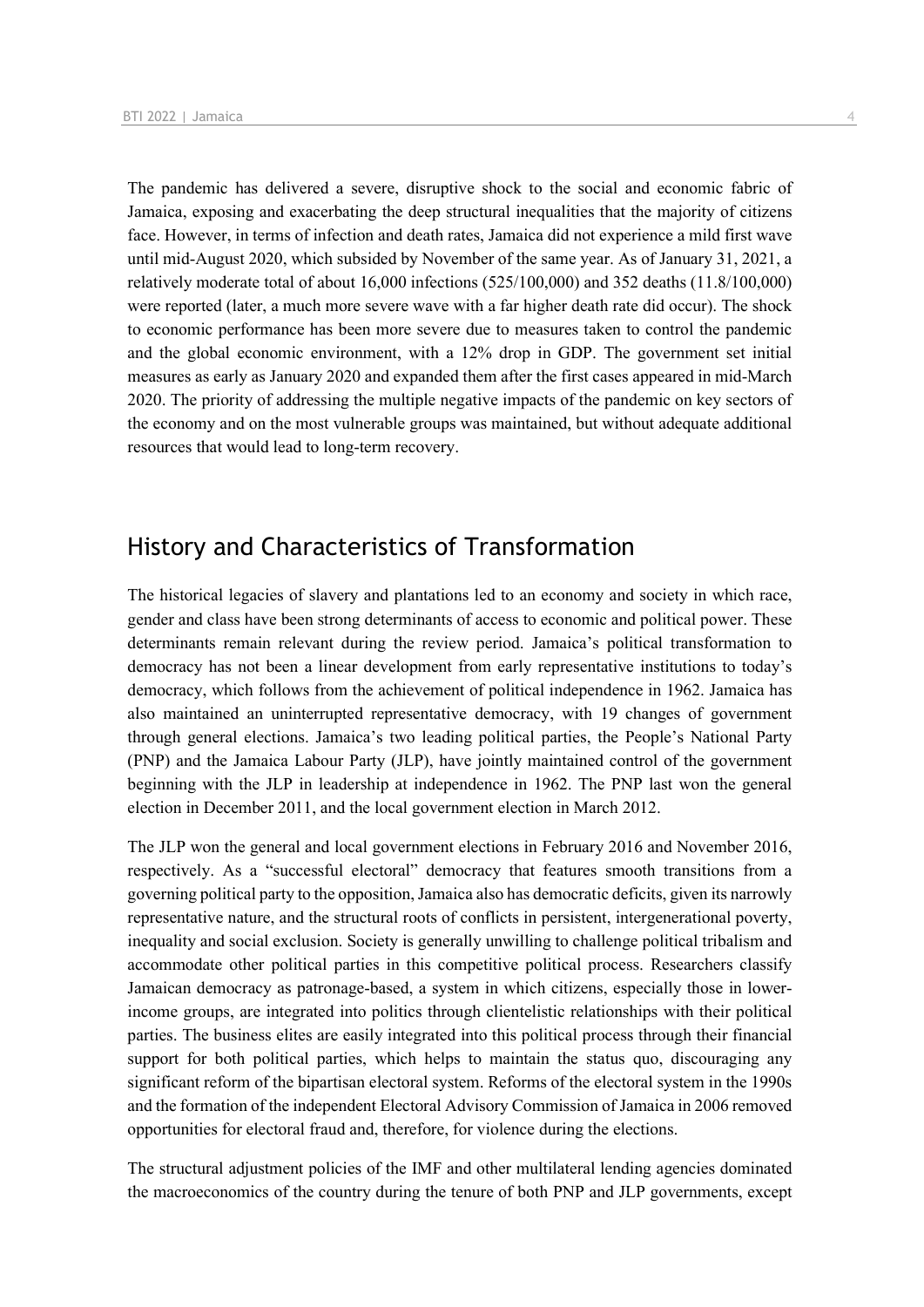for the first part of the 1970s during the PNP's first term. In 1977, however, it was the PNP that went to the IMF, which dominated the macroeconomics of the country until early 1980 when the government broke off relations with the IMF. For the most part, the macroeconomic reforms and structural adjustment have been accompanied by negative or low growth, large fiscal deficits, high unemployment and an unsustainable debt burden. In the last two government periods, strictly applied macroeconomic reforms implemented by the PNP (2012-2016) and the JLP have shown some positive developments as fiscal deficit is controlled and the debt-to-GDP ratio is gradually reducing. However, unemployment is still high but trending downwards and minimal economic growth is reported. Important structural changes to telecommunications, financial services and tourism sectors have taken place alongside significant growth of the informal economy.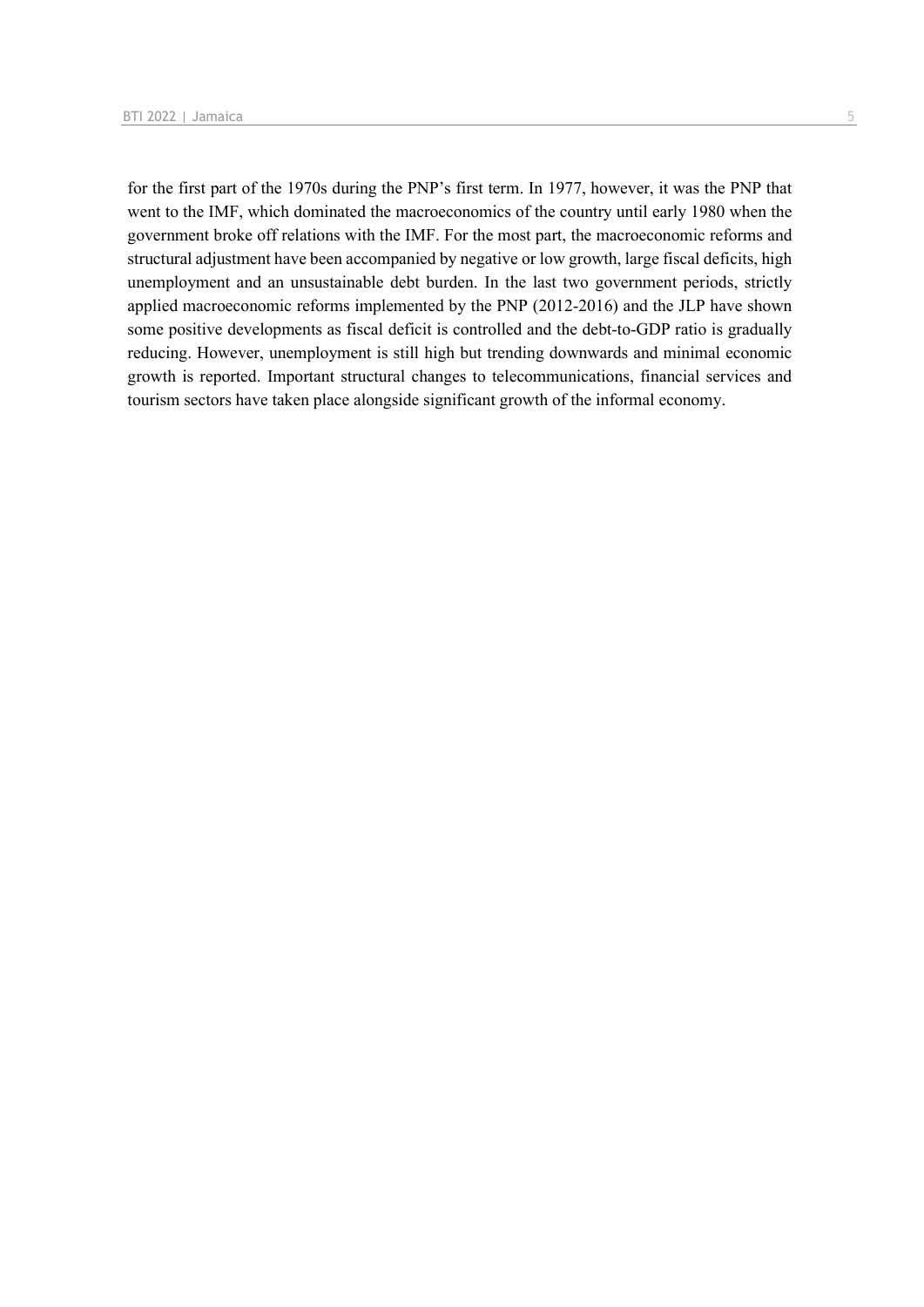The BTI combines text analysis and numerical assessments. The score for each question is provided below its respective title. The scale ranges from 1 (worst) to 10 (best).

## Transformation Status

## I. Political Transformation

#### **1 | Stateness**

The monopoly of state agencies, the Jamaica Constabulary (Police) Force (JCF), and the Army Jamaica Defense Force (JDF) is established nationwide in principle. Police stations are in control of individual parishes, with senior regional officers supervising parish stations under their command. Joint police/military operations take place regularly, either in zones of special operations (ZOSOs) or under states of emergency (SOEs) authorized by parliament, through a simple majority voted by the members of the governing party. This would be for a limited amount of time, after which the government would have to return to parliament to get approval from the parliamentary opposition for an extension. These operations take place in both rural and urban parishes, where the state's monopoly is challenged by well-organized gangs and networks of gangs, which often spread their criminal activities across more than one parish. Much other violence emanating from youth groups is not directed at the State's monopoly but at other similar groups of youth.

According to InSight Crime, Jamaica recorded 1,301 murders in 2020 and had the highest homicide rate in the region at 46.5 per 100,000, which the United Nations considers to constitute an epidemic. Jamaican and Haitian gangs have reportedly engaged in a deadly trade in which marijuana is exchanged for guns. Boatloads of up to 3,000 pounds of cannabis have made their way from Jamaica to nearby Haiti, where the drug is traded for high-powered handguns and assault rifles.

The legitimacy of the nation-state is rarely questioned. However, some groups are denied full citizenship rights. For example, under Jamaica's charter of rights and constitution, the rights of some citizens and the constitution are breached when they are held in prison without charges for a period of time longer than is prescribed by law. These instances are failures of the state, but do not pose challenges to the state's identity as a state. A number of male prisoners were held at "the pleasure of Head of State" (wording of the law), the Governor General, for more than a year without a trial, as is their right, unless they are deemed unfit to stand trial. This has happened

#### **Question** Score



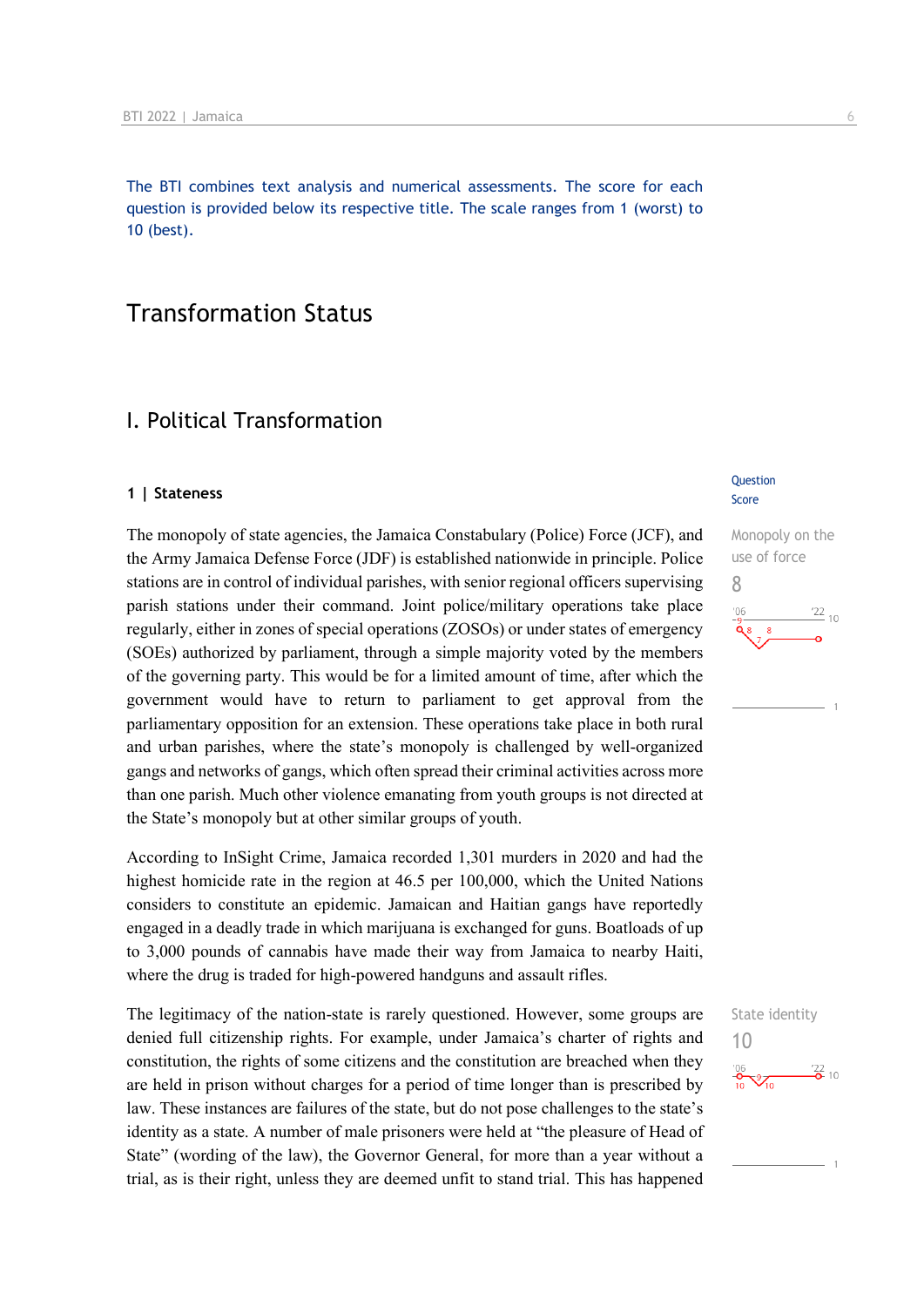to men who may have been deemed mentally unfit to stand trial, and who, literally, no longer exist in the prison records. Access to citizenship and naturalization is not denied to any particular groups.

The state is officially and nominally secular but, because of the historical role of some church groups in helping to bring about emancipation from slavery, religious dogmas have considerable influence on the process by which some laws are formed and reformed in order to ensure that all citizens can exercise their full citizenship rights. In respect to the termination of pregnancy, abortion, which is a criminal act under a law which dates back to colonial Jamaica, has been the subject of parliamentary review for many years. Women's organizations increasingly promote a woman's right to decide what happens to her body, and not face criminal charges for doing so. The rules of parliament provide for civil society groups, including women's organizations and faith-based organizations to submit their recommendations to members of a joint select committee of parliament with supporting documentation. The committee then prepares a report and makes recommendations to parliament. This process increasingly faces well-resourced individuals and some church denominations that use traditional and social media to challenge and reject recommendations of which they do not approve. Recently, the member of parliament who moved the resolution there to revise the law received threats of adverse political campaigns from certain church groups against her, if she did not withdraw the motion. In a strongly Christian country, where there are different views on the right of a woman to exercise her right to choose, the government has not been willing to face the wrath of the numerically dominant and growing part of the church community across several political administrations, meaning that attempts at the parliamentary process and legal reform are stymied. Some denominations of the church have acted similarly against attempts to decriminalize sexual acts between men.

The leadership of the main political parties and the head of state are similarly dominated by Christian beliefs. Many citizens view both households and political parties as being inherently led by men.

The administrative structures of the state provide most basic public services throughout the country. These include courts, tax authorities, law enforcement, transport, water and sewage services. However, the provision of these services is deficient in many regions, including municipalities in rural areas. In deep rural areas, roads are either very bad or nonexistent, which limits access to affordable transportation and in turn affects access to health care and education facilities. Widespread concerns exist about reported corruption in the systems used in the repair and maintenance of the roadways on all parts of the island.

Parliamentary reports of the auditor-general's department in relation to the administration of public transport and basic infrastructure for water, education, and health regularly identify the following deficiencies which affect the provision of these basic public services: inefficient use of resources (both human and financial), low No interference of religious dogmas 9



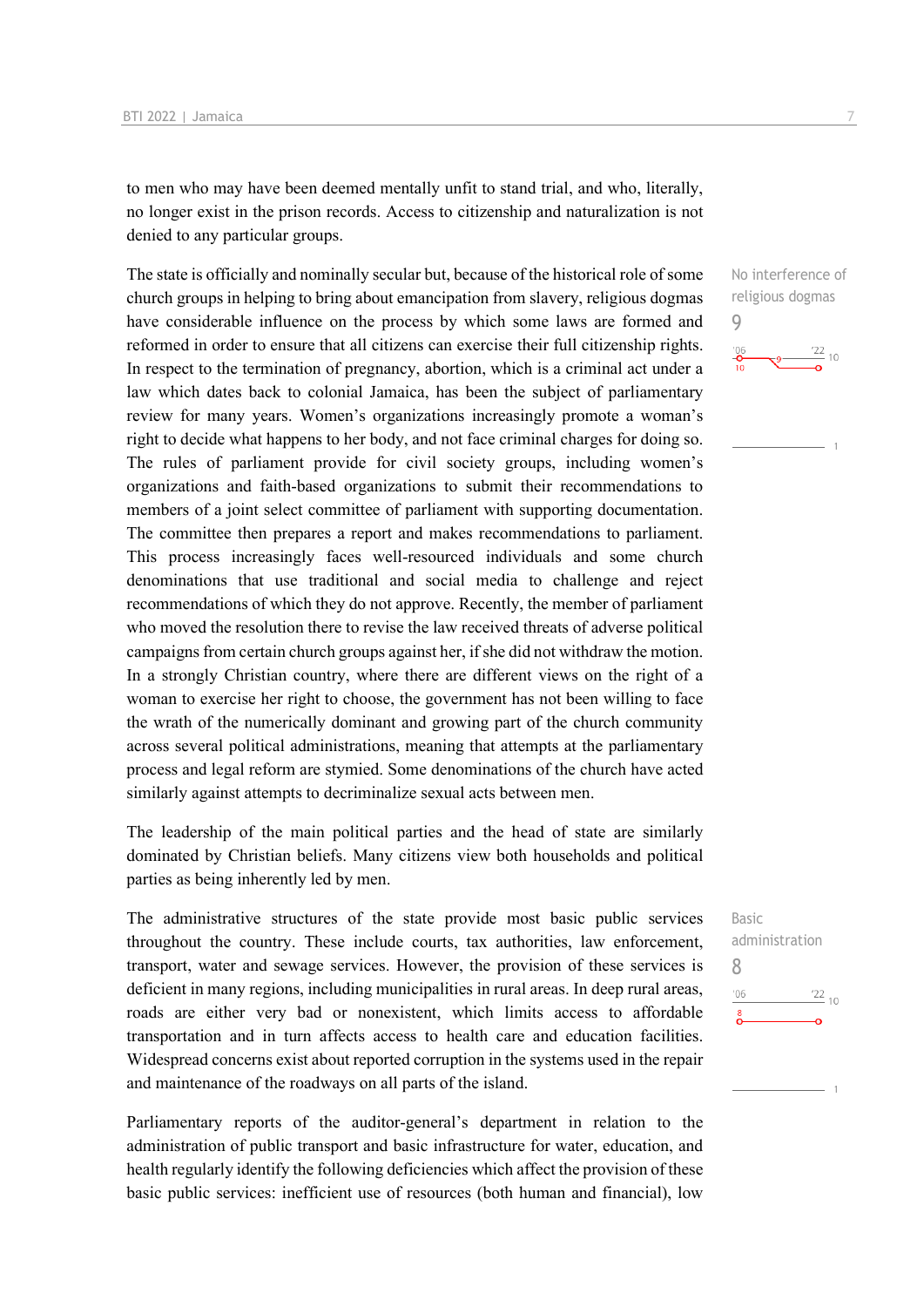levels of accountability for approved budgets, not following government regulations for procurement as well as contracts for services and materials used. Cuts in government expenditure have seriously impacted the ability of health care facilities to provide good basic health care.

It is widely believed that the efficient provision of public services is hampered by corrupt administrative practices.

#### **2 | Political Participation**

National elections were held in September 2020, six months after the first case of COVID-19 was identified in Jamaica. They are generally accepted as free and fair, and free from fear. The Electoral Commission, which is a creature of Parliament, comprises independent members as well as representatives of both major political parties. Under its direction, the Electoral Office is responsible for on-the-ground training, preparation for and holding of free and fair elections. The media did have access to candidates and leaders of political parties, but the use of the media, especially traditional print, radio and TV, as well as the use of social media, twitter feeds etc. did allow for more consistent exposure of campaign messaging and propaganda by the well-resourced governing JLP, while the opposition PNP admittedly was lacking in funding. This resulted in less exposure of its campaign materials, as well as weaker presence on the ground in some marginal seats. In addition to the two main political parties, two other recently formed parties met the registration requirements. One withdrew shortly before elections, citing lack of funds and inability to field a sufficient number of candidates. The second one did participate, but with only one candidate in one constituency, meaning that it was no threat to either of the two main parties. These elections came closest to being "multiparty" of any elections in the historical record, because of the increased number of smaller parties that did register and participate.

Before the elections, the government of Jamaica did bring to an end several states of emergencies that had been declared in several parishes to curtail high levels of violent crime. The rights to freedom of movement and assembly would have been curtailed by the conditions of the SOEs. Before the elections, COVID-19 precautions were also declared as protocols authorized under the Disaster and Risk Management Act and implemented by the Ministry of Health and Wellness.

Free and fair elections 9 $\frac{22}{10}$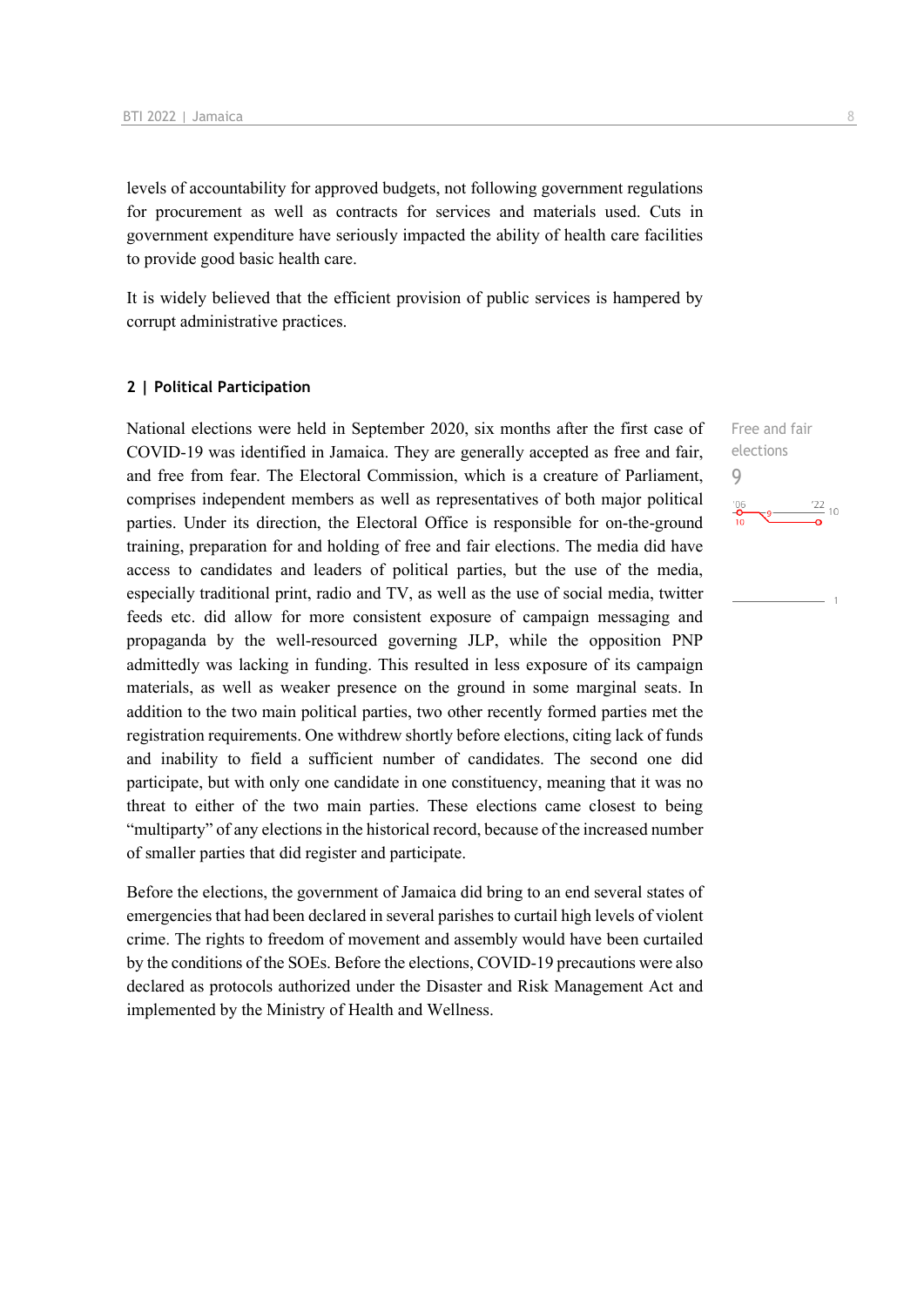Democratically elected political representatives have the effective power to govern. There is certainly much influence exercised by the banks and other big business interests, and some influence also by elements in the security forces and in the political class, the political directorate of the JLP government, which was very slow to alter the law inhibiting effective action by the Integrity Commission. However, none of these groups have the power to undermine democratic procedures.

The constitution guarantees freedom of association and assembly, and laws are generally enforced. Generally, independent political or civic groups can fully exercise their rights of association and assembly, which are guaranteed and protected against interference or government restrictions.

During the period under review, COVID-19 related restrictions were enacted. Since March 2020, there have been restrictions on the sizes of certain gatherings and freedom of movement curtailed by curfews between certain hours. During this period, there have been increases in the reported cases of persons with the virus as well as deaths in certain parishes. The restrictions therefore have also changed, reducing the number of persons who can gather at a funeral, a party, or inside a shop or restaurant to ensure that social distancing requirements are met. Some adjustments to the regulations under Disaster Risk Management Act (DRMA) have been made to ensure that the agents of the state (police, army) do have the required authority to enforce. The authorities responsible for enforcing the law have been accused of disproportionately targeting individuals in lower socioeconomic strata. As of January 2021, restrictions were still in place that included nightly curfews with limitations on the size of allowed gatherings in certain areas, which the police force are authorized to enforce. The police report that given the limits to prison capacity, particularly in the context of a pandemic, they regularly issue firm warnings, but generally proceed to detain and arrest only when persons refuse to obey this on-the-spot request to get off the street or close down an entertainment activity, and/or resist arrest.

Freedom of expression is guaranteed against interference or government restrictions. Individuals, groups and the press can fully exercise these rights. The media landscape also provides for the expression of variety of opinions. Jamaica leads the BTI sample in Reporters without Borders' Press Freedom Index 2020, ahead of Costa Rica, Estonia and Uruguay.

The national Press Association of Jamaica (PAJ) is strong and credible in its defense of freedom of the press as guaranteed under the Jamaican constitution. Access to information has not been restricted due to COVID-19, and journalists who report on COVD-19 have not been harassed. The information outlet of the Ministry of Health and Wellness provides daily updates on number of cases reported (positive or negative), number of deaths due to the pandemic and number of persons recovered/in recovery, by age and sex. There are no longer weekly press conferences in which

Effective power to govern 9  $\frac{22}{10}$ 

Association / assembly rights 10  $\frac{22}{2}$  10  $^{206}$ 

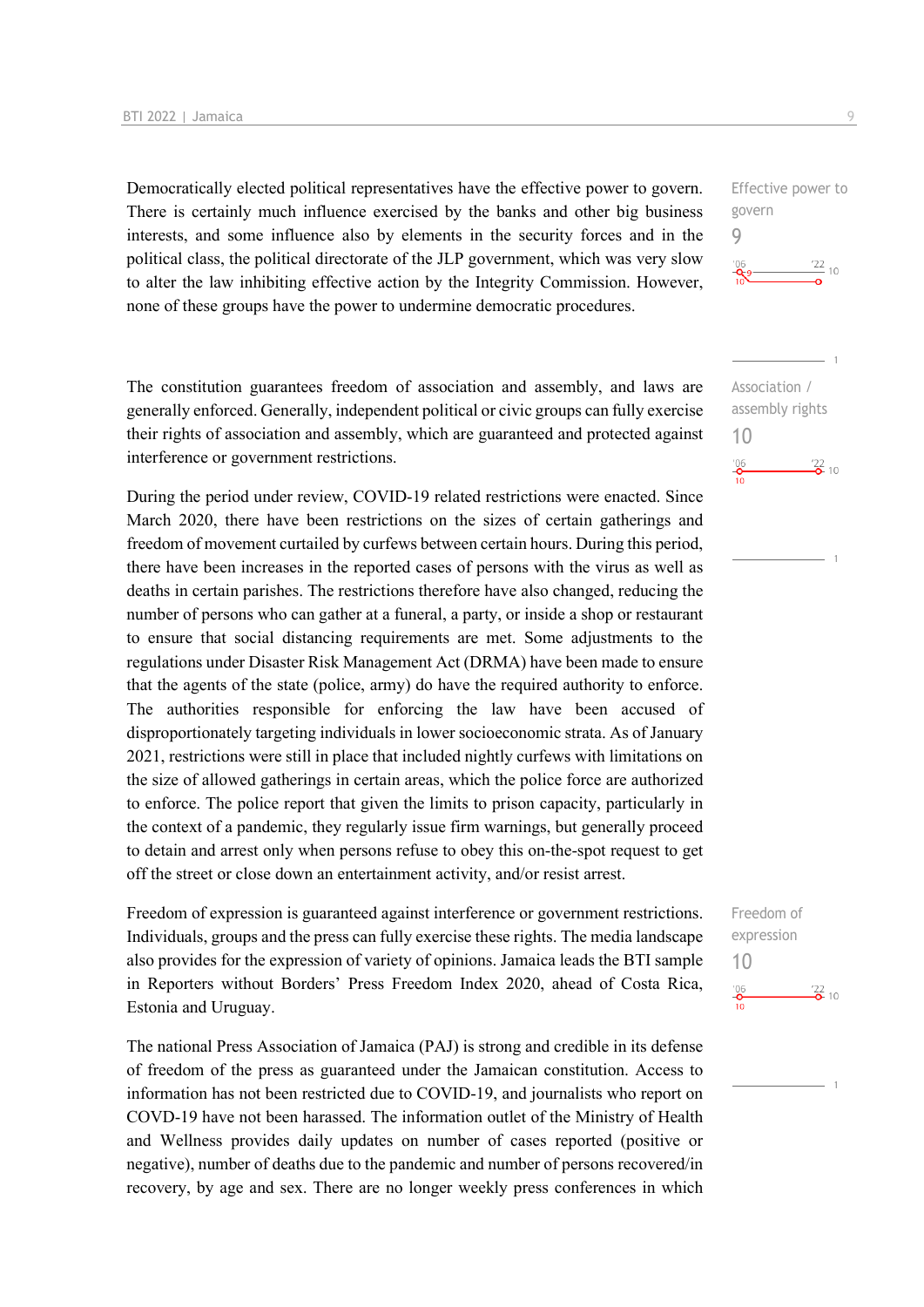journalists could ask questions about issues not covered in the presentations made by the minister or medical officials from the Ministry of Health/Wellness. When parliament has presented with updates on developments concerning the pandemic, the sessions have recently been carried live on national TV, and journalists are able to attend parliament for purposes of covering the event.

Unfortunately, the lack of capacity and inadequate numbers of on-the-ground trained personnel make it impossible to fully carry out all-island tests, test persons travelling to Jamaica, monitor the number of persons tested and affected, and perform contact tracing.

#### **3 | Rule of Law**

There is a clear and functional separation of powers in Jamaica. Checks and balances are occasionally subject to interference, such as when the weight of the executive turns the legislature into a rubber stamp, but a restoration of balance is available and is sought primarily through the judiciary. Aggressive monitoring and advocacy by journalists and NGOs through the use of the Access to Information Act to force the release of critical information provides examples of how court actions brought against the state have been successful in restoring the balance. Such cases show that state power can be subjected to the law and court decisions.

During the period under review, under the Emergency Powers Act (EMA), States of Emergencies (SOEs) were put in place in response to consistently high levels of violence (murder) in specific parishes across the island. In one period, there were SOEs in seven of the country's 14 parishes. An SOE is approved by a simple majority in both houses of parliament for 14 days. For any extension beyond this period, the government must return to parliament to get approval. Given the high levels of violent crime, the People's National Party supported the request for an extension but insisted that the rights of all detainees be upheld, and that such persons should not be held beyond the 72 hours allowed without being charged. It was reported and acknowledged that a Judicial Review Tribunal established under the EMA to consider cases of persons who may have been detained wrongfully during a state of emergency was not performing its role as intended.

In relation to the COVID-19 pandemic, an SOE was not used. Under the Disaster Emergency Management Act (DEMA) the prime minister declared Jamaica to be a disaster zone in March 2020 and curfews were established. They imposed restrictions on the movement of citizens and opening hours of named categories of businesses, shops, churches, restaurants/bars, and events such as funerals, parties and sport competitions to a limited number of hours in a 24-hour period. Questions of proportionality remain unresolved, as do complaints that curfews were more severe in low-income communities in which citizens' lives and livelihoods are dependent on informal commercial activities.

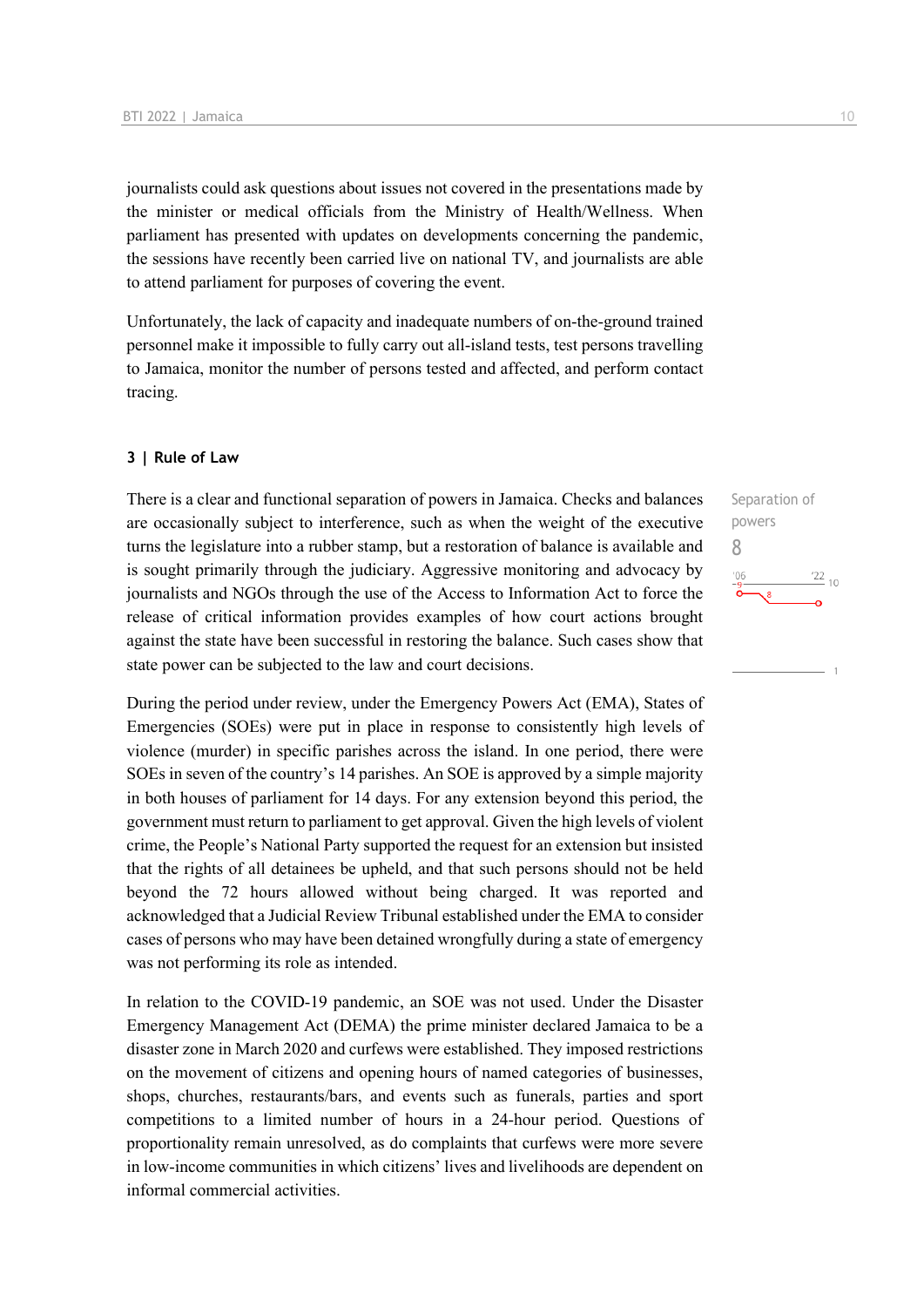Parliament was not restricted in its oversight role nor in its parliamentary control functions. Parliamentary operations temporarily took place in a conference center while the parliament building was retrofitted according to the government's COVID-19 health protocols, which required physical distancing and the use of face masks/shields.

The judiciary is independent and free both from unconstitutional intervention by other institutions and from corruption. It is institutionally differentiated at four levels, and there are mechanisms for judicial review of legislative or executive acts; an additional provision for appeal is the Judicial Committee of the Privy Council in London. In the period under review, the leadership of a new chief justice whose appointment was made in the previous period in such a way as to suggest dependence on the executive branch and in violation of the separation of powers, an instance that was promptly corrected upon being challenged by legal professionals and civil society, emphasized the importance and acceptance of public accountability on the part of judges as well as the administrative officers of the justice system.

Deficiencies exist in inadequate territorial and functional operability. The latter especially includes the inadequate physical and technical infrastructure of the judiciary and a lack of human resources in light of the large number of criminal cases. This means that a large backlog of cases often delays court proceedings by many years. Corruption is also an issue, especially in lower courts. In addition, there are not enough courts, especially in rural communities, which severely limits the judiciary's ability to function optimally in serving large parts of the country. In addition, there is a perceived class bias among some members of the judiciary, and citizens from lower socioeconomic groups express less confidence in the judicial system.

Public servants and politicians who break the law and engage in corrupt practices are not adequately prosecuted, but occasionally attract adverse publicity. The Integrity Commission, a product of the legislature, is supposed to hold public servants and politicians accountable for the contractual arrangements they authorize for the use of public funds. Its work has been stymied by a lack of political will among both parties in parliament. Parliamentarians are criticized for not acting on the findings and recommendations from reports made by the Auditor-General to Parliament. Weak legislation allows low levels of accountability to be acceptable, as standards set do not easily lead to prosecution under the established laws. Persons are only required to provide detailed reports to the commission, so only summary reports are available to the public and the press, through presentations made in parliament. During this period under review, in a rare case, a minister of the current government, members of his family and the head of a public university were arrested, in a case still before the courts. Several other instances of corruption at the level of ministers of government were met by bland talk and the transfer of those persons "laterally" from their ministries to the Office of the Prime Ministry (a kind of catch-all super-ministry,

Independent judiciary 9  $\frac{22}{10}$  $^{\prime}06$ 

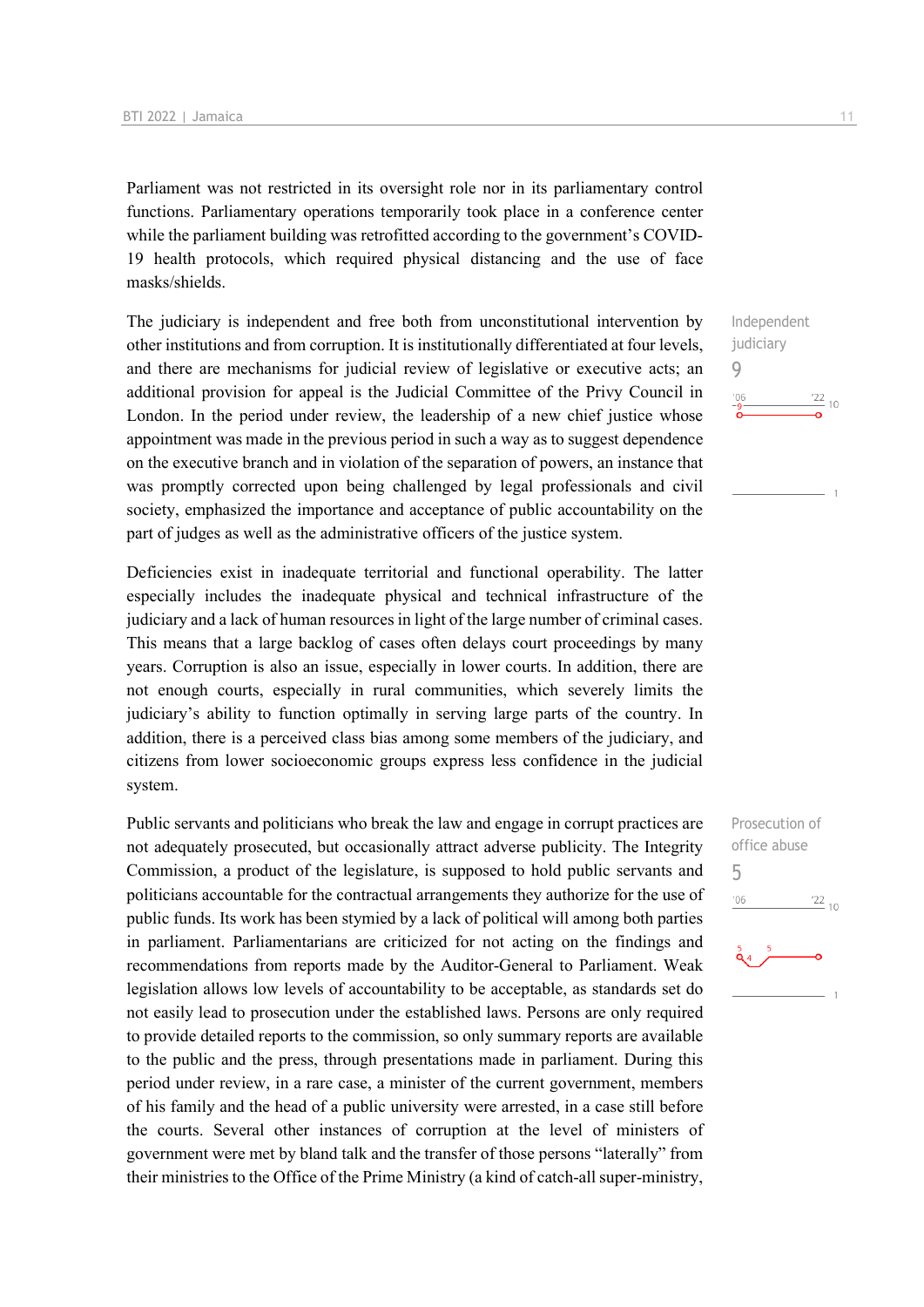an over-centralization of power in the hands of the prime minister) until the adverse publicity had died down. The vigilance of the press and a public now more aware of the link between the corrupt misuse of public funds and lack of resources for satisfactory basic services in health and education are the driving forces in this process.

Civil rights, including the right to due process, are comprehensively protected under the law, especially by the constitution and the Charter of Rights. However, they are often not properly respected and protected. Mechanisms and institutions to prosecute, punish and redress violations of civil rights are in place, but are not consistently effective. On trying to access some services of the justice system, citizens sometimes face discrimination on the basis of race, class or sexual orientation. LGBTQ+ persons are among those suffering discrimination and abuse. So too are those with mental or physical disabilities. Prison conditions are also a problem. The two largest prisons are centuries old and are not fit for human habitation. Inmates are locked down for 18 to 20 hours of every 24 hours, with three or even four prisoners to a cell fit for only one, sleeping on concrete or a piece of cardboard, fed utterly unpalatable food, denied due parole in many cases, allowed 10-15 minutes of conversation with family once or twice a year or now, under COVID-19 restrictions, not at all. The list of horrific conditions goes on. The condition of police lockups is hardly much better. As the high murder rate of 46.5 per 100,000 people indicates, the right to life and security is affected in some parishes where criminal activity is high, despite establishing Zones of Special Operations (ZOSOs) or States of Emergency (SOEs) authorized by Parliament.

In March 2020, Prime Minister Holness declared the entire island of Jamaica a disaster zone due to the pandemic. This declaration was made under the powers provided to him under the Disaster Risk Management Act (DRMA), and two communities were quarantined immediately under the authority of this legal framework. State agencies such as the police, army and public health officials were deployed to communities under quarantine. These measures were legal and proportionate and limited to a specific time period, which could change, if necessary, guided by results of monitoring and testing of residents in each community. Some restrictions were imposed on worship, assembly and movement of persons, and strict opening hours of local businesses were enforced, with these restrictions being strengthened or reduced in different areas, across the country, in response to reported spikes during 2020 and early 2021.

Civil rights 7 $\frac{22}{10}$  $-06$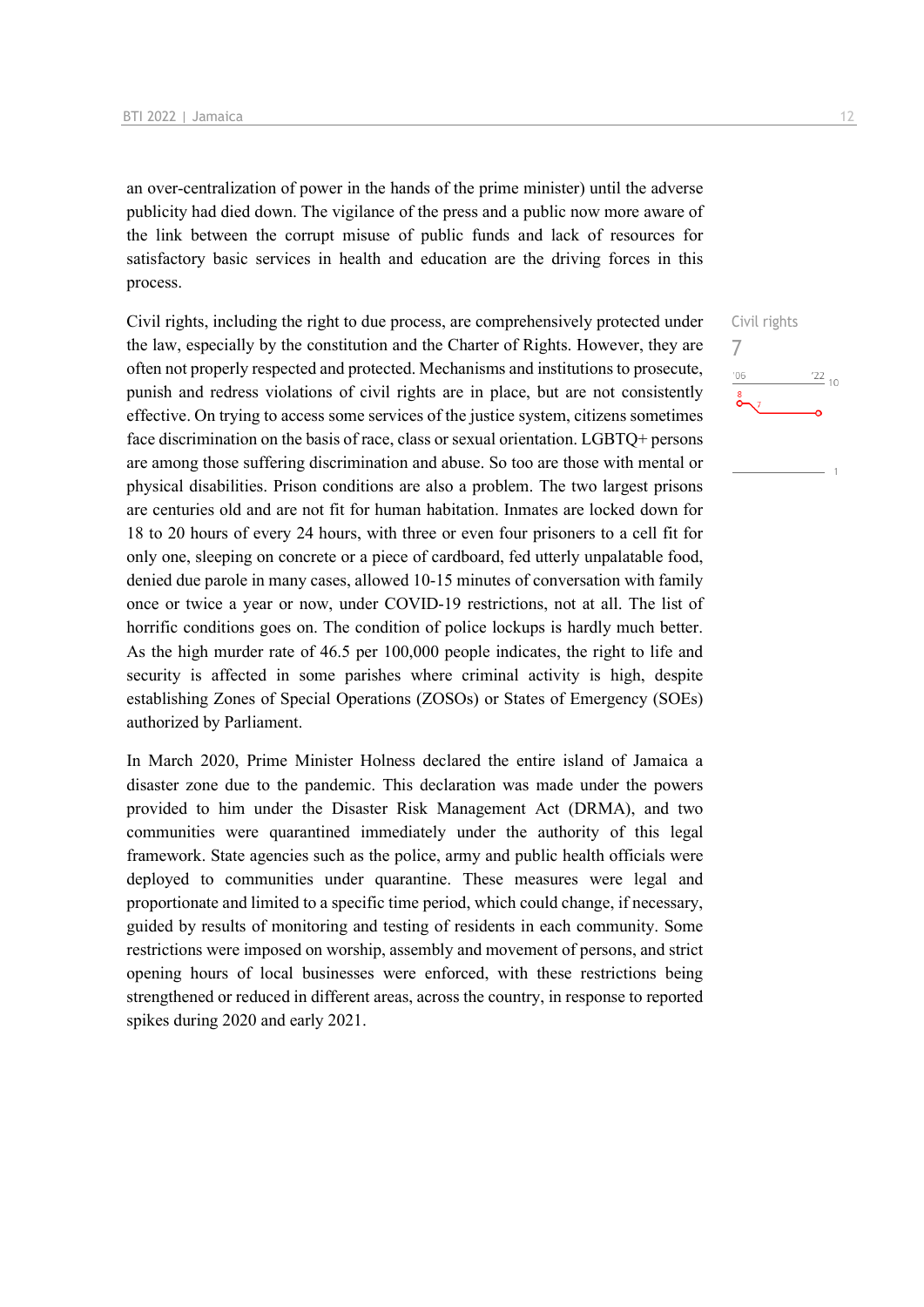#### **4 | Stability of Democratic Institutions**

In principle, democratic institutions do exist and perform their functions. Generally, political decisions are made at both national parliamentary levels, by the executive (cabinet), as well as in local municipalities. Inefficiency exists due to friction between institutions and is often related to the release of funds from relevant ministries operating nationally to local municipalities which remain dependent on some funding from central government to carry out their functions. Policy decisions implemented by institutions at both levels are reviewed periodically by the Auditor-General's Department (AGD), as required by statute, and reported to the relevant parliamentary committee. This review process is often the source of friction between the responsible public servants in different ministries and agencies of governments, members of parliament and councilors in municipalities.

The reports made by parliamentary committees to parliament are not, however, studied by parliament and taken for action by the cabinet, so that the inefficient and/or corrupt practices identified by the AGD continue year after year, with huge financial losses to the state treasury and flawed performance of democratic institutions.

All democratic institutions are accepted as legitimate by most relevant actors, although democratic deficits exist in different parts of the overall democratic system, especially the sluggish commitment to prosecution of office abuse. There are reports and complaints from some vulnerable groups, namely residents of poor, low-income communities, persons with disabilities and members of the LGBTQ+ community who question the legitimacy of some government bodies from which they receive inadequate services and often experience discrimination. There is no evidence (up to January 2021) that the executive has used its additional powers under the Disaster Risk Management Act (DRMA) to undermine oversight and watchdog institutions such as Parliament or the judiciary.

#### **5 | Political and Social Integration**

The party system is fairly stable, socially rooted, features a low level of fragmentation and voter volatility, but is severely polarized. The two-party system is deeply rooted although increasing levels of apathy and distrust in the overall political system resulted in the lowest turnout in history in the September 2020 elections, with turnout of 37% of registered voters. These elections were held during the pandemic, which caused some potential voters to choose not to leave home to vote, especially since persons under quarantine or home-isolation were allowed to vote only at certain hours, while wearing masks following physical distancing and sanitization requirements. It is generally reported that the low voter turnout was more related to loss of faith in both political parties and the system which they sustain. The governing



Commitment to democratic institutions 9  $\frac{22}{10}$ 

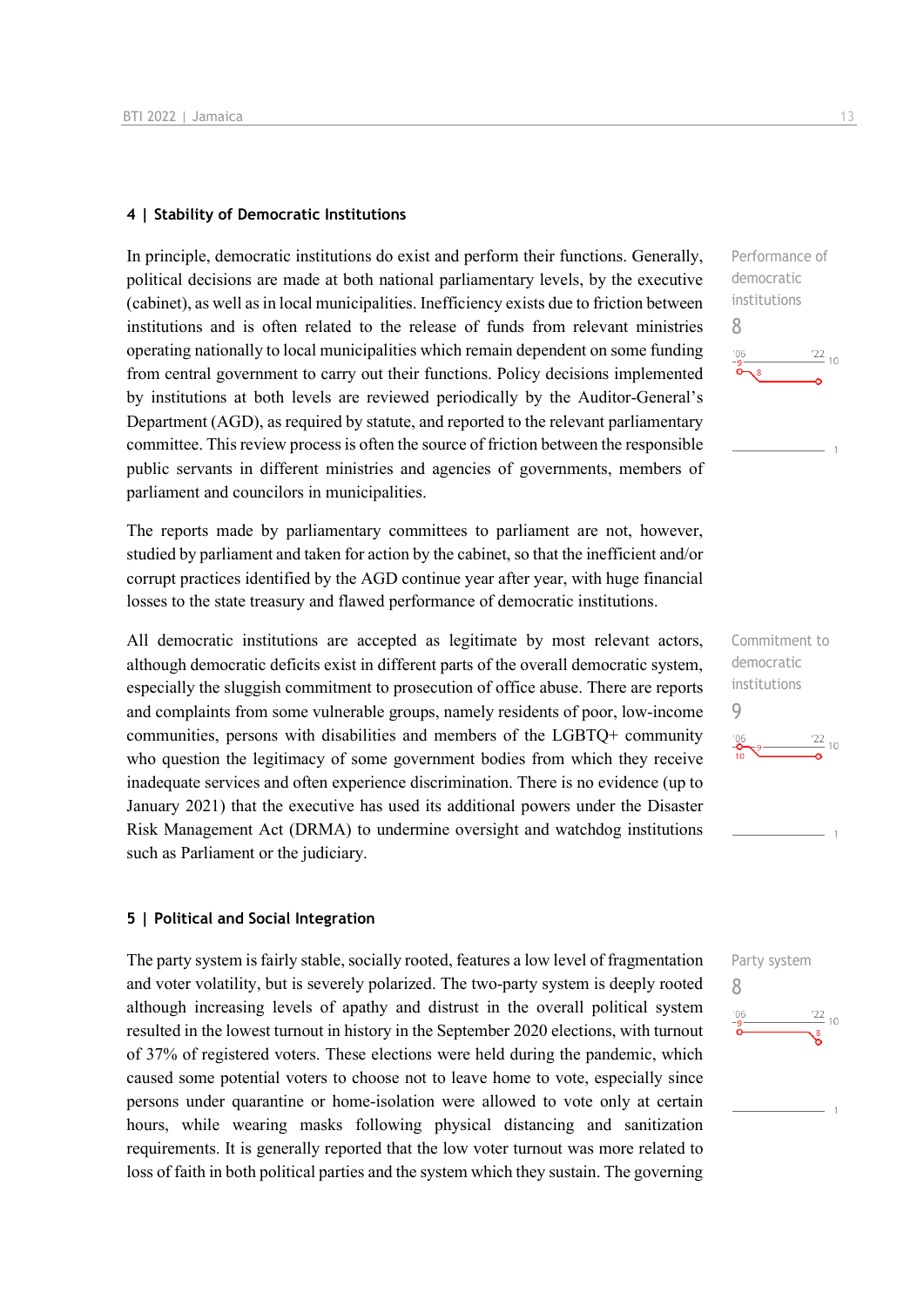JLP won 49 out of 63 parliamentary seats, gaining 16 additional seats, suggesting that it was able to bring out its diehard partisan members, while the opposition party, PNP, was not. Political analysts report that internal discontent and divisions in the PNP leadership and general membership caused their members in important borderline constituencies to stay home, rather than vote for the JLP.

The partisan divide is deeply rooted, does not encourage the formation or sustainability of new parties, and maintains low fragmentation in the political system. The party system is able to articulate and aggregate societal interests along the lines of race, class, age and business interests, the latter contributing substantially to both political parties, and to maintaining the system. Clientelism is evident in many parts of the political system and engenders stability around the two main parties. Also, clientelism is often facilitated through the use of state resources where high levels of poverty and violence are prevalent, and residents, whose needs are real and urgent, are grateful for support and resources of all kinds. This improves the political standing of representatives of the governing party, as there are many ways in which state resources are used to their advantage. Representatives of an opposition party do not have this advantage.

The clientelist use of state resources refers to such activities as road, market or other institutional improvements during the campaigns for by-elections, control of employment to party followers, money bribes on a substantial and wide scale, the employment of state vehicle and other resources, and the deployment of ministers of government and other state officials to support a candidate.

There is a substantial number of interest groups that reflect most social interests. However, a few strong interests still dominate in the main sectors. The culture has not been directed toward avoiding the dominance of a few strong interest groups, and the different competing social interests are not all incorporated. The strong interest groups that are dominant typically represent the economic and social elite, empowered by their control of key economic sectors and the media (e.g., the Private Sector Organization of Jamaica). In addition, dominant religious voices are those of the conservative, right-wing sections of the Christian community, which are wellfunded and easily establish a media presence when necessary. The interests of vulnerable people and the lowest income groups are traditionally under-represented in the broader political governance system. While the past decade has witnessed an increase in networking among progressive CSOs and in their links with some private sector bodies, their ability to challenge the partisanship of the government is very limited.

Contrary to this trend, however, the review period also saw an encouraging step toward more cross-cutting cooperation with the special summit on crime in October 2019. Although the government only agreed after three years of pressure from the opposition, civil society, and the private sector, they finally met and agreed on the development of a national consensus on crime, which will be developed across parties Interest groups 7 $\frac{22}{10}$  $-06$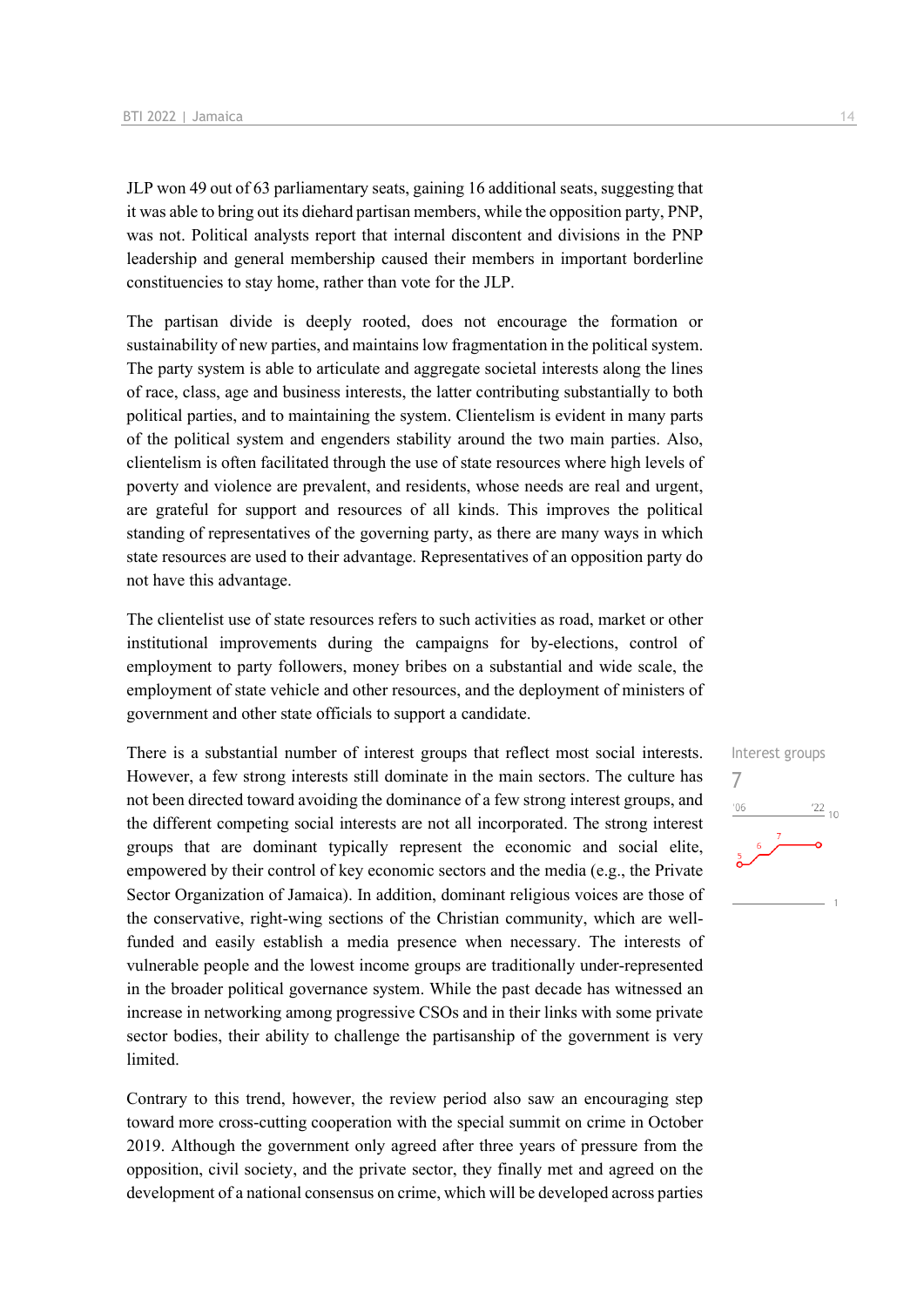and with broad agreement. The goal is to have a government-wide and national approach that all citizens can agree to, regardless of their status. This represented a qualitative change in the process of promoting meaningful cooperation between different key interest groups. The follow-up process eventually led to a summit in August 2020, where the Jamaica National Consensus on Crime was publicly signed by all major social stakeholders in Jamaica, including the prime minister, the opposition leader, private sector groups including banks, small businesses, and manufacturers, as well as labor unions, major religious groups, women's organizations, youth ambassadors, and university students. However, the sequel was not so positive, as the government was slow to implement its charges and the two parties were also slow to engage in dialogue.

Although the process did not include specific representation from civil society groups and vulnerable communities such as members of LGBTQ+ organizations and persons with disabilities, it does, in principle, provide a space in which key societal interests in Jamaica can mediate and maintain balance among themselves. Whether the process moves forward or remains semi-stalled depends largely on the ruling party, the JLP, which has so far displayed strong partisanship, a characteristic that is likely to be reinforced by the large majority of seats won in the September 2020 elections.

On average, approval of democratic norms and procedures is mixed. The 2017 LAPOP Report records that 55.8% of Jamaicans feel that the democratic system is better than any other form of government, although trust in political parties is very low, at 22.5%. This report also indicates that other institutions such as parliament and the police force which are expected to function in support of a Jamaican democracy have low approval ratings. The police force suffers from significant lack of trust at less than 50%, while the Jamaican view of parliament is associated with the lack of trust in political parties, at only 22.5%.

In terms of performance, the Electoral Commission is highly respected and trusted for its role in preparing, and managing both national and local government elections, which are consistently experienced as fair, and free from fear. This experience is central to the understanding of Jamaica as a democratic society.

The government's responses to COVID-19 have involved both curtailment of movement through curfews and loss of jobs and business closures, with greater impact on some social classes than others. Institutions such as parliament, with parliamentarians making decisions, and the police force, who are responsible for enforcing curfew rules and restrictions, are met with both distrust/anger (negative) and an understanding of the need to contain the spread of the virus (positive).

Democratic approval should take into account not only these major institutions of government but also people's on-the-ground practices. The latter is considerable when one considers the number and conduct of people's organizations, which is huge (see "social capital"). It is there that one sees democracy, i.e., people's desire for it in

Approval of democracy 6 $\frac{22}{10}$  $^{\prime}06$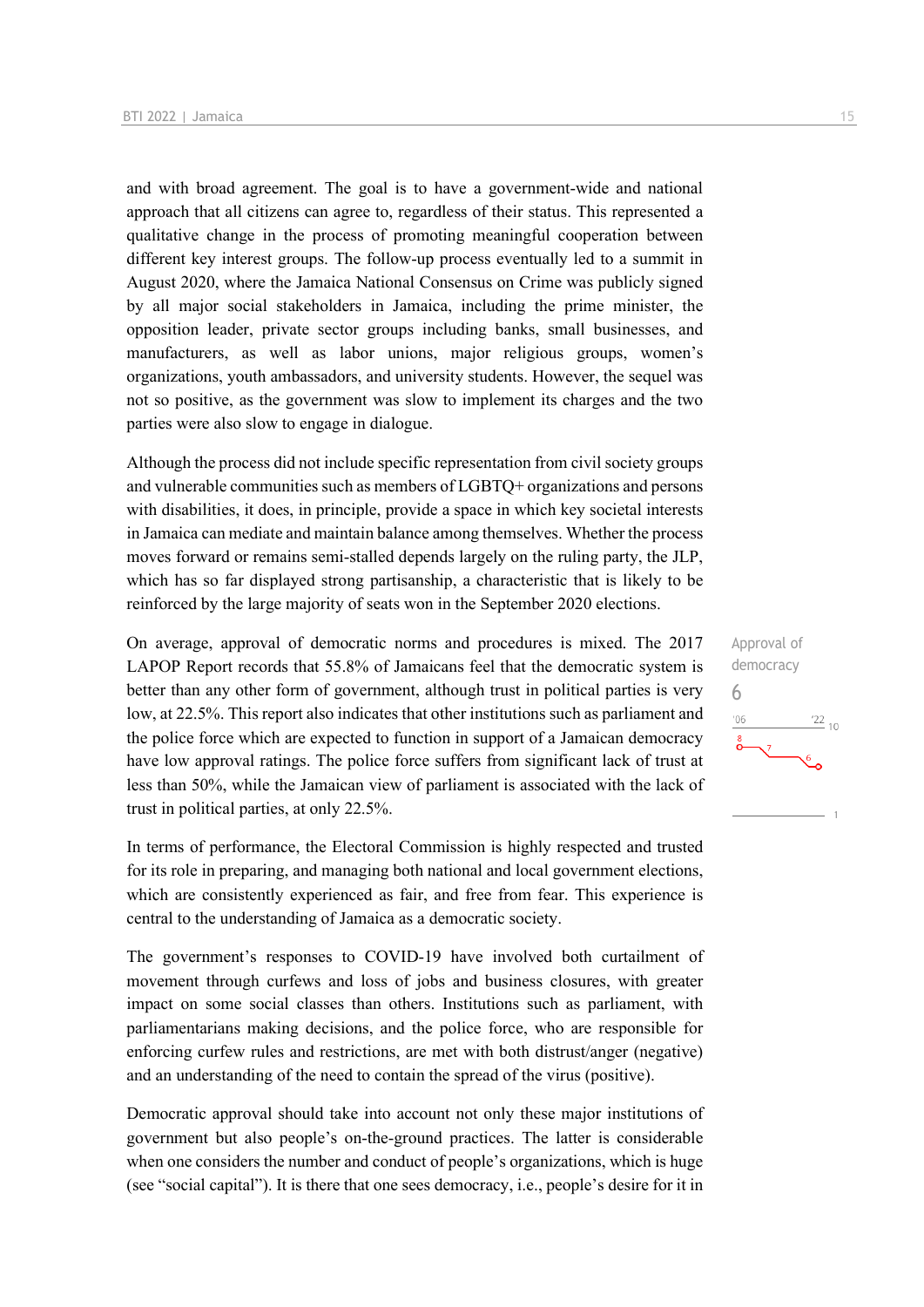their choice to exercise it, just as though of course much more dramatically and with enormous self-sacrifice the people of Myanmar are demanding democracy against the callous autocracy of the military coup leaders.

There is a fairly high level of trust among the population and a substantial number of autonomous, self-organized groups, associations and organizations. It is important to remember that most of the nearly 800 communities in Jamaica have community associations/councils, most with some level of activity, though some are of course dormant. The formation of community groups began as early as the creation of Jamaica Welfare in 1938 and led to the existence of scores of such groups. Each community council often brings together smaller groups of women, youth, farmers, and church members.

Mitigating factors against civil society's capacity for trust and solidarity include the "informer fi dead" culture which exists in many communities where rival gangs compete for leadership and political partisan sentiments are strong. In contrast, communities which have well-established primary and secondary schools and churches populated primarily by students from within the communities experience significant levels of trust and solidarity built around voluntary youth and community groups and sporting associations and organizations. During the COVID-19 pandemic, with all schools closed in some communities, and children supposedly contained at home with online studies supervised by parents, these self-organized voluntary groups have been negatively impacted. Family violence in which the abuse and death of women and girls is described as reaching "pandemic" proportions, attract significant support and solidarity from community and youth groups, where they exist.

A high level of trust certainly is to be found within each of the many associations, less so between them. It depends, though, on the issue. Issues such as a missing child, animal theft, robbery from shops and homes, and damage to vehicles and homes from floods or storms always bring out considerable mutual help and solidarity because there is a substrate of trust.

Social capital 7 $^{22}$  10  $^{\prime}06$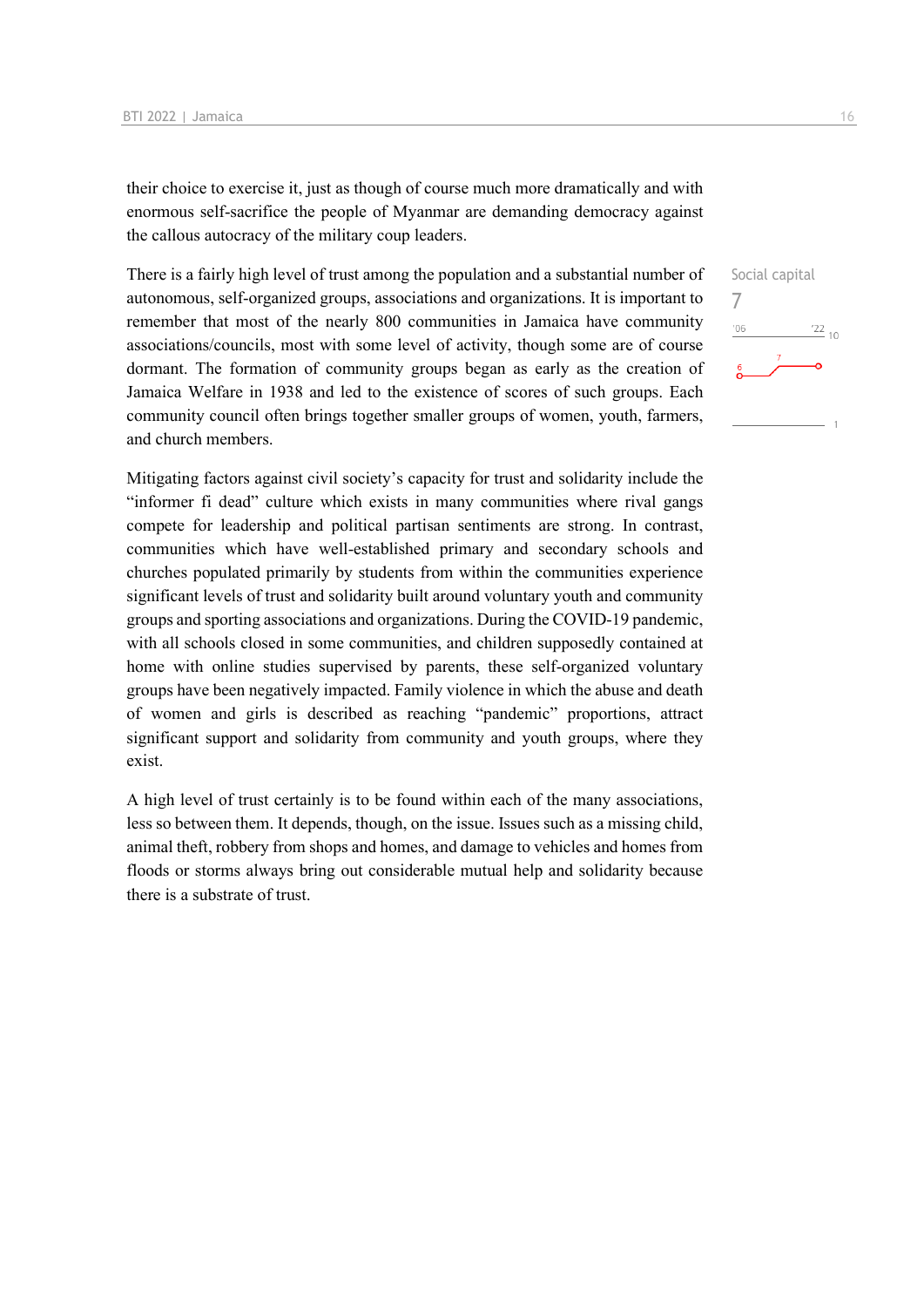### II. Economic Transformation

#### **6 | Level of Socioeconomic Development**

Poverty and inequality are pronounced and structurally ingrained. Inequalities are pervasive and evident in the lack of access to good public health and educational services and affordable housing experienced by the majority of the population. The pandemic has exposed the extent of the inequalities which are dominant in these sectors. Widespread squatter communities with sub-standard housing and public services are common. These inequalities are related to the levels of poverty facing the majority of Jamaican families. There is a gender wage gap and an absence of decent working conditions across sectors in both urban and rural Jamaica. Structurally, the level of inequality with regard to income and wealth is evident in the gender division of the labor market, where women face higher unemployment levels, part time work and lower wages and work predominantly in sectors of the economy which attract the lowest wages and precarious working conditions. Structurally, a high level of inequality is experienced by female-headed households. Supported primarily by one low income, those with more children and no man present have the largest share of poverty at 53.4%, supporting larger households with children, elderly, ill and persons with disabilities than male-headed households. Individual and household consumption levels in these families fall below the poverty line. (Jamaica Survey of Living Conditions, JSLC 2015).

A recent Inter-American Development Bank (IDB) study revealed that COVID-19 decimated the livelihoods of more than 50% of households, including those where the mother's income is the only consistent one available. Many of these women are either in the informal sector, buying and selling as own-account operators, or are household workers, now without work, and previously earning the minimum wage of JMD 6,200 weekly, before COVID-19. Without an income, or with a greatly reduced one, and with regular curfews across the island, members of these households face further social exclusion due to lack of access to clean water, adequate basic food supplies and basic health care and education for their children.

Before COVID-19, "all of Jamaica's variables, including poverty, were moving in the right direction" (Nigel Clarke, Minister of Finance, June 24, 2020). For 2018, Clarke reported the lowest poverty rate, 12.6%, in 10 years. Statinja.gov.jm reported poverty rates for 2017 of 19.3% for Jamaica, and incidence of household poverty (Jamaica) of 13.3%.

For 2019, Jamaica maintained an HDI of 0.734 and Gender Inequality Index of.396, but slipped in its ranking to 101, with overall loss in HDI to 16.6 in 2018 due to social and economic inequalities. The Statistical Institute of Jamaica (STATIN) reported a new Gini coefficient of 37.5 in 2017.

#### Question Score

| Socioeconomic          |  |
|------------------------|--|
| barriers               |  |
| h                      |  |
| '06<br>$\frac{22}{10}$ |  |
| $\frac{6}{9}$<br>5     |  |
|                        |  |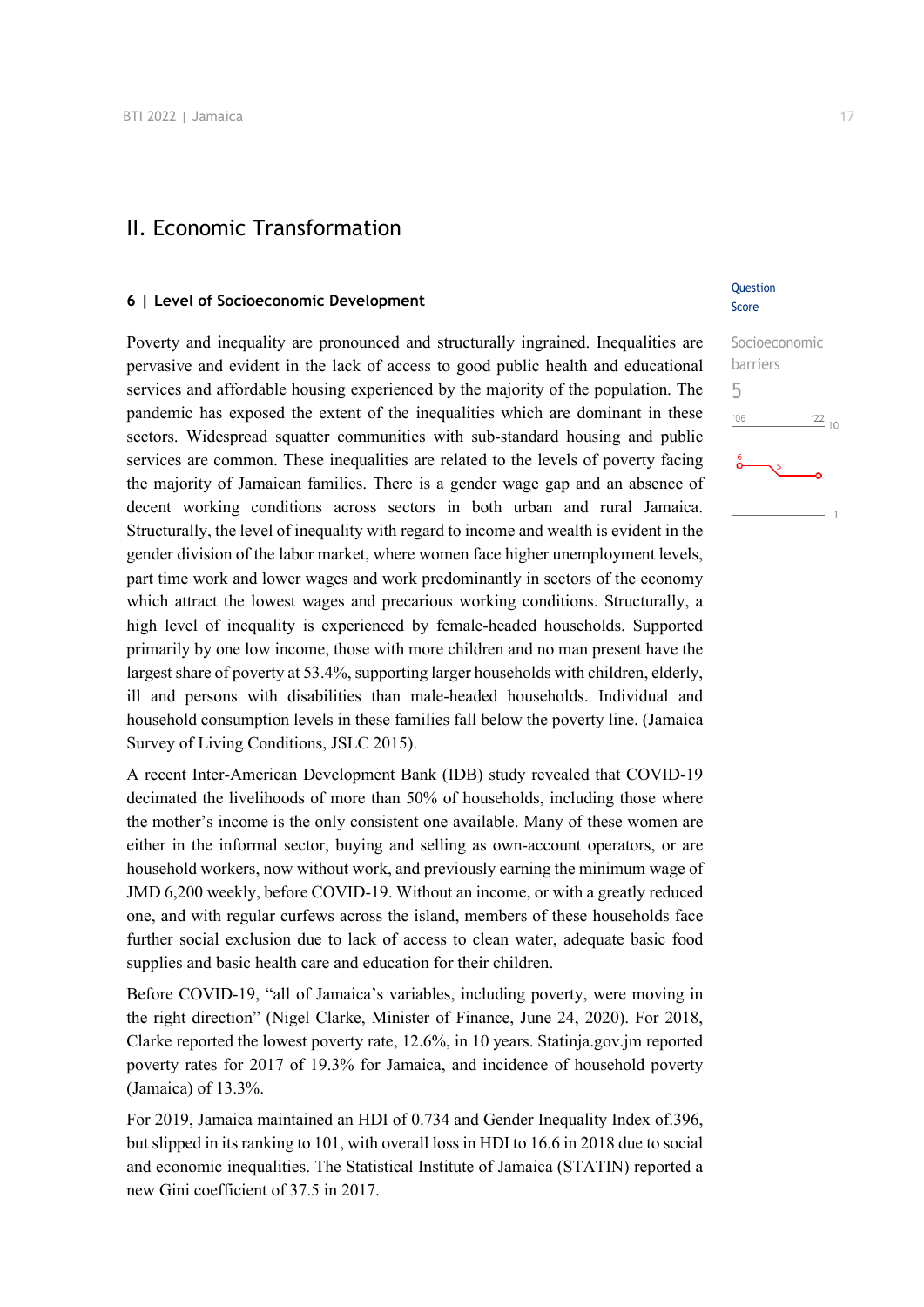These levels of inequalities are associated, historically, with markers of race as well as discrimination based on social class and gender. In a country with a dominant black population, these markers are evident in places of residence in both urban and rural Jamaica occupied primarily by black Jamaicans, where people are living in poverty in low-income and informal squatter communities. They exist on the margins of the wealth-creating institutions and are excluded from many of the economic opportunities which this market-driven economy does provide.

| <b>Economic indicators</b> |          | 2017     | 2018     | 2019     | 2020    |
|----------------------------|----------|----------|----------|----------|---------|
| GDP                        | \$M      | 14809.0  | 15730.8  | 15830.8  | 13812.4 |
| GDP growth                 | $\%$     | 1.0      | 1.9      | 0.9      | $-10.2$ |
| Inflation (CPI)            | $\%$     | 4.4      | 3.7      | 3.9      | 5.2     |
| Unemployment               | %        | 11.6     | 9.1      | 7.7      | 8.4     |
| Foreign direct investment  | % of GDP | 6.0      | 4.9      | 4.2      |         |
| Export growth              | %        | 5.1      | 8.2      | 3.6      | $-10.2$ |
| Import growth              | $\%$     | 5.8      | 6.0      | 4.2      | $-10.6$ |
| Current account balance    | S M      | $-396.4$ | $-243.9$ | $-318.5$ |         |
| Public debt                | % of GDP | 101.2    | 94.4     | 94.3     | 107.4   |
| <b>External debt</b>       | \$ M     | 14808.0  | 18380.7  | 18576.6  | 18034.6 |
| Total debt service         | \$ M     | 1415.1   | 1243.3   | 2316.7   | 1872.8  |
| Net lending/borrowing      | % of GDP | 0.5      | 1.2      |          |         |
| Tax revenue                | % of GDP | 26.2     | 26.8     | 27.5     |         |
| Government consumption     | % of GDP | 13.4     | 13.4     | 13.6     | 13.6    |
| Public education spending  | % of GDP | 5.3      | 5.4      | 5.2      | 5.4     |
| Public health spending     | % of GDP | 4.1      | 3.9      |          |         |
| R&D expenditure            | % of GDP |          |          |          |         |
| Military expenditure       | % of GDP | 1.0      | 1.3      | 1.7      | 1.7     |

Sources (as of December 2021): The World Bank, World Development Indicators | International Monetary Fund (IMF), World Economic Outlook | Stockholm International Peace Research Institute (SIPRI), Military Expenditure Database.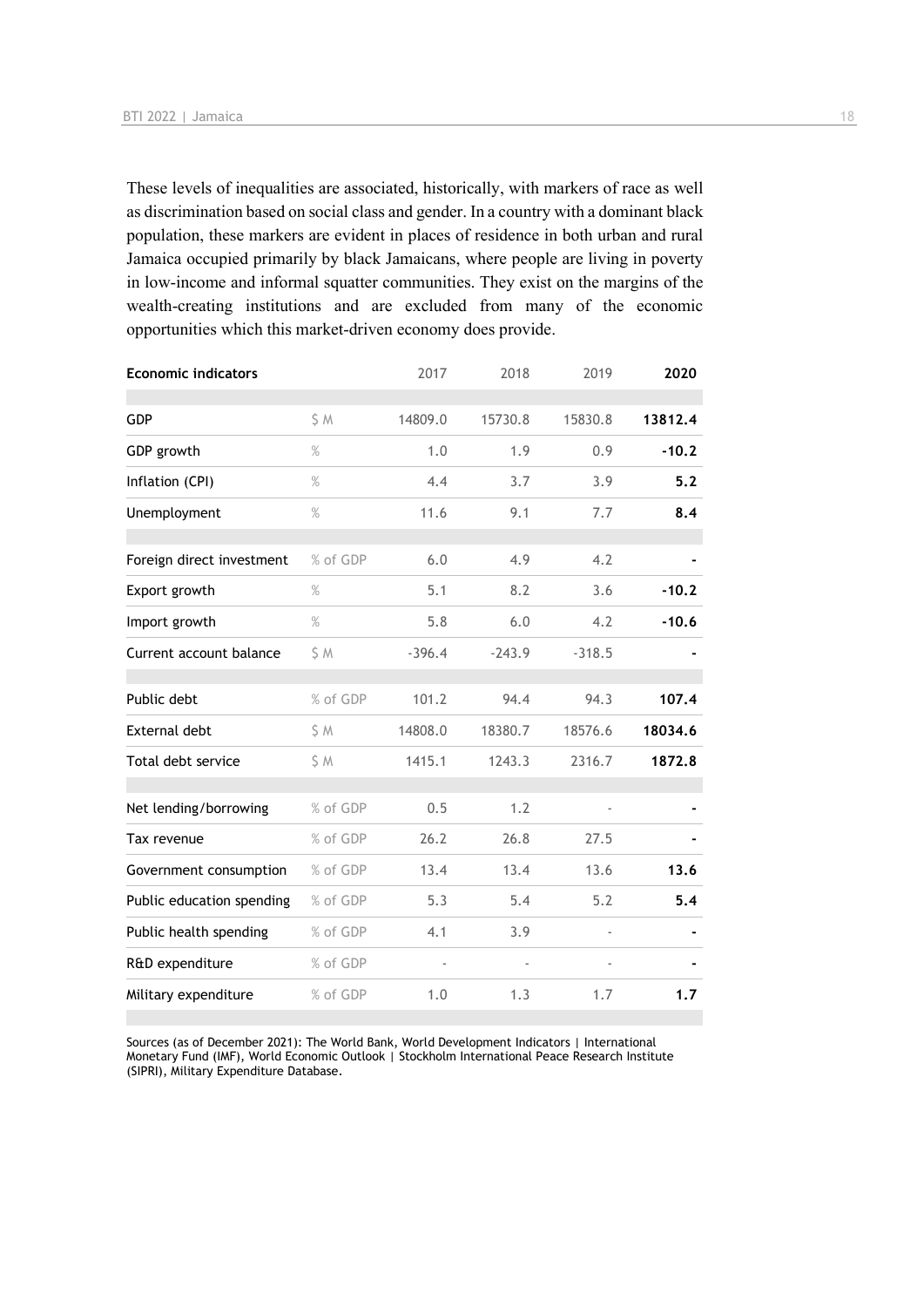#### **7 | Organization of the Market and Competition**

Market competition operates under a weak institutional framework, with uneven rules for market participants. The informal sector is significant. The 2014 ILO/FORLAC study identified 43% GDP as the size of the informal sector. Based on the 2016 Labour Force Survey, STATIN projects that formal workers made up 39% of the labor force, and informal workers 41% in 2019; to these add agricultural (17%) and domestic workers (3%). The highest rates are among the largest employment sectors, wholesale and retail (72%), tourism (hotels and restaurants, 47%) and construction (88%). The spread of informal activity is related to the demand for informal services, including illegal goods and services, in tourism, music, and entertainment, for personal goods and care services from Jamaican households, and for marijuana and other illegal services such as prostitution. The main government concern remains the loss of tax revenue from unregistered/informal businesses. In addition, during the COVID-19 pandemic, thousands of citizens living at or below the poverty line and small/micro businesses were unable to access the COVID CARE cash transfers distributed by government through commercial banks and remittance agencies.

The above situation reflects the difficulties faced by small/micro businesses that are mostly informal in becoming formal, registered entities in the financial sector. In the current institutional framework, they cannot access credit and other opportunities available to formal businesses, and remain excluded from financial and other markets. This indicates an inappropriate institutional framework of economic policy as it does not allow for unrestricted participation in the market or for equal opportunities for all market participants. Price setting is mainly determined by market forces, cross-border labor and capital movement, including currency convertibility, is enabled.

Informality is related to the still relatively high cost of doing (formal) business. The World Bank Ease of Doing Business Report 2020 improved Jamaica's ranking, to 75 out of 190 countries. The procedures identified as most challenging are starting a business, which requires 3 days, 2 procedures, and a cost of 4.2% of GNI p.c.; dealing with construction permits, with a score of 70/100 and a time frame of 141 days; getting electricity with a score of 64/100 and a time frame of 95 days; registering property, with a score of 53/100 and a time frame of 19 days. Led by the Companies Office of Jamaica, it is now possible to access an online service for registering a business using the e-version of the Business Registration Form (EBRF).

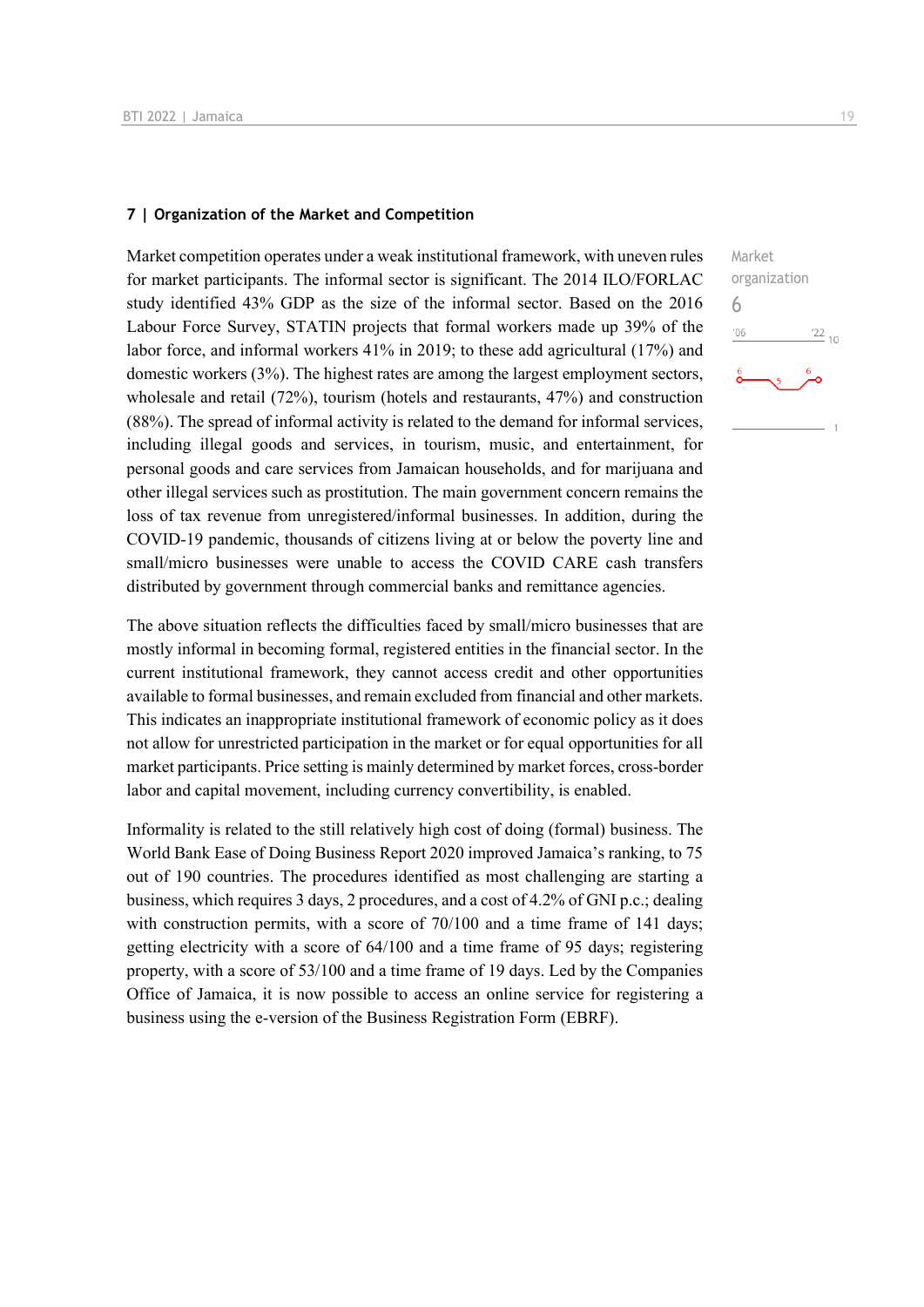There is some regulation to prevent anti-competitive behavior and conduct exists, but it is not consistently or effectively enforced. The Jamaica Fair Trading Commission (FTC) is the independent competition authority which implements the Jamaica Fair Competition Act (FCA). This Act was enforced in 1993 to ensure that the benefits of competitive process in Jamaica are not obstructed by anti-competitive behavior. However, there is currently no regulatory framework for merger control to prevent monopolistic structures and conduct. However, in 2017, the Privy Council ruled in Fair Trading Commission v. Digicel Jamaica Limited & Anor that Section 17 of the FCA is broad enough to encompass arrangements such as mergers and that it sets out a regime for a class of transactions that includes mergers.

The FCA addresses abuse of dominant positions. The FTC promotes fair competition and competitive markets, as well as improvement in consumer welfare. It also promotes financial inclusion in Jamaica, with the objective of bringing more persons into the bankable sector. The regular publication by the FTC of the prices of goods in supermarkets and other shops is of great help to consumers for determining what and where to do their shopping for the foodstuffs and other goods they wish to purchase, rather than leaving it all up to the dominant forces in the market. For 2020, FTC reports numbers of 24 cases received, 84 investigated and 19 resolved. The most cases investigated are in telecommunications (29) and the automobile industry (19).

The Jamaica Information Service January 2021 provides the following information. The government continued through policy to boost competitiveness and improve customer service by ensuring that key departments and agencies were certified to international standards. These include relevant ISO Certification for EX-IM Bank, Passport, Immigration and Citizenship Agency, (PICA), and the National Food Safety Management System.

Foreign trade is liberalized in principle, though some exceptions remain, including differentiated tariffs and privileged treatment for key domestic sectors and industries that are identified as critical for Jamaica to achieve its national economic development objectives in the current global political economy. According to the government's 2017 revised National Foreign Trade Policy (NFTP 2017), the overarching goal of Jamaica's foreign trade policy is to increase exports of goods and services while managing import flows in a way that will sustainably benefit the economy. A related objective is stated as ensuring that Jamaican companies have access to strategic markets on the most favorable terms. As a small island developing state (SIDS), foreign trade is critical to its sustained economic growth and development, as it cannot meet its needs primarily from internal production and the domestic market. In this trade liberalization framework, the trade policy instruments used by Jamaica to advance its economic development objectives include tariffs, subsidies and special economic zones (SEZs).

The overarching liberalization framework of the WTO and Jamaica's foreign trade regime is determined by the commitments that Jamaica has made as a member of the World Trade Organization (WTO) since 1995. With the growth of international trade,

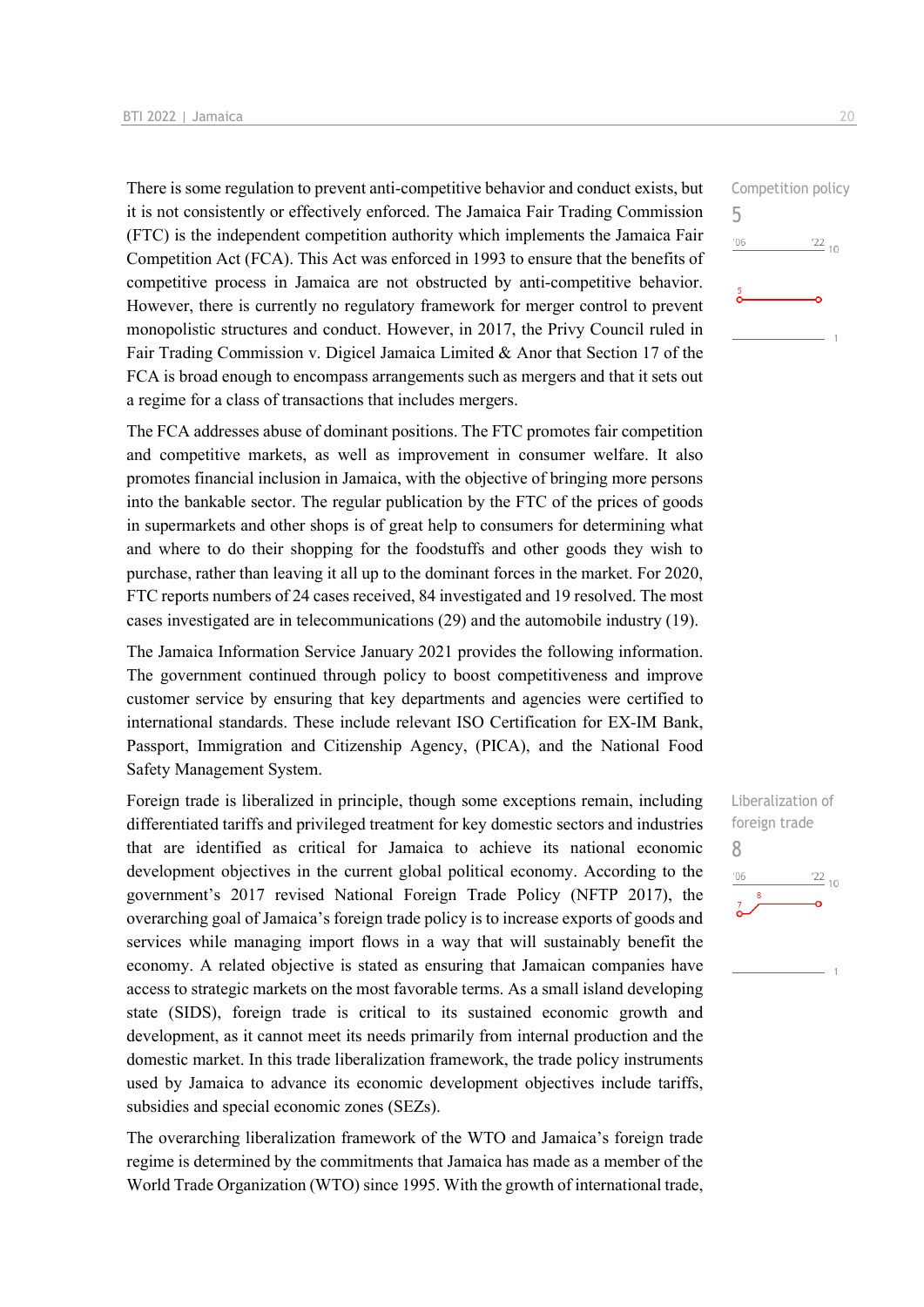almost all sectors impact and are impacted by Jamaica's trade commitments, including services such as health and education. According to WITS data, trade in goods and services amounted to 89% of GDP in 2019, while NFTP 2017 estimates that about 80% of employees depend on the import or export trade to varying degrees.

Jamaica gives particular importance to the use of tariffs to meet its economic development objectives. Agriculture is seen by the government as having a special role in food security, nutrition, exports and employment. Here, the CARICOM Common External Tariff (CET) is 40%. The WTO commitment on agricultural trade allows a margin of up to 100%, but this would need to be approved by CARICOM. The simple average MFN applied in 2019 has been 8.6% (19.2% for agricultural and 6.8% for non-agricultural products). In contrast, the role of subsidies is limited, and they are subject to the WTO Agreement on Subsidies and Countervailing Measures (ASCM) and the WTO Agreement on Agriculture.

Given the nature of the current global political economy, and the far-reaching impact of the trade regime on the way the Jamaican economy functions, tools such as tariffs, subsidies and SEZs are perceived as being critical to positive outcomes for business growth and national development. As a result of the 2013 macroeconomic program and Extended Fund Facility of the IMF, along with Jamaica's WTO commitment to remove prohibited subsidies, the Omnibus Incentives Act and far-reaching tax reforms have been pursued since 2015. These include a suite of incentives, entrenched in legislation, which provide fiscal benefits for investors (JAMPRO DoBusiness Jamaica).

The WTO also provides the framework for trade relations with other countries. These include regional arrangements with CARICOM, bilateral agreements with the United States, Canada, Mexico, Cuba, China and Japan, and multilateral arrangements with EU/EPA/CARIFORUM.

There are no reports that the banking sector is affected by a credit crisis as a result of the pandemic, due to non-performing loans from clients not meeting their repayment commitments. However, the Financial System Stability Committee warned that significant risk would loom over the medium to long term, being elevated relative to previous years due to slowly but steadily deteriorating debt profiles of borrowers. Overall, the banking system is solid and in principle oriented toward international standards with functional banking supervision and minimum capital equity requirements. However, while conceding that the architecture of the supervisory framework improved substantially, in its 2018 Financial System Stability Assessment, the IMF stated that although Jamaica's banking system does target Basel standards, the country needs to strengthen the entire regulatory framework by introducing Basel III capital adequacy and liquidity requirements. Capital markets are open to domestic and foreign capital. In its 2020 Financial Stability Report, the Bank of Jamaica (BOJ) reports that the ratio of non-performing loans to total loans increased by 0.6 percentage points to 2.8% at the end of 2020, while the capital to assets ratio declined from 15.0% (end-2019) to 13.6% (end-2020).

Banking system 8 $\frac{22}{10}$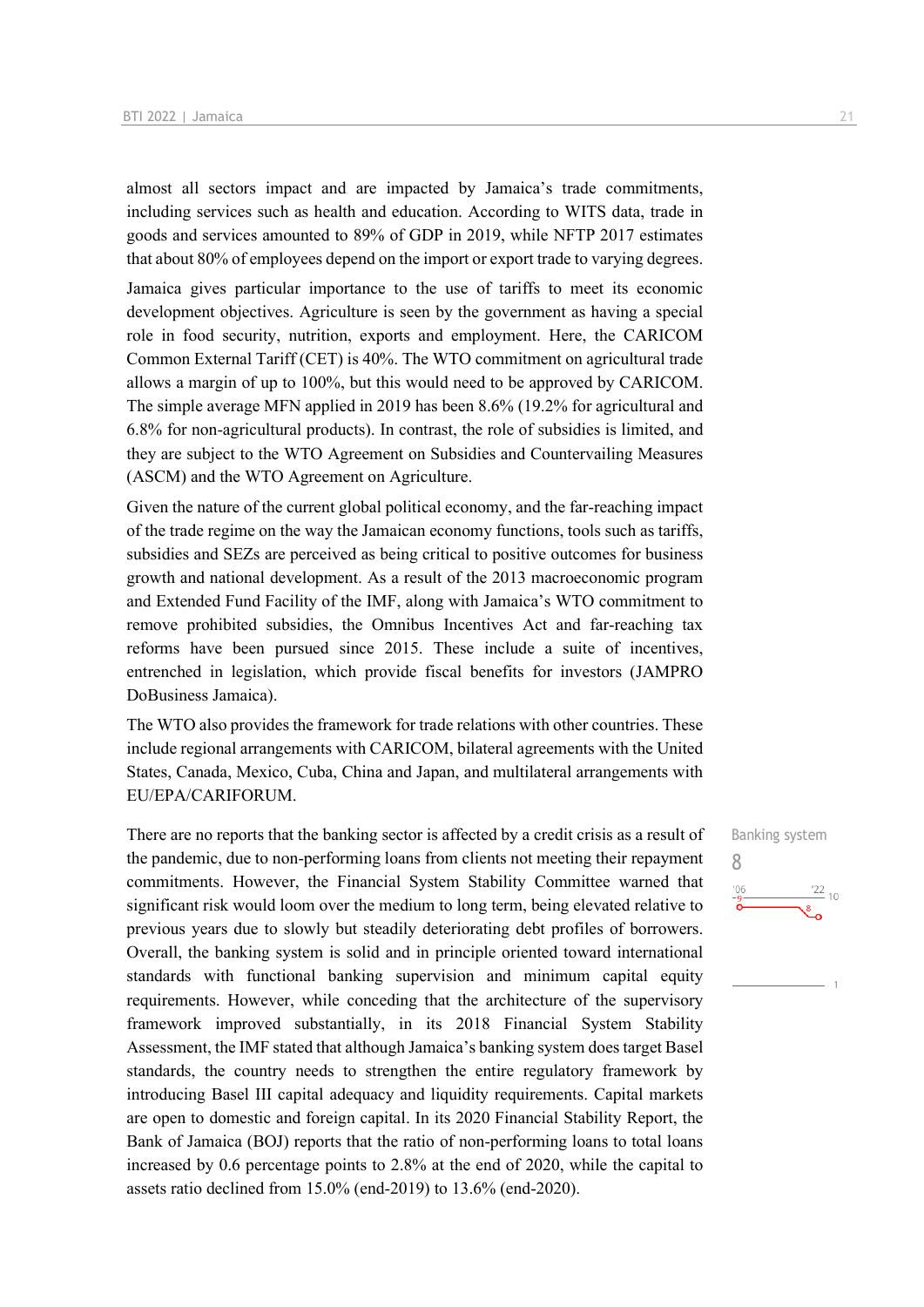Supervision is guided by the Bank of Jamaica Act (2017) which provides for maintenance of price stability, formulation and implementation of monetary policy, the holding and management of external resources, and development of money and capital markets. It is the financial agent of the government of Jamaica and monitors the operations of deposit-taking institutions. There is sufficient resilience to address sudden stops and capital flow reversals. Guided by adherence to the Fiscal Responsibilities Programme, policy actions (BOJ Report Jan 2021), focus on keeping inflation rates moderate at 4-6%, and interest rates low to stimulate business investment and increased borrowing for start-up businesses, with less frequent interventions in the foreign exchange market over the last three years, to protect the JMD. Under the Bank of Jamaica Act (amended in 2018), the central bank is required to pay over a percentage of its profit to the government of Jamaica Consolidated Fund. As a result, in FY 2021, the Bank of Jamaica paid over JMD 33 million to this fund to support the public health sector, particularly for COVID-19 vaccines and other supplies and services. The FITCH rating agent (March 2021) assessed the Jamaica economy at  $B<sup>+</sup>$ , with a stable outlook, reporting that the banking sector is well capitalized, contributing to a relatively favorable business climate.

#### **8 | Monetary and fiscal stability**

Monetary stability is a recognized objective of economic policy and is being pursued more consistently by the BOJ monetary authority under its growing institutional independence. BOJ interventions in the foreign exchange market have been directed at reducing excessive volatility rather than to set or determine the exchange rate in relation to the U.S. dollar. In response to temporary shortfalls in the foreign exchange market, the Bank of Jamaica intervened through limited sales of reserves via the B-FFXITT auction mechanism, totaling \$381 million, March 2020-February 2021. Net International Reserves (NIR) remains adequate at \$3 billion, February 2021. The Jamaican dollar depreciated 6.1% in the 2020/2021 calendar year, versus 7.3% recorded for the same period of the previous year. (BOJ Quarterly Monetary Policy Report February 2021). ECLAC reports a real effective exchange rate  $(2005 = 100)$ of 83.3 in 2019 and 84.4 in 2020, indicating a slight depreciation throughout the past years (2017: 92.8).

The BOJ carried out additional actions to ensure uninterrupted system-wide liquidity, including removal of limits on the amounts that deposit-taking institutions borrow overnight without being charged at penalty rate. Communications between the BOJ and the main actors in the financial market appear healthy. Frequent advertisements in the traditional and social media are appearing from the main financial institutions, inviting their customers to re-negotiate and reschedule loans and mortgages, as suggested by the BOJ.

Monetary stability 9 $\frac{22}{10}$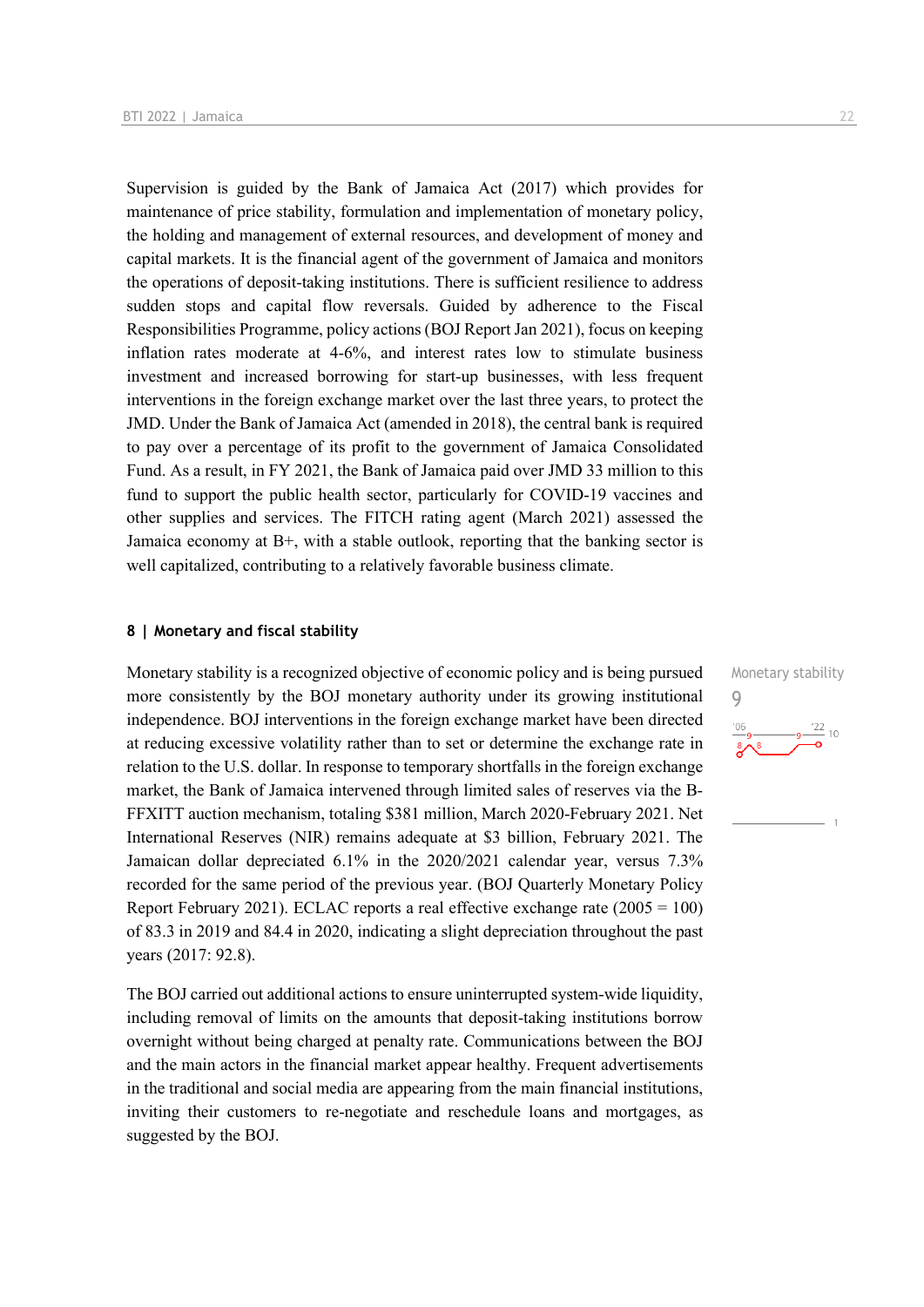Guided by adherence to the Fiscal Responsibilities Programme, and the objectives of the government's economic policy, policy actions (BOJ Report Jan 2021) focused on keeping inflation rates moderate and between 4-6%. The reported inflation rate of 4.7%, January 2020/2021, was within the consumer price index (CPI) target of 4-6%. The focus was also on keeping interest rates low to stimulate business investment and increased borrowing for start-up businesses, with less frequent interventions in the foreign exchange market over the last three years.

The current government is pursuing a stability-oriented fiscal policy with mediumterm objectives and strategies for debt sustainability and fiscal consolidation, with the overall objective of providing for the basic needs of the population and reducing the public debt-to-GDP ratio over time. This policy approach is shaped by the realities of the global pandemic and an intention to mitigate fiscal deficits as well as public debt growth. It is expressed in the Fiscal Policy Paper (2021/22) as the response to Jamaica's dilemma, with an open economy that is heavily dependent and reliant on the global economy for goods and services, including vaccines to deal with COVID-19. Government revenues have declined sharply, with the national economic contraction associated with periods of lockdown, with reduced global demand for Jamaica's tourist products and services and reduced foreign exchange earnings. All sectors declined except the construction industry. COVID-19 generated both health and education crises during FY 2020/21, while revenues are estimated to fall by 11.3% (Ministry of Finance March 9, 2021).

These crises have required that the government increase expenditures to support both the health and education sectors, the country's main social safety net (PATH), the Social and Economic Recovery and Vaccine Programme (SERVE), and economic stimulus packages, which also provided support for vulnerable groups and local businesses. A further package to be implemented in FY2021/2022 also includes an extended physical infrastructure program to create jobs and drive local economic activity.

Debt relief was sought under the IMF Rapid Financing Instrument (RFI), and received in May 2020, with disbursement of \$520 million to address urgent balanceof-payments needs, as a result of increased expenditure required for health, for mitigating the economic impact of the pandemic, and supporting jobs and vulnerable segments of the populations. This resulted in a temporary reduction of the primary surplus and a delay in achieving the goal of the Fiscal Responsibility Law, to reduce public debt by 60% of GDP. This target has been extended to March 2028, as allowed by a suspension of the fiscal rules, taking into account the fiscal impact of the pandemic. The commitment remains to debt sustainability and fiscal consolidation in the medium term. Public debt fell from 114%/GDP in FY2016/2017 to 93.5% for FY2019/2020. The 2020 budget deficit was 3.04%/GDP and 0.91% in 2019 (Bank of Jamaica Report).

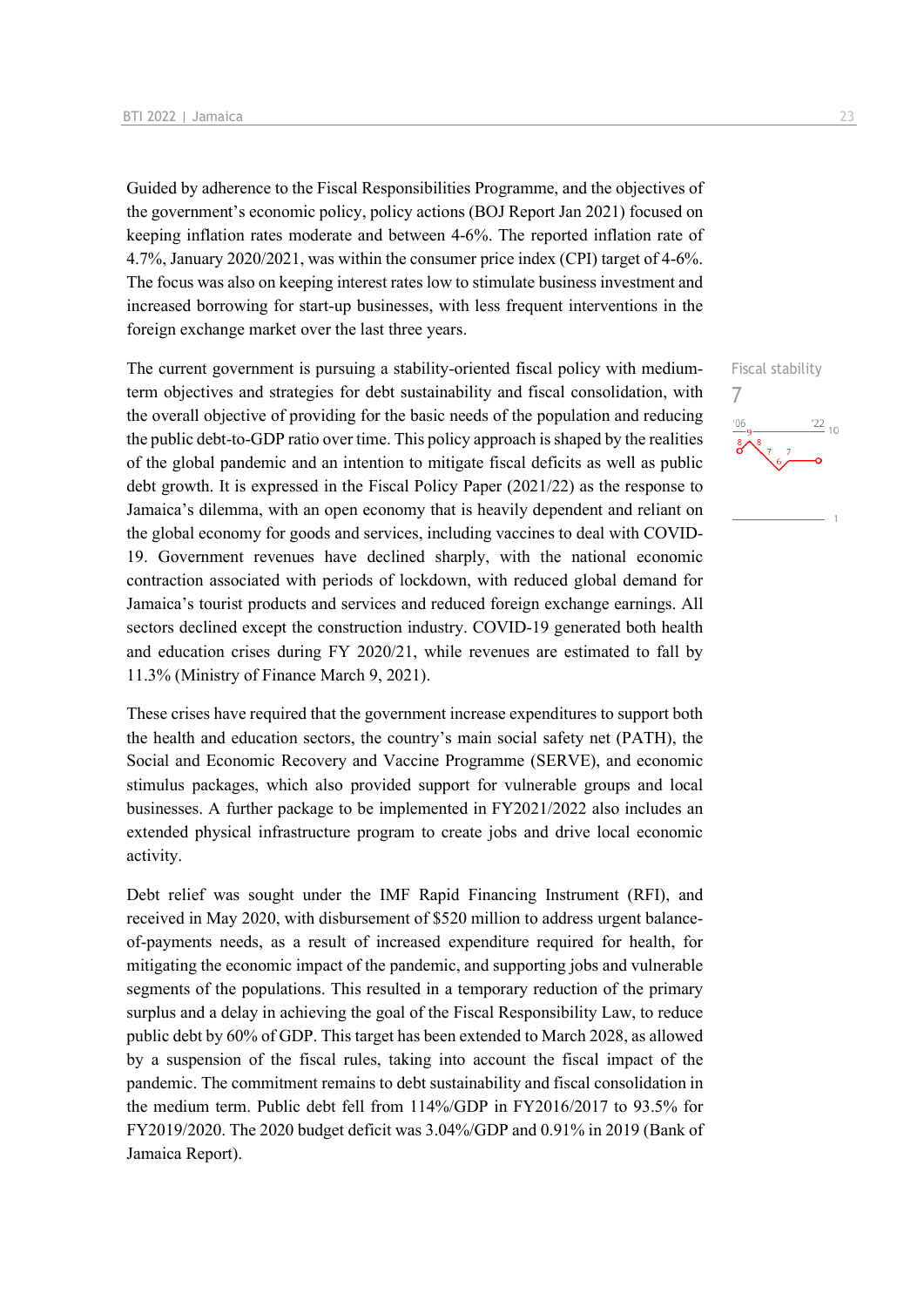#### **9 | Private Property**

Property rights and regulations on acquisition, benefits, use and sale are defined in the constitution. Problems in enforcement and implementation are often related to difficulties in accessing a title (e.g., excessive bureaucratic delays, a high government stamp duty, legal fees and transfer taxes). Out of 140 countries in the 2018 Global Competitiveness Index, Jamaica is at rank 57 on property rights and 59 for intellectual property protection. For incidence of corruption, which is also a challenge, Jamaica is at rank 59. The most problematic factor for doing business mentioned by respondents to the World Economic Forum's Executive Opinion Survey is crime and theft (16.5%).

Family property, its titling and its sub-division is a large area that has not been firmly worked out and implemented. Divisions/transactions/ownerships around rural family-owned land pose huge problems of settlement in and out of courts. Mechanisms exist for this and have been in operation for years but are at best extremely slow and tedious in implementation. In urban depressed communities, bigyards where ownership is lost in past history pose parallel problems that are far more urgent if inner-city land use is to be handled to use existing infrastructure effectively (rather than having to create it at great expense in green fields) but with respect for property rights.

Private companies, national and foreign, are viewed institutionally as important engines of growth and job creation in key sectors of the economy. A policy of privatizing state-owned commercial or productive enterprises has also been steadily pursued for several years. In practice, legal safeguards suffer somewhat from lengthy judicial procedures and the judiciary's dysfunctions. According to Doing Business 2019, Jamaica ranks 127 out of 190 economies with respect to enforcing contracts, mainly because it takes 550 days on average, but also because of the low quality of judicial processes. While Jamaica is one of the easiest countries to start a business globally and to resolve insolvency (rank 33), this applies less to the protection of minority investors (rank 89) and registering property (rank 131).

As a condition of the SBA with the IMF, the government intends to privatize a number of the 55 public enterprises in various sectors, particularly the most inefficient. Jamaican public enterprises are mainly active in agriculture, mining, energy and transport, although they have to compete on an equal footing with private enterprises. Privatization is generally carried out in accordance with market principles. Transactions are usually conducted through public tenders. Foreign investors have won most privatization bids in the last decade. Recent major privatizations include the Kingston Container Terminal Port Facility (2015) and a 25 year concession for the International Airport in Kingston (2018). According to the U.S. 2020 Investment Climate Statements, in 2019 the government divested two of



|     | Private enterprise |
|-----|--------------------|
| Χ   |                    |
| '06 | $\frac{22}{10}$    |
| 8   |                    |
|     |                    |
|     |                    |
|     |                    |
|     |                    |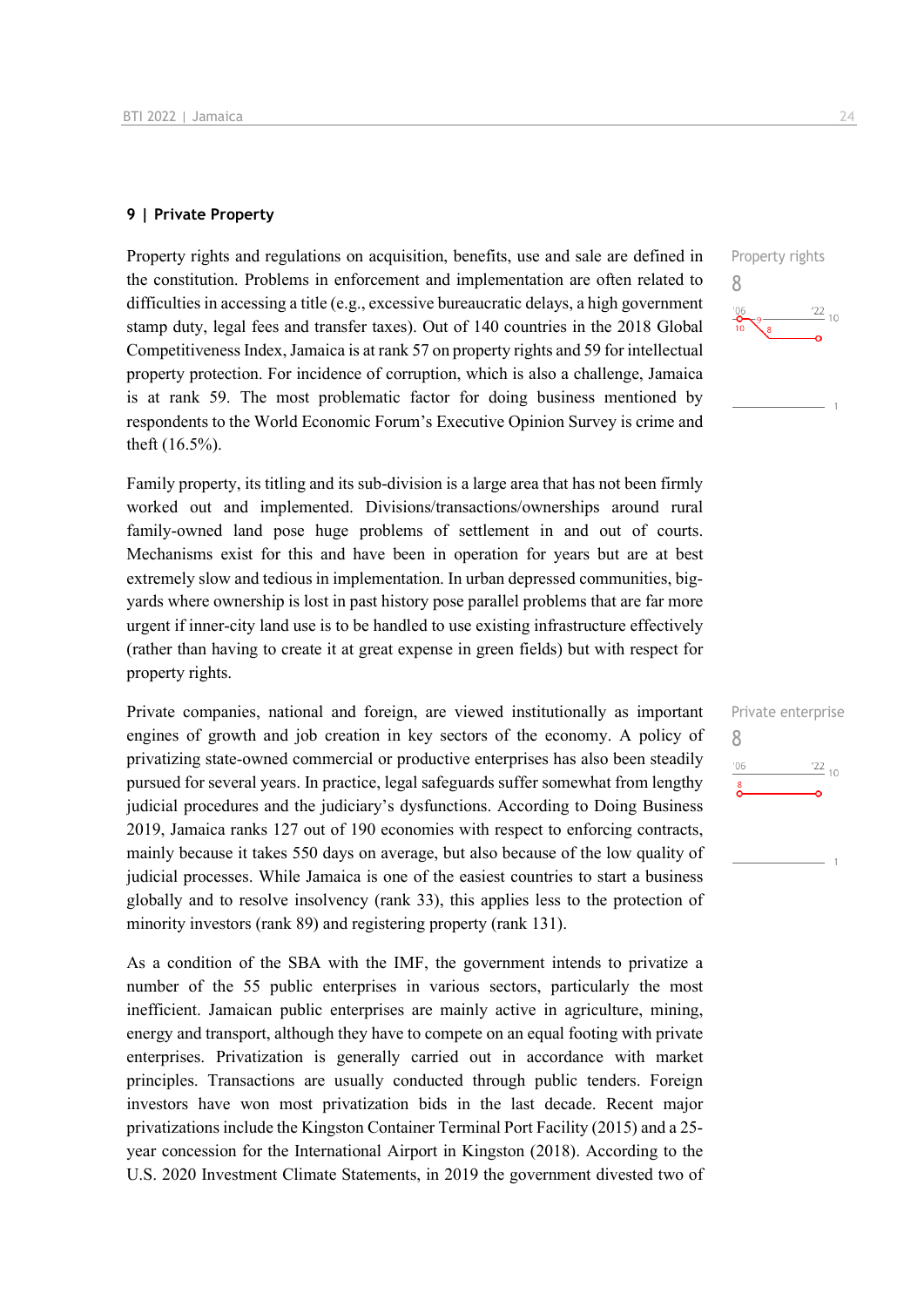its major assets through initial public offerings: a 62 megawatt wind farm, through a public offering, which raised almost \$40 million, and a toll highway, which raised almost \$90 million.

#### **10 | Welfare Regime**

Social safety nets are inadequate and cover only a few risks for a percentage of beneficiaries, living on or under the poverty line. The majority of the population is at risk of poverty.

During 2020, the government augmented its social safety net provisions to compensate for the additional social risks associated with the COVID-19 pandemic through a stimulus package, reported to be the largest in Jamaica's history, with a number of different programs. The government's social protection program, PATH, which provides critical support through cash transfers for 350,000 beneficiaries and is funded by the government and the World Bank, was supplemented by JMD 1.1 billion, allowing it to increase cash grants to beneficiaries. It is generally acknowledged that this program does not reach all families living below the poverty line. A safety net was created for approximately 30,000 elderly persons who are not on PATH, or covered by the National Insurance Scheme, a poor relief or pension plan. A COVID Allocation of Resources for Employees (CARE) program was created to assist affected individuals and small businesses in the informal sector who had lost jobs and for small businesses which were closed. With support from UNICEF, \$40 million was used to provide cash transfers via PATH, for approximately 2,700 families with children with disabilities, as well as pregnant and lactating mothers.

It is difficult to verify how efficient the payment options and facilities that were made available through banks and remittance companies were in ensuring that targeted individuals and families did receive the funds for which they applied. In any case, large numbers of individuals and families in need of these cash transfers were not able to access the funds due to lack of an email account, a national ID, and/or a bank account in their name. The pandemic has created additional risks for persons living in poverty. Access to regular public health care and education is now more difficult. Despite the additional cash transfers during 2020, unemployed and under-employed persons and children remain at risk from poor health due to hunger and malnutrition. Government resources for health remain inadequate to fill these gaps. For 2018, WHO Global Health reports 6.06%/GDP as public expenditure on health and government health expenditure per capita as \$206. During 2020, larger private sector interests contributed substantially to CARE packages (canned foods, personal hygiene products, cleaning items, as well as sanitizing materials) which were delivered to communities living in poverty, under curfews and in lockdown.

Social safety nets  $\frac{22}{10}$ 

5

 $'06$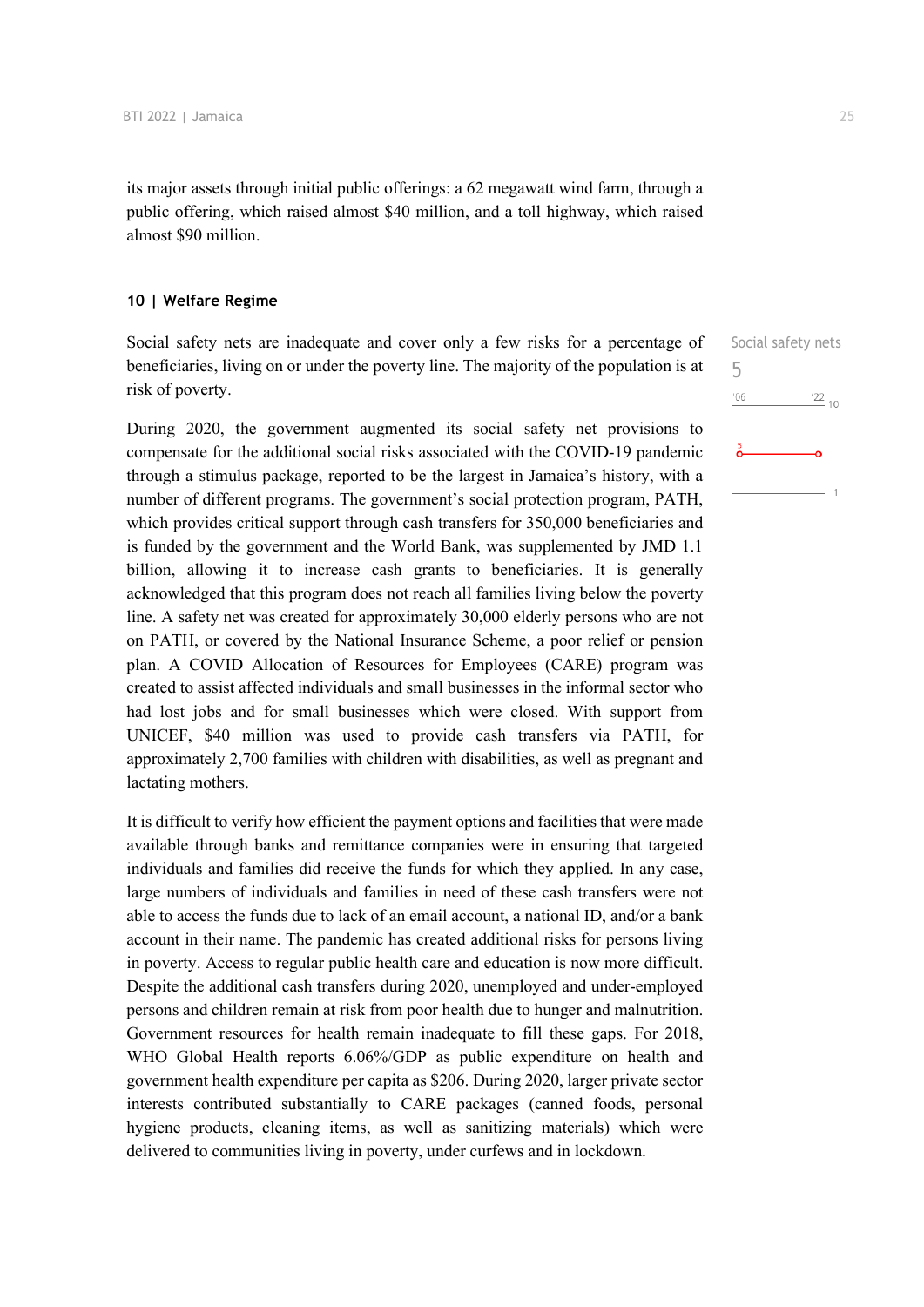In respect of access to public health care, the PATH program also provides access to free services at specified community health clinics for children and students of registered families only. Due to increased demand throughout the island on public health facilities for treatment of patients with COVID-19, many health care programs normally available at public clinics and hospitals have become increasingly unavailable. It is reported that a second round of social safety net programs will be again implemented in the budget year 2021/2022.

Equality of opportunity is only partly achieved. At primary and secondary levels of education, gender parity (1.0) exists between male and female students. At tertiary levels, the gender parity index shifts to 1.4, indicating that male students are more disadvantaged than female students. For the gross enrollment ratio, in relation to total enrollment, the figures of 85.1% at both primary and secondary levels indicate that significant opportunity exists at these levels. At the tertiary level, this ratio drops to 27.1% indicating that equality of opportunity at tertiary education levels does not exist for the majority of Jamaicans (2020 World Development Indicators). They do not have the resources, from either private or public sources. The majority of the lowest income earning families fail to qualify for loans from the Student Loan Bureau due to the requirement to provide two appropriate guarantors and fear their inability to repay loans on graduation.

For literacy rates, male students (83.4%) fall behind female students (92.7%). Women do not enjoy near equal access to public office and employment. For public office, women across social classes do not enjoy equal access to power or decisionmaking at the highest levels. For employment, women continue to face gender division in the employed labor force, in most occupations. The female labor force is reported at 45.9% in 2019. There are a number of legal provisions, including the Charter of Rights, against discrimination on the basis of race, religion, political affiliation and sexual orientation, but their implementation and enforcement is at times insufficient, and equality of opportunity is not a reality for many Jamaican citizens. Discrimination against non-citizens is not generally a problem.

In response to the inequalities in access to primary, secondary and post-secondary education facing families living below the poverty line, grants for registered PATH beneficiaries, including persons with disabilities, are available for students to achieve post-secondary qualifications at a range of tertiary institutions.

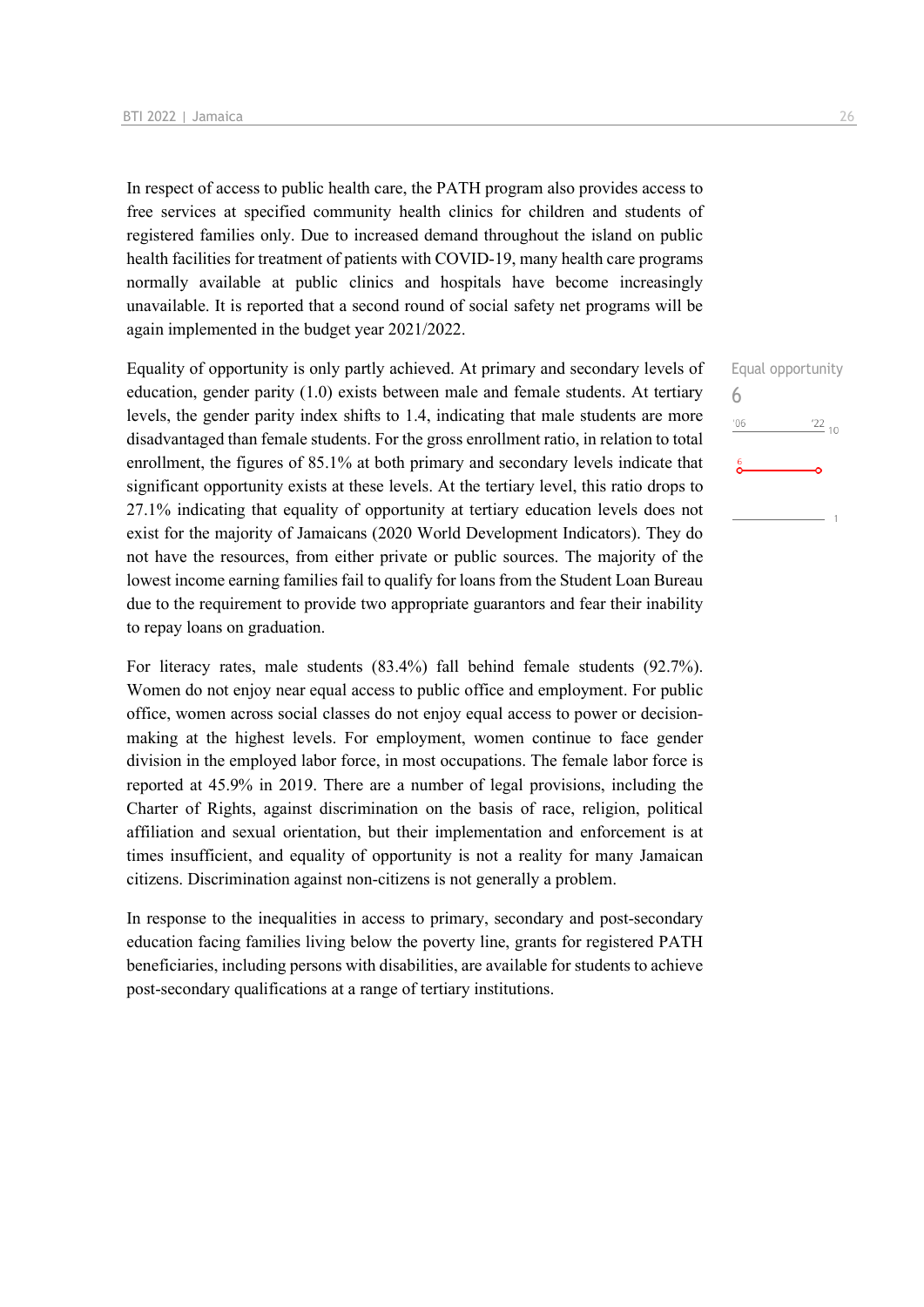#### **11 | Economic Performance**

Before the COVID19 pandemic, the country's economic performance was not strong, although some key indicators did show some progress in comparison to previous years. During fiscal year (FY) 2019/2020, Jamaica completed the IMF Precautionary Stand-by Agreement, achieved all quantitative targets while maintaining the stability of most macro-economic indicators. Progress was made in reducing the debt/GDP ratio to 91.5%, achieving a low inflation rate of 5%, the 2019 GDP growth rate was at 0.2% (World Bank 2020), and the October 2019 unemployment rate was 7.2%, down from 8.7% in October 2018 (Ministry of Finance and the Public sector, February 23, 2020). The deficit in the current account balance has been significantly reduced since 2012, from about \$2,063 million to \$244 million in 2018 and \$319 million in 2019.

Fiscal year 2020/21 has been dominated by the COVID19 pandemic, with Jamaica's first case being reported in early March 2020. The fallout in government revenue was unprecedented. With respect to unemployment, 130,000 jobs were lost in the first four months of 2020, as a result of the closure of the economy in March 2020. Key impacts on the economy for FY2020/2021, according to an official report (February 2021), include a decline of foreign exchange inflows by 74%, a forecast of 12% decline in GDP, and an estimated decline of revenues by 11.3%. The report notes that all sectors declined except the construction industry, but remittances increased by 23% in comparison to FY2019/2020. The services sector – by far the largest, accounting for about 70% of GDP – was hit hard by the near-total collapse in tourism between March and June 2020 and a correspondingly sharp decline in the hotel and restaurant sector. For the fourth consecutive fiscal year, the government of Jamaica has announced that there will be no new taxes. A one-off dividend payment of JMD 33 billion by the Bank of Jamaica will be used to help fund the social and economy recovery programs as well as the vaccine program.

#### **12 | Sustainability**

Environmental concerns receive only sporadic consideration and are often subordinated to growth efforts. Environmental regulation is weak and hardly enforced. Environmental concerns are not adequately addressed through law and/or government actions, resulting in these concerns being subordinated to growth and development efforts. Weak regulation results in the lack of good environment management and conservation, and lack of protection of key public assets such as beaches from destruction and degradation by hotel construction, and prime agricultural land from housing developments. Such developments often deny community members involvement in the decision-making process which invariably not only destroys their livelihoods but also the beaches themselves and the



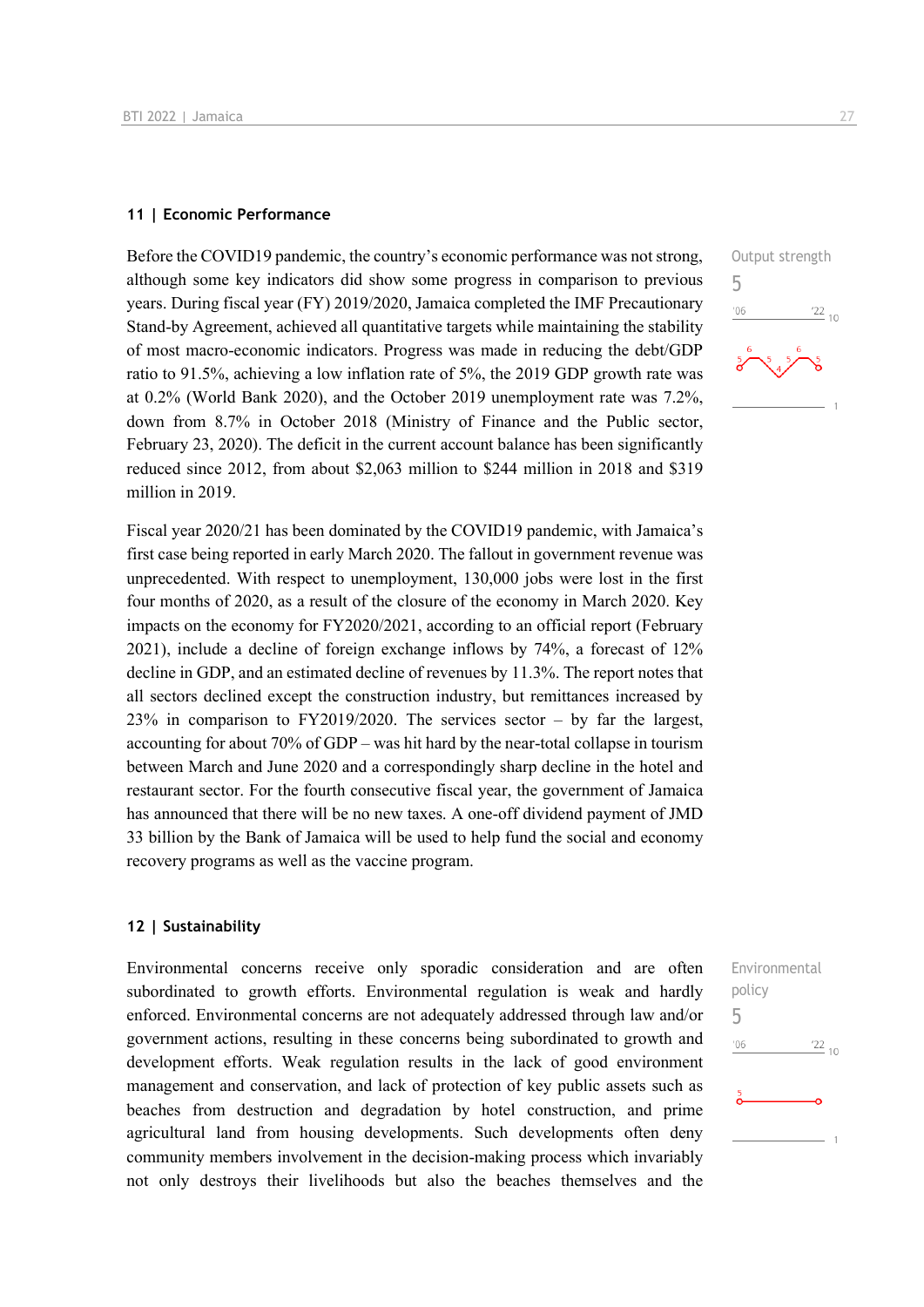ecosystems which they comprise. A draft beach policy for Jamaica (1997) was revised in 2000 and has been awaiting cabinet approval since 2016. The management of beaches is currently guided by the National Coastal Management and Beach Restoration guidelines (2017), and the Ministry of Tourism.

From a law and advocacy perspective, the development of Cockpit Country has become a national concern. It is the largest remaining natural forest in Jamaica, supplying 40% of the water needs of western Jamaica. Not only is it the source of the largest rivers and underground aquifers in Jamaica, but it also houses significant hydrological and ecological systems, and cultural and heritage sites. It is under threat from bauxite mining and weak environmental regulation. The boundary of the protected area of Cockpit Country remains a bone of contention, especially new mining leases have been granted by the government since 2017 that allows mining too close to the boundary, and the health and well-being of residents are being affected. The leading advocacy/human rights group in this area is the Jamaica Environment Trust (JET), which engages community groups about their legal rights, builds their advocacy with community groups around transparency of agreements, and mobilizes effective public engagement with citizens most affected through the use of social media and online petitions.

Education policy contributes to a system of education and training which does not meet the needs, rights and expectations of the different cohorts of students receiving education from the public sector. There are qualitative and quantitative deficits in secondary and tertiary education and insufficient school enrollment. According to the UN Education Index, Jamaica performs somewhat poorly, with a score of 0.689 (2019) in a regional comparison.

The COVID-19 pandemic exposed many of these deficits. Jamaica Open Data (Ministry of Education, Youth, Information website) reports the 2015 gross enrollment ratio (GER) for primary to tertiary levels as 76.66% for both sexes; for primary to tertiary levels as 70.37% for males, and 83.21% for females. Broken down by sex, World Development Indicators (WDI 2020) reports a gender parity index (GPI) of 1.0 for primary level education, 1.0 for secondary and 1.4 for tertiary, indicating that males are more disadvantaged than females at the tertiary levels, but that gender parity is present at the two lower levels. WDI 2020 also reports 5.4% of public expenditure on education for 2018, and a 2014 total literacy rate of 88.1%, with 83.4% for males and 92.7% for females.

Research and development is inadequate. In September 2020, the government announced that the format for measuring Jamaica's GDP would be amended to include research and development as a subsector. The World Bank 2021 reports expenditure for research and development as a percentage of GDP as .061 in 2002. This does not provide a sound foundation for the sustainable development needs of the country.

Education policy / R&D 5 $\frac{22}{10}$ '06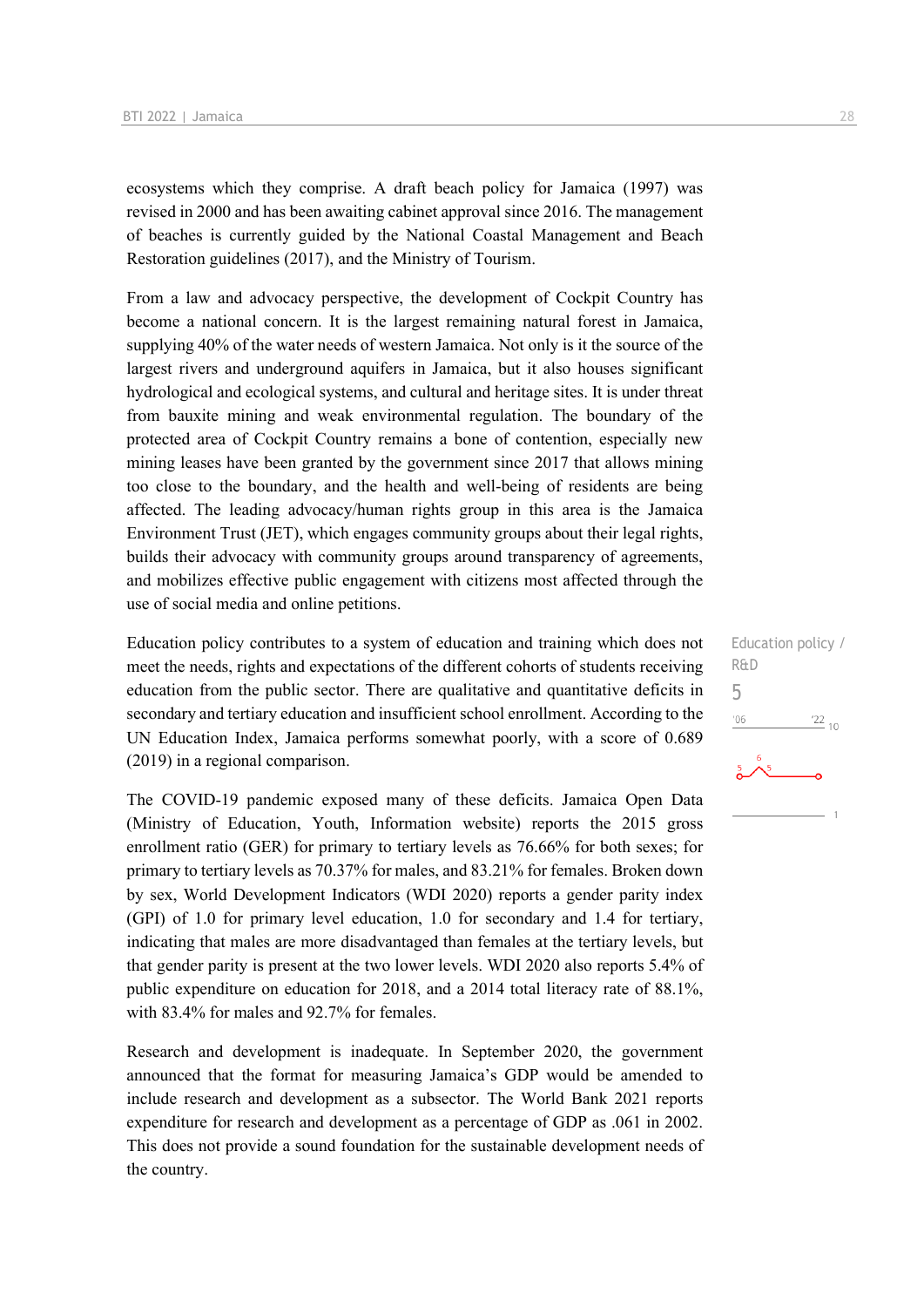## Governance

## I. Level of Difficulty

There are s structural constraints on governance capacity of the political leadership, some of which have developed over time. These include ingrained poverty and social inequalities along the lines of race, class, gender and the rural/urban divide. Other structural constraints are evident in the lack of tertiary education and/or advanced training in specialized skills for youth, low productivity of the employed labor force, low average literacy rates, and a gender division in main occupational groups. The digital divide between under-served communities and schools, especially in rural and deep rural areas, has been exacerbated during this pandemic.

The shock from the COVID-19 pandemic is severe and disruptive. The Overall Clinical Management Summary of January 31, 2021 by the Ministry of Health/Wellness reported 15,778 confirmed cases, 166,909 samples tested with 15,778 positive results, 352 deaths and 12,068 recovered cases. There was no positivity rate reported at this date, January 2021; the March 28, 2021 positivity rate has been reported as 30.1%.

The shock to economic performance is reported by the Minister of Finance (March 2021). For FY2020/21, it is expected that foreign exchange inflows will fall by 74%, with a 12% decline in GDP, given that the economy contracted by 18.4% in the second quarter of 2020. The pandemic has been a severe, disruptive shock to the social and economic fabric of Jamaica, exposing and exacerbating the deep structural inequalities that are faced by the majority of citizens. It has also meant the redirection of resources to support the network of public health institutions, their staff and critical supplies, the frontline workers across this sector, and provide support (cash, food and other supplies) for newly unemployed persons, and small businesses forced to close, and others in need. In addition, high levels of violent crime, homicides and rape are equally crippling, but with only limited budgetary increases to address this national problem have been provided in the 2021/2022 budget.

However, from a governance perspective, the government has not been as participatory and inclusive in its approaches to addressing the structural inequalities, seeming to rely primarily on modeling, data analysis, and the input from multiple experts, with less contact with sectors, communities and their leaderships whose lived experiences and insights would have been instructive and helpful. Political and economic transformation will be affected as the leadership is required to address the

**Structural** constraints 4 $106$  $\frac{22}{10}$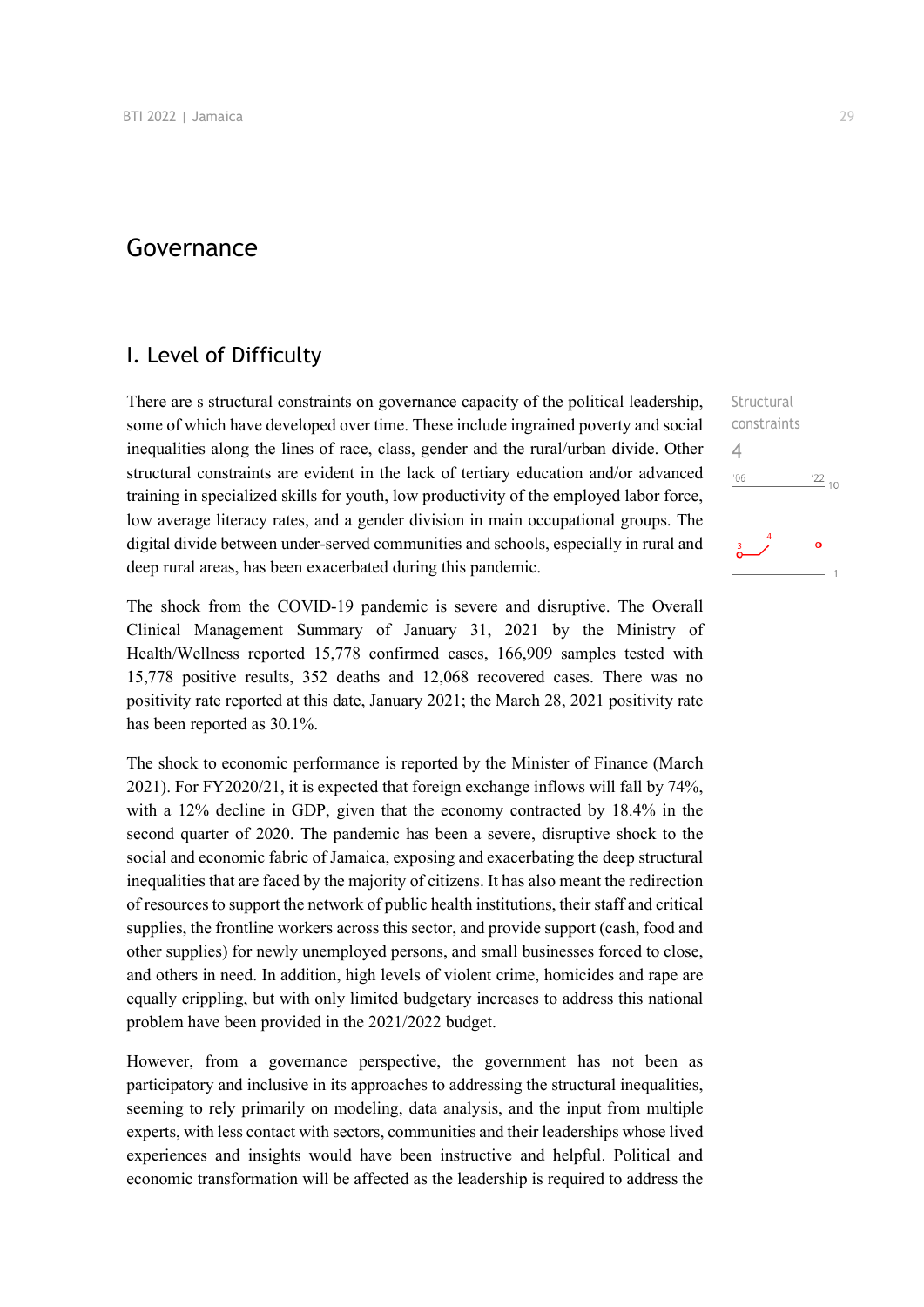underlying structural constraints in governance, while managing the economy guided by its macroeconomic policy framework and making sure that severe social and gender inequalities are reduced and not exacerbated over time.

Traditions of civil society are fairly strong, although with reduced funding options, many traditional small to medium civil society organizations have severely reduced activities or have stopped functioning. Substantial funding, however, is accessed by long-standing human rights organizations such as Jamaicans for Justice, the children rights group Children First, the women's rights group Eve for Life, and the environmental advocacy organization Jamaica Environment Trust (JET). Through the use of social media, as well as traditional media, these larger civil society organizations have built networks of engagement which include many smaller civil society organizations in both rural and urban Jamaica, continuing the tradition of public engagement and involvement in civic life. Traditions of civil society continue, through the leadership of local community groups providing support for child-care, and training in the fields of education and advocacy in support of women facing gender-based violence, and of youth leadership. Many have learned to use diverse social media platforms in order to promote their advocacy activities, maintaining a presence in the public domain, and engaging both the government and private sector organizations.

Social exclusion of large numbers of citizens along the lines of race, class and gender from decision-making centers and wealth-generating institutions continues and cannot be overcome in the short term. During the period under review, however, the political leadership, which is in its second term, has not done enough to integrate broad-based, inclusive consultations which would advance a more effective democratic governance process, and remove the constraints on their own management ability which clientelist and corrupt political actions cause.

The building of social trust which is a critical component of social capital is affected by the extent to which social exclusion remains a dominant characteristic of Jamaica society.

There are no reported violent incidents targeting citizens along the lines of social class, ethnic or religious communities. Violent incidents on the basis of gender take place with the abduction, rape and murder of women and girls, which has reached epidemic proportions. Human trafficking, which primarily targets young women and girls, is now acknowledged as a national problem. Radical political actors are few and have had no success in taking advantage of existing cleavages in a society where the political and financial elite are divided along social, ethnic, and to a lesser extent, religious lines. The confrontational nature of politics, resulting in violent crimes has been significantly reduced in the last two decades, although a deep political partisan divide exists. However, there are numerous violent incidents mainly between organized gangs, mostly related to the trafficking of weapons, drugs and money.



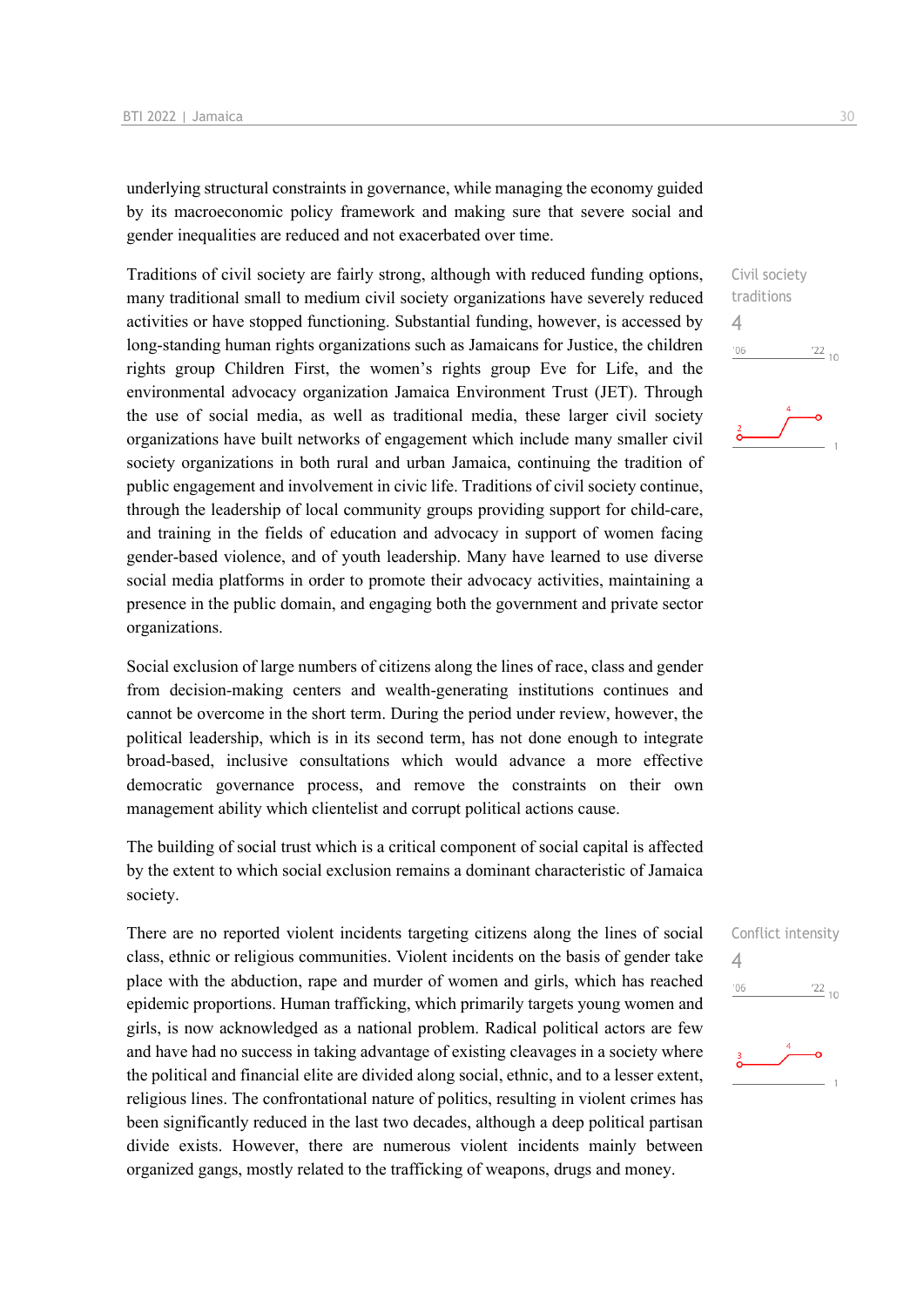The COVID-19 pandemic has had no effect on the confrontational nature of politics, mobilization along existing cleavages, or violent confrontations, although in communities known to contain criminal gangs, persons have been impacted by violence when these gangs take advantage of curfew restrictions.

## II. Governance Performance

#### **14 | Steering Capability**

The period under review comprises FY 2019/2020 and FY 2020/21, during which the reform drivers have been Prime Minister Holness, Minister of Finance Nigel Clarke, and Minister of National Security Horace Chang. The pandemic started in Jamaica in early March 2020, at the end of financial year 2019/2020, during which Jamaica successfully completed the IMF Precautionary Stand-By Arrangement having achieved all quantitative targets. Strategic priorities included maintaining the stability of the macro-economy, addressing the multiple impacts of the virus on key sectors of the economy, and on the most vulnerable groups, while maintaining the government's commitment to a longer-term macroeconomic and fiscal policy direction.

During 2020, the impact of the pandemic was evident in the large economic contraction caused by to the measures taken by the government to reduce the spread of the virus. General elections were held in September 2020, at the height of the pandemic with attempts to restrict/contain normal political campaign activities while enforcing health protection protocols on election day. Some analysts have suggested that the prime minister called the elections at this time, for short-term political gain from the positive ratings the government was receiving for its management of the pandemic at that time, and for the cash stipends and care packages for which the governing party was popular. There is a view that the prime minister earned this advantage at the expense of spreading the virus further during the island-wide election meetings and motorcades.

The strategic priority to address the diverse negative impacts of the pandemic on key sectors of the economy, and on the most vulnerable groups, was maintained, but without adequate additional resources to lead to long-term recovery. There have been calls from the political opposition and some elements of civil society for the government to further relax its fiscal rules to provide additional support for the longterm recovery programs. This suggests that the government has not been able to balance its prioritization efforts and also strike a balance between its short-term mitigation efforts, and longer-term recovery, as the pandemic both accentuates and aggravates the existing vulnerabilities of poverty, hunger, low employment levels, social exclusion and high levels of crime which large sections of the Jamaican

#### **Ouestion** Score

Prioritization 7 $06'$  $\frac{22}{10}$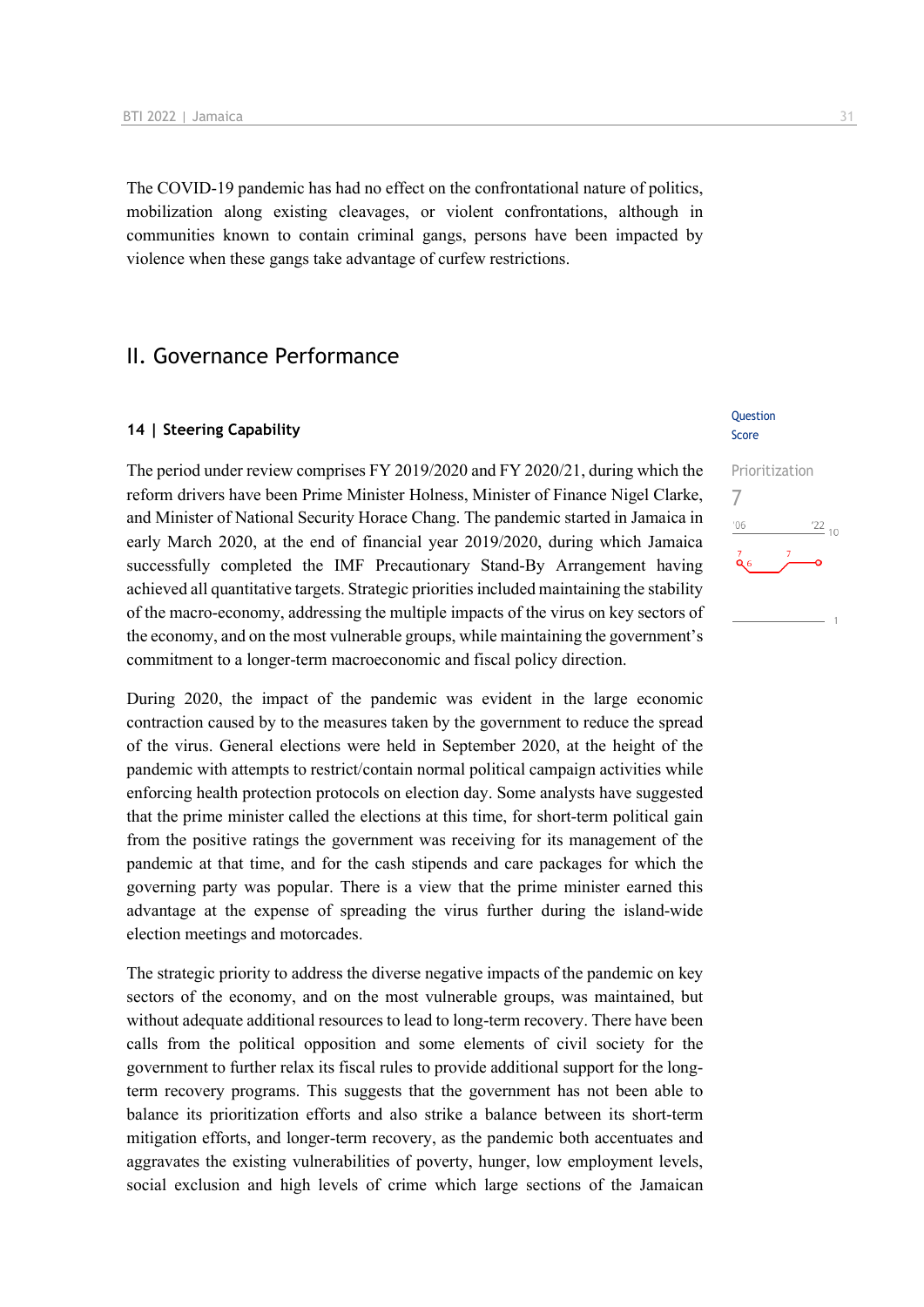population now face. The government has so far not changed its position on further relaxation of fiscal rules and the level of support it has committed to provide.

The implementation of some major policy priorities identified by the government has been delayed or shelved in reaction to the pandemic. These include some physical infrastructure road works, upgrading of urban communities in the capital, Kingston, and the building of new schools, related to employment generation and economic growth in local communities. On the other hand, it has been effective in focusing on achieving key strategic priorities driven by its macroeconomic policy framework. A super-ministry was established to be the center of policy development, facilitation and implementation with the overall objective of ensuring a supportive environment to facilitate the private sector and drive economic growth. Major points include fiscal stability, low-to-medium inflation rates, flexible exchange rate and low interest rates, and making resources available to address the urgent needs of the most vulnerable groups. Though somewhat slow, the government has also embarked on the privatization of mostly inefficient state companies. A problem remains the high level of debt, though it declined from almost 150% of GDP in 2013 to about 90% in 2019.

The government demonstrates a general ability for policy learning, but its flexibility is limited. Learning processes inconsistently affect the routines and the knowledge foundation on which policies are based. For example, when it comes to dealing with the murder rate, there has been a consensus on a plan, but the government essentially refuses to give up its preference for declaring states of emergency. As a result, not much progress has been made with regard to acting on the plan. Regarding its overall position on the economy, there is a similar lack of learning or flexibility, which is very disappointing to critics.

Within a few months of confirmation that the virus had arrived in Jamaica in 2020, government measures included an island-wide curfew, community lockdowns, and closure of various business establishments both large and small, which significantly affected small and micro businesses which are prevalent in the informal economy and in poor communities. These measures created a political situation with a severe loss of jobs, greatly decreased workdays and nights, and immediate increases in unemployment resulting in significant loss of income for the most vulnerable people and families. The government saw this as an opportunity to provide support for the people, small businesses, and families that were affected most severely in acknowledgment of how bad the poverty situation is in Jamaica. It was a politically explosive situation. It required a flexible policy approach with the redirection of resources to provide financial support to over 400,000 people through the COVID-19 Allocation of Resources for Employees (CARE) program. This program comprises six components, each one targeting a different cohort of persons and businesses whose livelihoods had either been destroyed or impacted severely by the pandemic and government measures to contain it. Described as a stimulus package of JMD 16 billion, it was designed to cushion the economic impact of the pandemic

Implementation 7  $\frac{22}{10}$  $-06$ 

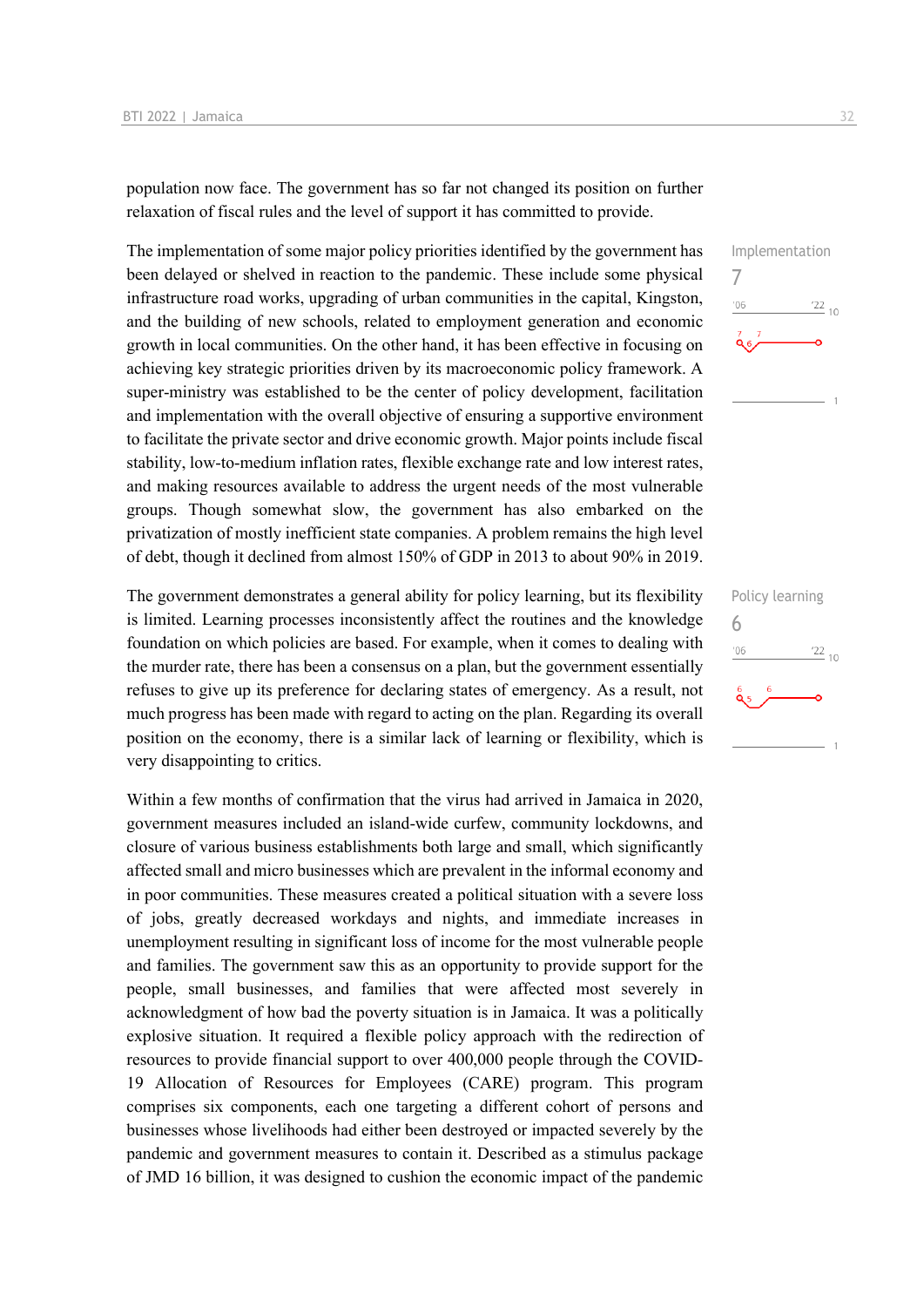with temporary cash transfers to targeted individuals and businesses. Gaps in this program remain, as groups such as small farmers and fisherfolk, household workers, and micro-informal businesses did not benefit.

Early in this process, the inability of the government to easily disburse these payments to individuals through banks or remittance agencies was evident. Large numbers of persons could not access the funds due to a lack of a tax registration number, a bank account, a government-approved national ID, or an email address and internet access. In short order, discussions with the banks and remittance agencies had to be re-visited to facilitate necessary changes to the process as designed. On the part of several government agencies, this was a significant gap in the knowledge and understanding of the conditions in which a majority of Jamaicans live and work. These citizens are out of the reach of and on the margins of important financial organizations and digital service providers. This experience led to some improvement in the institutional learning required for efficient implementation of new, government policies.

#### **15 | Resource Efficiency**

The government makes efficient use of only some of the available human, financial and organizational resources. Estimates of revenue and expenditure (budget) are presented annually to the Houses of Parliament, and outline the government's social and economic policies, which inform the projects and programs of all government agencies.

For accountability, effective and independent auditing of the performance of government agencies is carried out by the Auditor-General when public bodies report to Parliament, as required by law. The findings of the audits are reported to parliamentary committees in sessions which are open to the press and the public. These audits examine and expose when government agencies are involved in politically motivated dismissals and new appointments of public servants, when recruiting procedures are not competitive and are not protected from political influences, and if personnel expenditure is efficiently used or wasted when services and resources are provided by the state.

In the period under review, most public bodies have failed to report as required under the law. According to the latest annual listing (January 2019) on the cabinet secretary's website, of 164 public entities, only the Bank of Jamaica was up-to-date in meeting its annual transparency and accountability obligations under the Act. The country does not know whether or not public bodies now receiving billions of dollars are using these financial resources efficiently. Annual reports and financial statements remain outstanding for several budget-funded public bodies, which are now receiving very large allocations of funds for the SERVE Jamaica program, Efficient use of assets 5 $-06$  $\frac{22}{10}$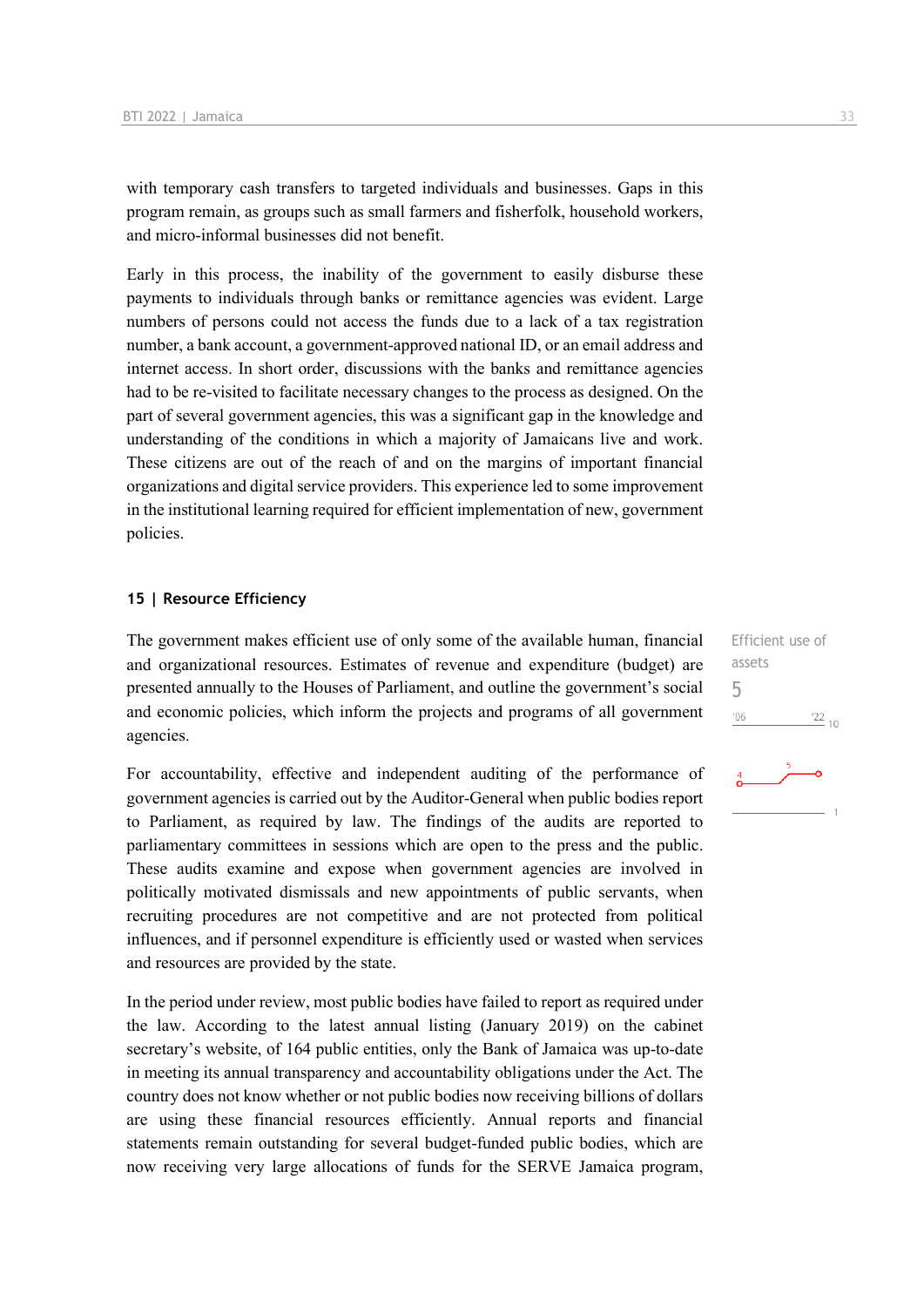generating jobs and local economic activity, through road repairs and rehabilitation, in response to the pandemic (Munroe, National Integrity Action, March 2021).

Another major weakness of this process across political administrations is that the official findings and recommendations for action against politicians and/or senior public officials provided by the Auditor-General are not treated seriously. Recommended sanctions are rarely implemented. The accountability required is not forthcoming, and the efficient use of human and financial resources cannot be affirmed.

Public and press scrutiny have increasingly led to multiple allegations of politically motivated dismissals and appointments of public servants, as well as members of boards with responsibility for public agencies. Though hampered by insufficient reporting, the auditor-general's reports over time point to the inefficient and corrupt use of budgetary resources by several government agencies, and frequently reveal corrupt practices and decisions about the use of public funds. The report often also exposes breaches in government procedures and discrepancies between actual budget expenditures and planned expenditures, but penalties are rarely enforced. Though not summarizing the findings in the 2020 Annual Report (FY 2019-2020), a close read of the detailed findings reveals a number of "inconsistencies" in almost every ministry in recent years (e.g., the Ministry of Labour and Social Security, "Tardiness in recording transactions contributed to breakdown in budget control").

The government often fails to coordinate between conflicting objectives. Different parts of the government tend to compete among each other, and some policies have counterproductive effects on other policies. government policy exists to promote and advance agricultural production, in order to drive rural development through increased employment and food security, as well as provide local produce for the tourist industry. Some projects are implemented as part of this policy, and farmers do benefit from them, but the tourism sector enjoys substantial ongoing importation of foods, often duty free, and at the expense of local food production. Similarly, with ongoing bilateral relations with major Chinese investment companies, local architects and contractors face unfair competition as these companies are allowed duty free importation of the main inputs of goods and supplies for the major infrastructure and building projects. In addition, these companies provide significant Chinese labor, at the expense of local labor. These have counterproductive effects on government policies which promote job creation and the design and production of building inputs by the local creative industries.

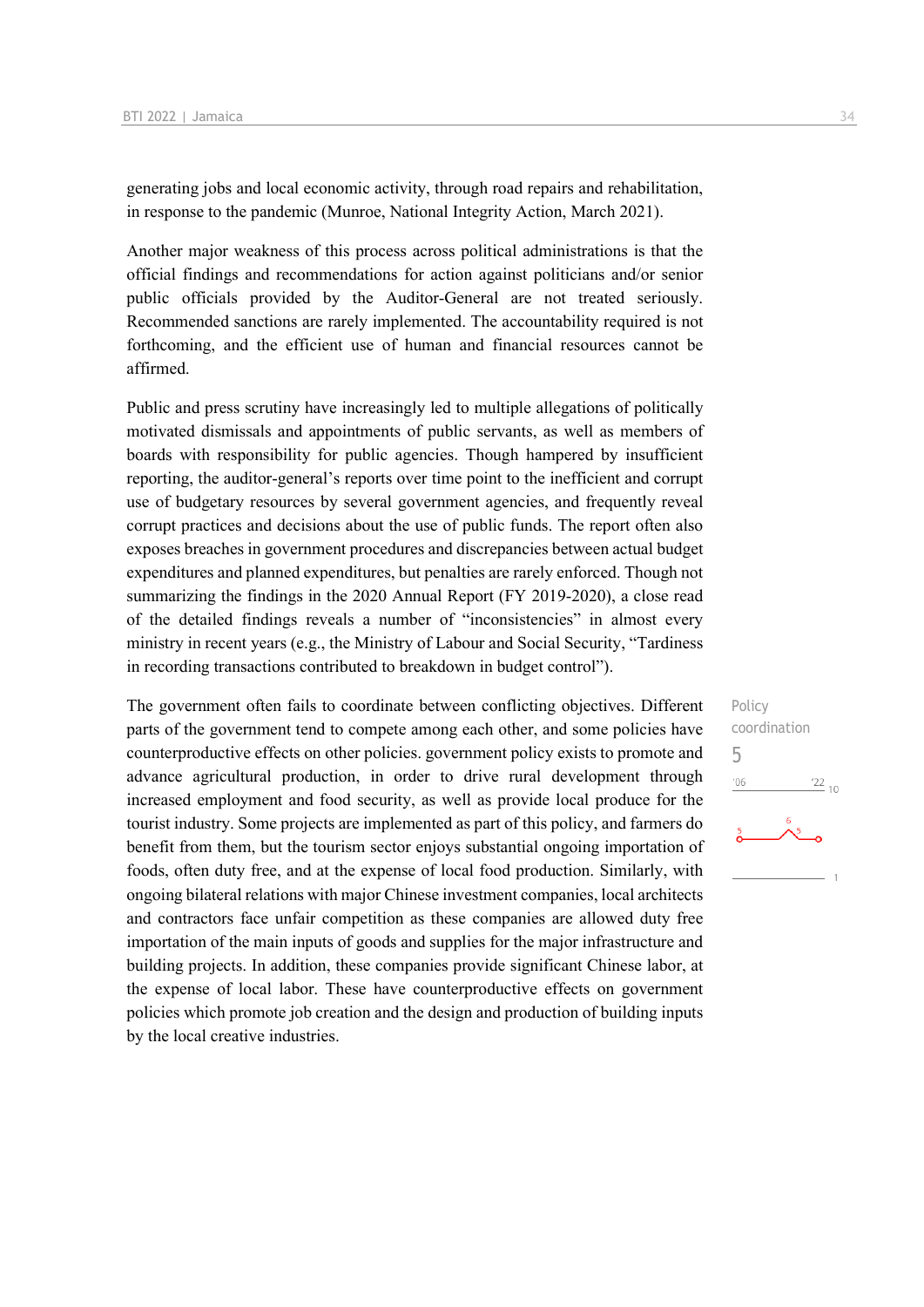The government is only partly willing and able to contain corruption, while the few integrity mechanisms implemented are mostly ineffective.

The auditing of state spending and a transparent public procurement system are two integrity mechanisms at the government's disposal, both of which are critical for containing corruption. The Auditor-General issued a Compendium Report which highlighted that for road infrastructure work done over several years, contracts were awarded in a non-competitive process without adequate justification and in breach of procurement law. The law requires that both public officers and private contractors who may have colluded in this process face sanctions. The required actions of Parliamentarians to sanction public officers and private contractors and hold them to account for the illicit use of public funds has not taken place.

The Major Organized Crime and Corruption Agency (MOCA) awaits regulations to allow it to be fully independent of the police force and become effective in tackling the crime-corruption nexus which drives the guns-for-drugs trade and is protected by criminal elements within the security forces. This trade is responsible for the extremely high homicide levels which Jamaica now experiences.

The laws and regulations of the Integrity Commission are largely ineffective in holding parliamentarians and public officials accountable for not declaring personal assets, and breaching conflict of interest rules. A bill on elections and political party financing (including campaign funds) has been in force since 2016 and was first applied in the 2019 by-elections and then in the 2020 national elections. Parties and candidates participating in the latter elections are required to submit their Final Disclosure Reports as of March 2, 2021. (There are no reports fulfillments concerning both elections as of April 2021.)

Public/media access to information is guaranteed by the 2002 Access to Information Act which gives a right to request information from government; it is extensively used, also by civil society organizations. Access to information has not been restricted due to COVID-19.

#### **16 | Consensus-Building**

Among the main political actors, there is a general consensus on both goals. However, this is weakened by significant controversy over strategic priorities. One such priority is re-establishing and maintaining the role of the parliamentary opposition in chairing parliamentary committees that are responsible for monitoring and investigating the performance of ministries, departments and agencies. This is an important feature of the Jamaican parliamentary democracy without which the democratic process itself is vulnerable to any authoritarian attitudes and practices of a governing party. Using its majority in Parliament, the government has made this change despite protestations from the opposition, the private sector, civil society and the legal community.



 $\frac{22}{10}$ 

policy 4

 $-06$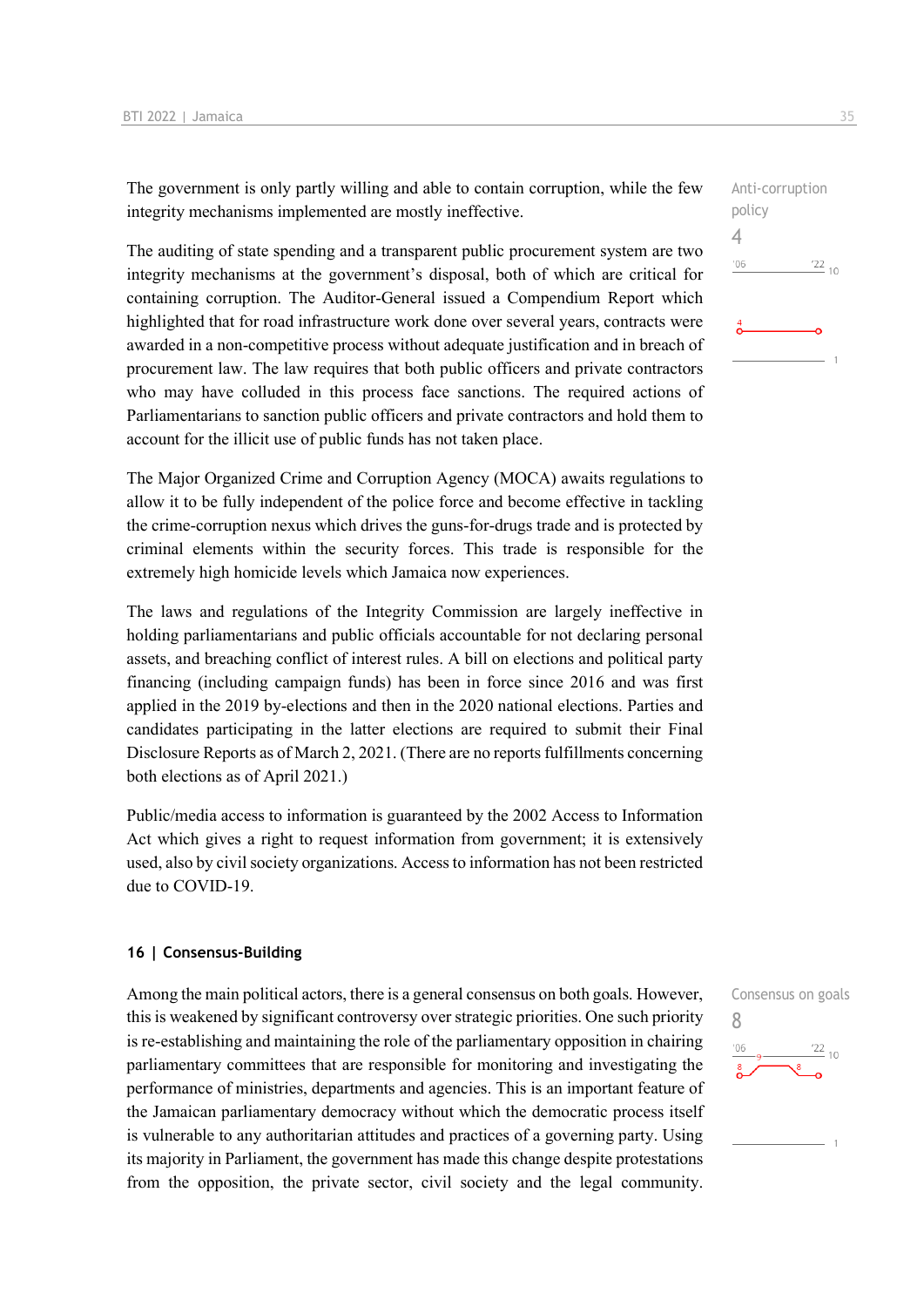Investigations of the performance of government agencies are carried out by the Auditor-General, whose reports to parliament expose failures to follow rules for procurement and contracts of employment, for payment of emoluments, goods and services, resulting in the misuse and wastage of government resources. Multiple examples of corrupt practices and lack of transparency and accountability on the part of the leadership of several government agencies are frequently exposed, for the information of the media and the public. The fear is that with government members heading all parliamentary committees except one, these practices, which are often a reflection of the corrupt and clientelist use of government resources, will not be exposed to parliamentary examination. Of 12 parliamentary committees, only six have met since the September 2020 elections.

The market economy is identified as a long-term strategic goal by the main political actors. The People's National Party (PNP), now in opposition, is credited with laying the foundation for the development of a market economy while in government, until losing elections in 2016. During its term in office, the PNP ensured the completion of agreements with the IMF and created the foundation for developing the macroeconomic policy framework on which the current JLP government has continued to build. Powerful private sector interests with political clout are generally in support of this strategic goal.

There are no strong actors with anti-democratic interests who might be excluded or co-opted. An increasing challenge still comes from organized criminal networks, which have access to impressive human and financial resources through global and hemispheric connections. These criminal networks, which by definition do not comply with constitutional rules, could implicitly become an anti-democratic force and influence political actors at the local community level in the absence of state support and provision of essential resources. Collaboration with civil society, the private sector and faith-based groups at community and national levels has successfully contained any anti-democratic interests to date.

The political leadership prevents cleavage-based conflicts from escalating. The deep divisions in society along the lines of race, class, gender and urban/rural areas are not reflected in the political system, as both main political parties have memberships which cut across these societal divisions. This allows the political leadership often with the support of civil society and religious groups to prevent cleavage-based conflicts from escalating.

 $\frac{22}{10}$ 

 $06'$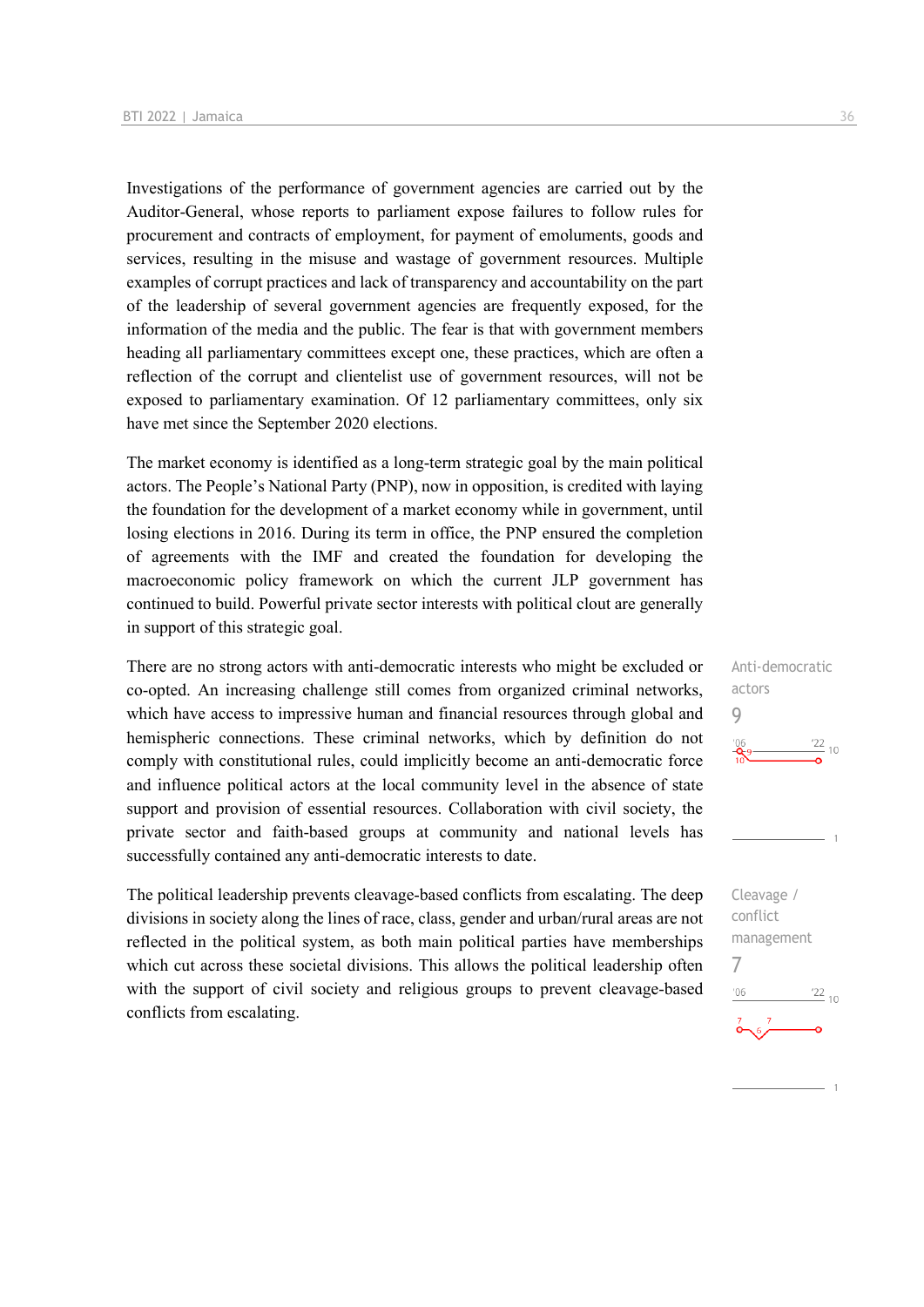The political leadership increasingly neglects meaningful civil society participation in consultations about policy design and implementation which would allow for consideration of wider national interests across the social class divides rather than seeking "rubber-stamping" of policies that have already been arranged. Sectors of the larger private sector interests, such as tourism, banking, agriculture, food manufacturing and export are involved in conversations regarding policy in these sectors of the economy. There are elements of civil society which are involved primarily in care and family services, such as the Red Cross, the Jamaica Cancer Society, and the HEART Foundation. These are charities which provide critical services for vulnerable groups and communities in their own right, without government involvement. In the government responses to the COVID-19 pandemic, members of the Private Sector Organization of Jamaica (PSOJA) and charities like these provided support through supplies of health care and food packages to families under curfew. They often also provided personnel to help in the distribution of care packages to minimize partisan favoritism in certain communities.

There have been no major historical injustices committed, or reconciliation processes that have been undertaken and/or completed.



The political leadership uses international assistance for its own development agenda, which consists both of the "Vision 2030," which outlines a comprehensive development strategy oriented to the SDGs, and of the still ongoing financial consolidation strategy in cooperation with the IMF, including reforms of the banking system. However, a major caveat to the consistency of Vision 2030 is the lack of a long-term finance strategy according to a general auditor's report, which hampers the capability of integrating support effectively. There have also been reports that Jamaica has not been able to provide the local resources and/or technical expertise to enable the successful implementation of large-scale projects in a timely manner in areas where the need was greatest. In addition, organizational weaknesses lead to duplication of effort and waste of resources, so available assistance is not effectively integrated.

Moreover, the dominant agenda throughout the past years has been the IMF Precautionary Stand-by Agreement completed in 2020, which sought to stabilize the Jamaican economy in view of huge fiscal imbalances and an unsustainable public debt. According to the IMF reports and the data reported, Jamaica has used this external support effectively, including institutional reforms which foster a longerterm perspective.

6

 $-06$ 

| Reconciliation |               |  |
|----------------|---------------|--|
| n/a            |               |  |
| 106            | $^{22}_{-10}$ |  |

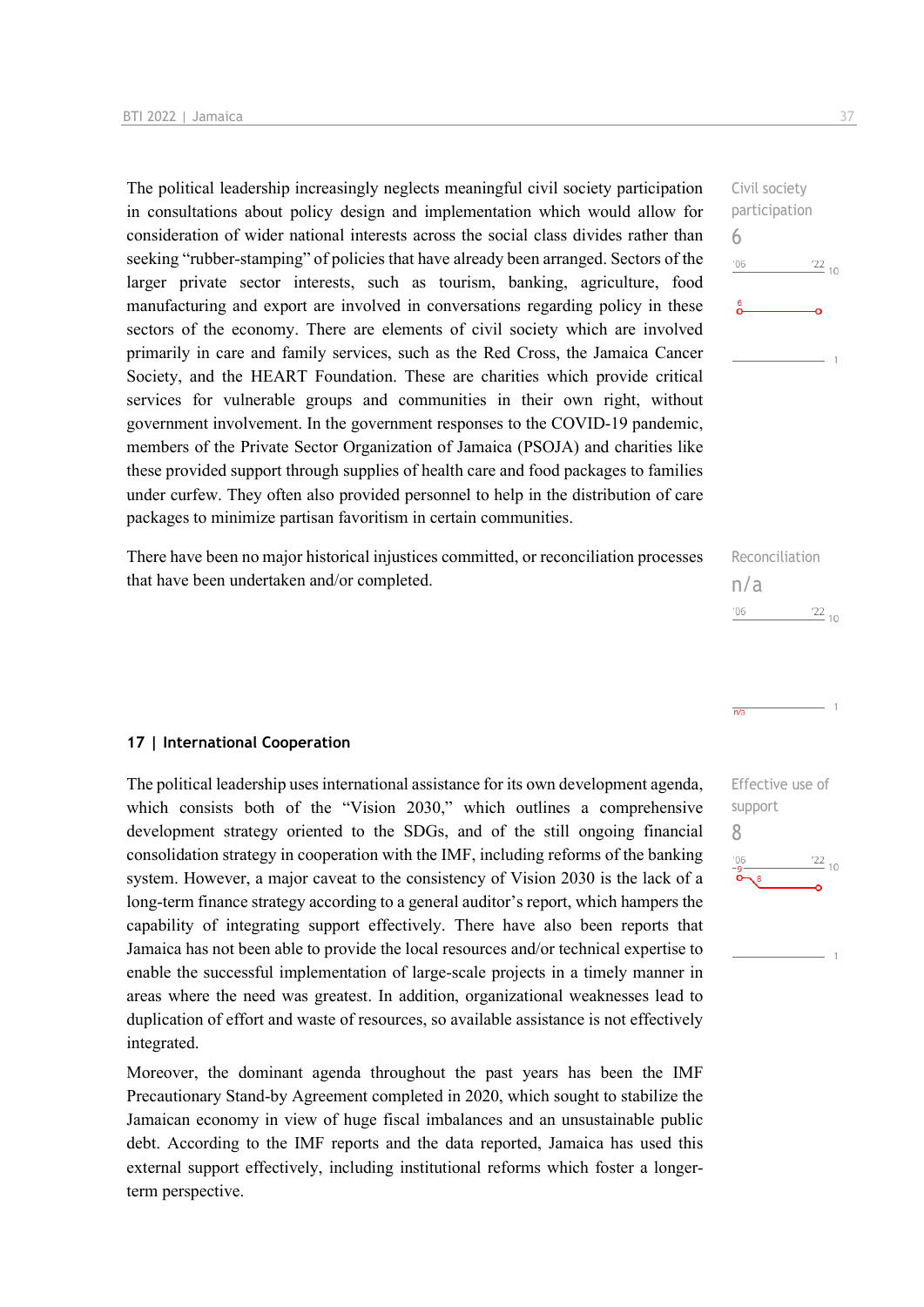Jamaica has a long history of established relationships with international development partners in support of its own development agenda. These partnerships have provided financial and technical assistance in support of both economic and social development. Areas of focus have included macroeconomic stability, physical infrastructure, rural development, health, education, crime and violence prevention, strengthening the private sector, and more. Partners have included the World Bank, the Caribbean Development Bank, USAID, DIFID, and more recently, CHEC, a development/investment agency of the Chinese government. Relationships with international development partners are guided by the Planning Institute of Jamaica.

External support to be used in battling the COVID-19 pandemic has included donations from the United States, Japan and Canada of essential supplies, as well as donations of vaccines from India.

The government mostly acts as a credible and reliable partner. In relation to macroeconomic reforms and stabilization, Jamaica has overcome its "trust deficit" and now has a working relationship with the IMF. The successful completion of the IMF agreement, and the continued adherence by the current government to fiscal consolidation, debt reduction and maintenance of economic stability, resulted in the country getting a three-year IMF Precautionary Stand-by Agreement in 2016.

Corruption causes a massive loss of financial resources and of confidence in the bureaucracy, and it is also related to high levels of violent crime. International development partners consider these issues to be powerful constraints on economic growth and also note the failure of governments (past and present) to aggressively take on and reduce corruption. Statements from several large foreign investors indicate that they are also concerned.

Jamaica has a well-established presence in regional and international development cooperation efforts. However, the Jamaican government has not always been compliant in carrying out its obligations under certain international covenants regarding human rights. Examples include obligations related to the care and protection of children in state custody, the care and support of female survivors of rape and incest and supporting members of the LGBT community in exercising their full citizenship rights.

Jamaica has a well-established presence in international cooperation through recognized engagement with less-developed countries, in areas such as UN human rights, advocacy and support for ILO Conventions, WTO trade negotiations for lessdeveloped countries, and advocacy in support of SIDS and Alliance of Small Island States (AOSIS) in relation to disasters and risks from climate change.

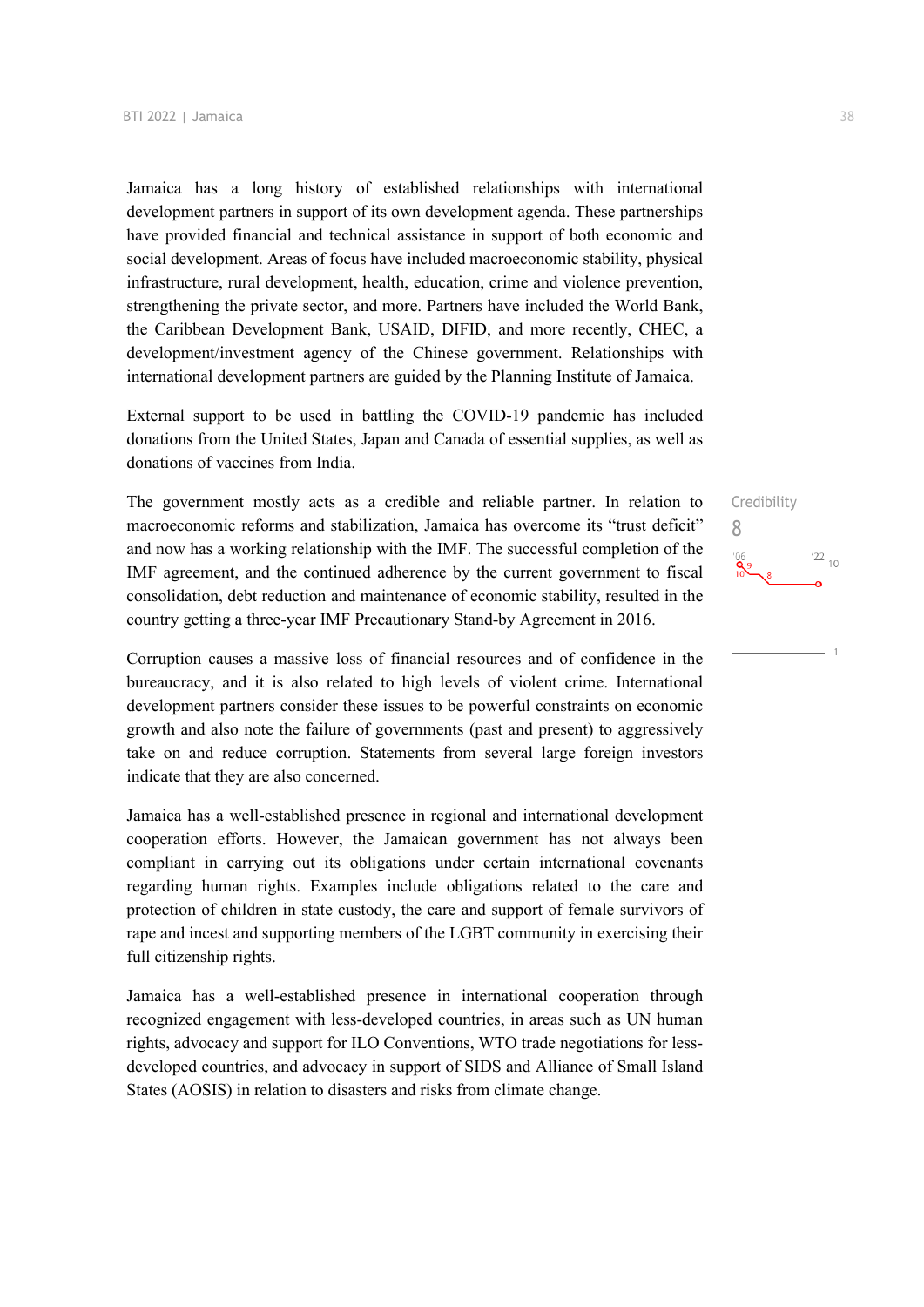Jamaica's political leadership actively develops cooperative regional and international relationships. A large proportion of these relationships (above all concerning trade agreements) involve CARICOM or other regional initiatives (e.g., the Caribbean Basin Initiative and the EU-CARIFORUM Agreement). The current government has played a more assertive role than its predecessor in the CARICOM regional integration process, which is related to the fact that Prime Minister Holness is chairing CARICOM for a stipulated six-month period.

Jamaica has also maintained diverse bilateral relations with countries in the Americas, such as the United States (its most important trading partner), Canada and other Caribbean and some Latin American countries (e.g., Cuba, Dominican Republic and Venezuela). Relations with Venezuela were severely affected by the Trump administration's decision to apply strict sanctions against the Maduro government. Such sanctions have implications for the Jamaica-Venezuela relationship under the Petrocaribe agreement. Collaboration agreements with Cuba in the areas of trade, tourism, health, climate change and disaster mitigation, culture, and education remain in place. In recent times, cooperation efforts have been challenged by a lack of collaboration and consensus between Jamaica and other CARICOM member states regarding relations with Venezuela, Cuba and the United States.

Relations with the United States have generally been close, but during the Trump era, they have become more tense. They have required frequent dialogue to ensure that countries engaged with countries that Trump has imposed penalties on did not likewise suffer. One of those situations arose in relation to bauxite, as this mineral has been the object of substantial Russian investment in Jamaica. Jamaica sided with the United States and a dominant group of states within the Organization of American States (OAS) when it came to supporting Guaidó over Maduro in Venezuela. The current Jamaican government has not been as earnest in support of Cuba as previous administrations have. It appears to have taken a hands-off approach to Haiti, whereas the United States has been actively supporting an illegitimate president whom the Haitian people clearly do not want.

Regional cooperation 8 $\frac{22}{10}$